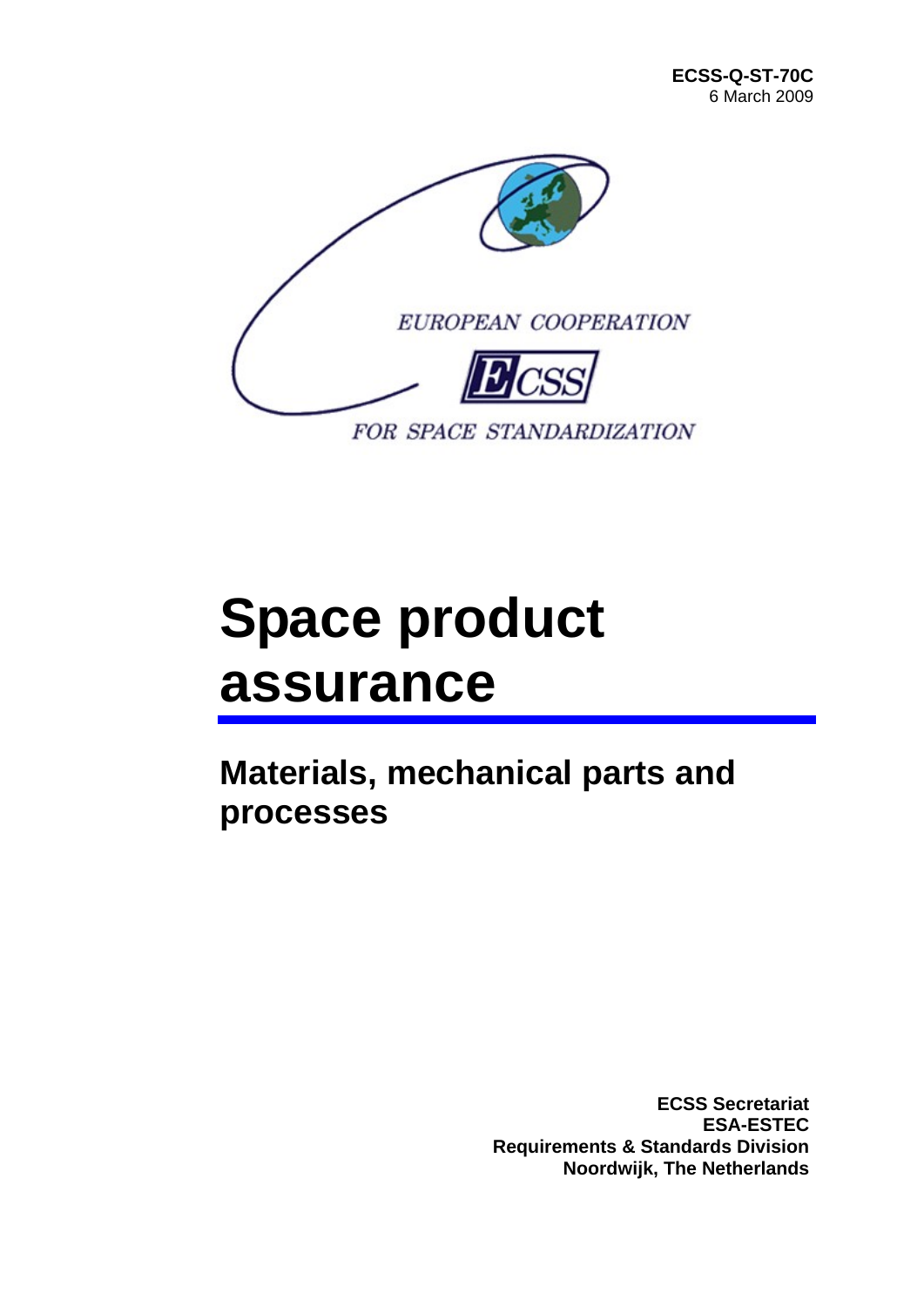

#### **Foreword**

This Standard is one of the series of ECSS Standards intended to be applied together for the management, engineering and product assurance in space projects and applications. ECSS is a cooperative effort of the European Space Agency, national space agencies and European industry associations for the purpose of developing and maintaining common standards. Requirements in this Standard are defined in terms of what shall be accomplished, rather than in terms of how to organize and perform the necessary work. This allows existing organizational structures and methods to be applied where they are effective, and for the structures and methods to evolve as necessary without rewriting the standards.

This Standard has been prepared by the ECSS Executive Secretariat endorsed by the document and discipline focal point and approved by the ECSS Technical Authority.

#### **Disclaimer**

ECSS does not provide any warranty whatsoever, whether expressed, implied, or statutory, including, but not limited to, any warranty of merchantability or fitness for a particular purpose or any warranty that the contents of the item are error‐free. In no respect shall ECSS incur any liability for any damages, including, but not limited to, direct, indirect, special, or consequential damages arising out of, resulting from, or in any way connected to the use of this Standard, whether or not based upon warranty, business agreement, tort, or otherwise; whether or not injury was sustained by persons or property or otherwise; and whether or not loss was sustained from, or arose out of, the results of, the item, or any services that may be provided by ECSS.

Published by: ESA Requirements and Standards Division ESTEC, P.O. Box 299, 2200 AG Noordwijk The Netherlands Copyright: 2009 © by the European Space Agency for the members of ECSS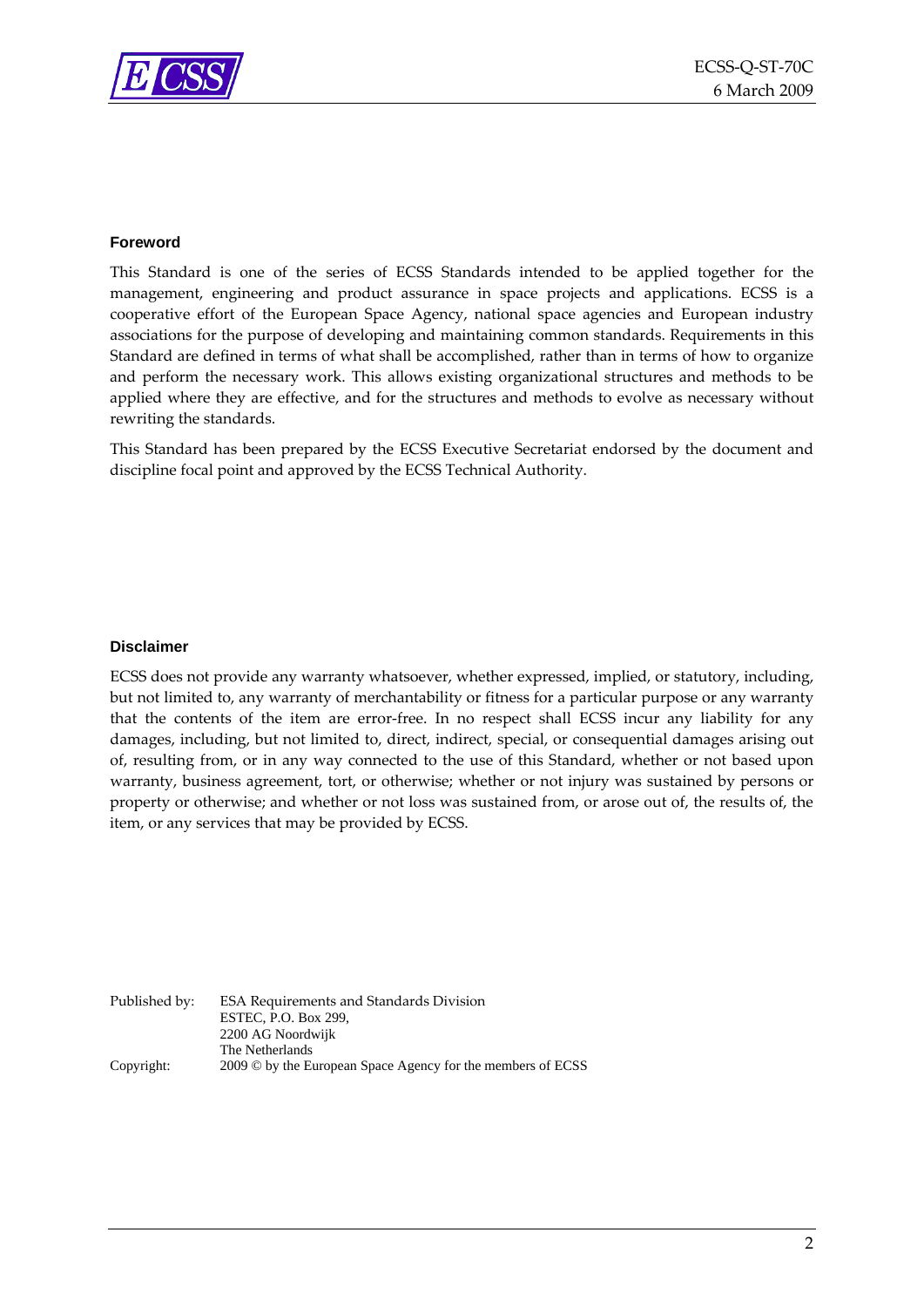<span id="page-2-0"></span>

# **Change log**

| ECSS-Q-70A<br>19 April 1996    | First issue                                                                                          |
|--------------------------------|------------------------------------------------------------------------------------------------------|
| ECSS-Q-70B<br>14 December 2004 | Second issue                                                                                         |
| ECSS-Q-ST-70C                  | Third issue                                                                                          |
| 6 March 2009                   | The main changes between ECSS-Q-70B and the current version are the<br>following:                    |
|                                | Revising ECSS-Q-ST-70 according to ECSS drafting rules and new<br>template.                          |
|                                | Reorganization of the content to separate descriptive text and<br>requirements, and creation of DRD. |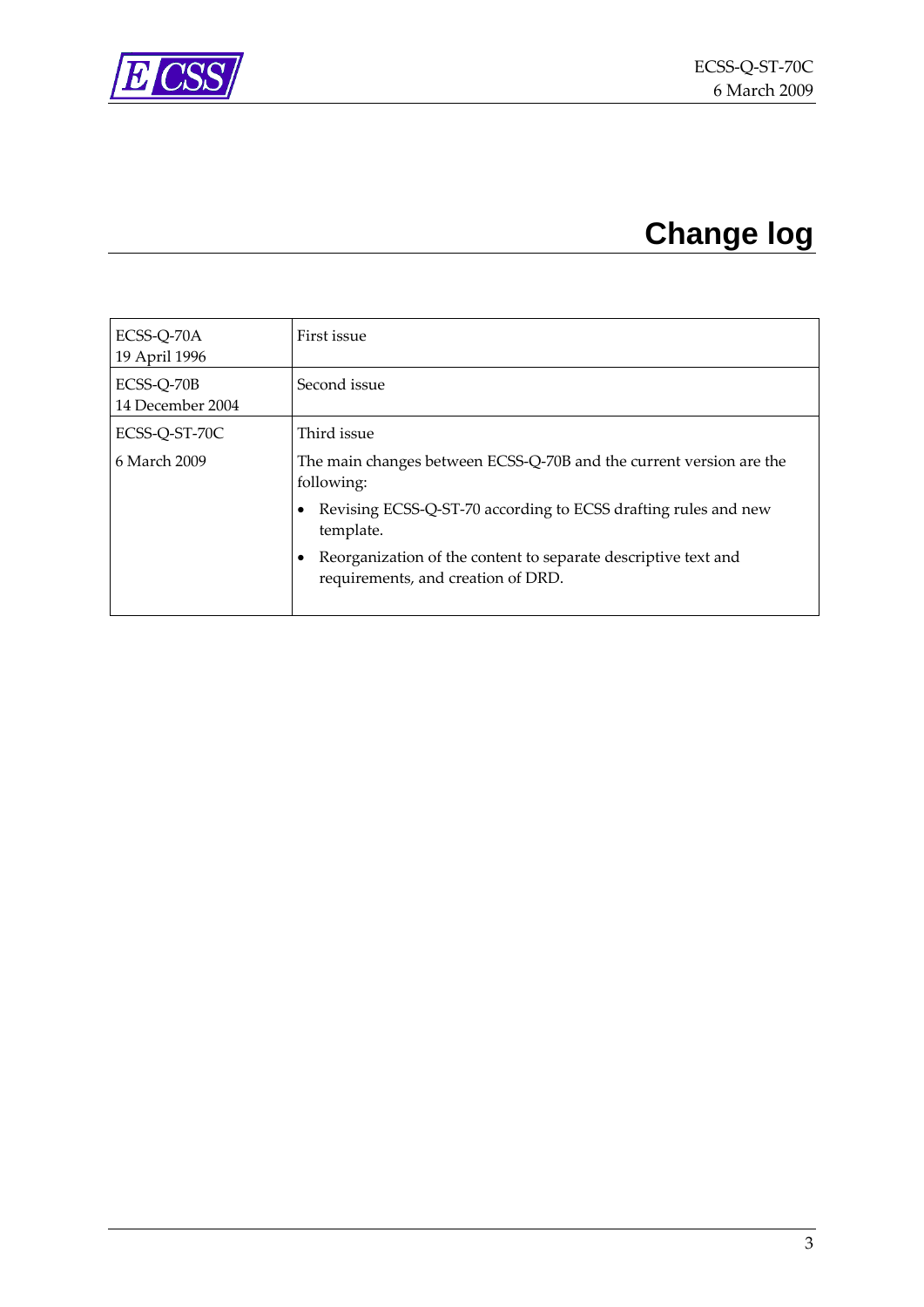

# **Table of contents**

| 3.1 |       |  |
|-----|-------|--|
| 3.2 |       |  |
| 3.3 |       |  |
|     |       |  |
| 4.1 |       |  |
|     | 4.1.1 |  |
|     | 4.1.2 |  |
|     | 4.1.3 |  |
| 4.2 |       |  |
|     | 4.2.1 |  |
|     | 4.2.2 |  |
|     | 4.2.3 |  |
|     | 4.2.4 |  |
| 4.3 |       |  |
| 4.4 |       |  |
| 4.5 |       |  |
| 4.6 |       |  |
|     |       |  |
| 5.1 |       |  |
|     | 5.1.1 |  |
|     | 5.1.2 |  |
|     | 5.1.3 |  |
|     | 5.1.4 |  |
|     | 5.1.5 |  |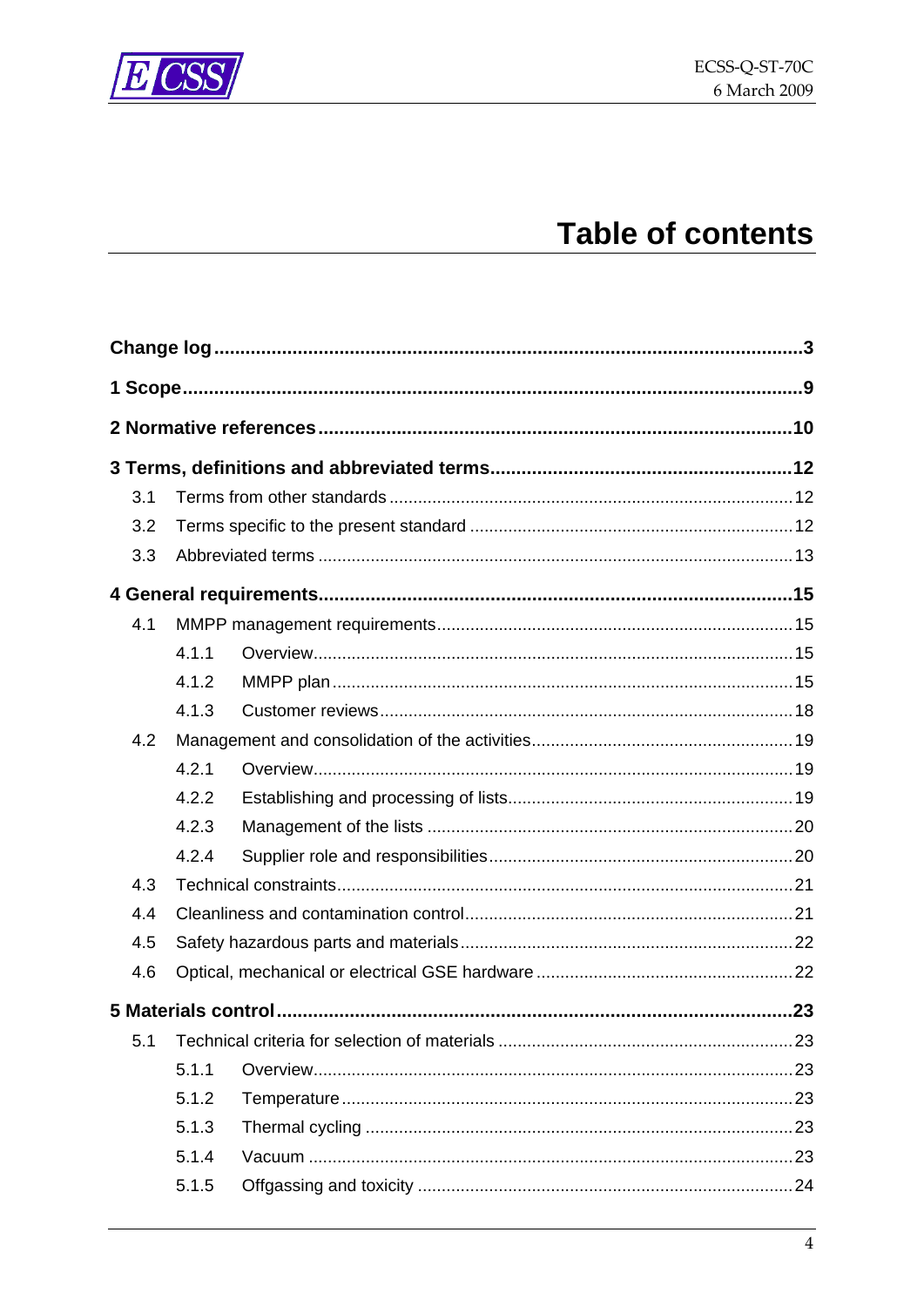

|     | 5.1.6  |                                                                      |  |
|-----|--------|----------------------------------------------------------------------|--|
|     | 5.1.7  |                                                                      |  |
|     | 5.1.8  |                                                                      |  |
|     | 5.1.9  |                                                                      |  |
|     | 5.1.10 |                                                                      |  |
|     | 5.1.11 |                                                                      |  |
|     | 5.1.12 |                                                                      |  |
|     | 5.1.13 |                                                                      |  |
|     | 5.1.14 |                                                                      |  |
|     | 5.1.15 |                                                                      |  |
|     | 5.1.16 | Mechanical contact surface effects (cold welding, fretting, wear) 27 |  |
|     | 5.1.17 |                                                                      |  |
| 5.2 |        |                                                                      |  |
|     | 5.2.1  |                                                                      |  |
|     | 5.2.2  |                                                                      |  |
| 5.3 |        |                                                                      |  |
| 5.4 |        |                                                                      |  |
|     | 5.4.1  |                                                                      |  |
|     | 5.4.2  |                                                                      |  |
| 5.5 |        |                                                                      |  |
|     | 5.5.1  |                                                                      |  |
|     | 5.5.2  |                                                                      |  |
|     | 5.5.3  |                                                                      |  |
|     | 5.5.4  |                                                                      |  |
|     | 5.5.5  |                                                                      |  |
| 5.6 |        |                                                                      |  |
|     | 5.6.1  |                                                                      |  |
|     | 5.6.2  |                                                                      |  |
| 5.7 |        |                                                                      |  |
|     | 5.7.1  |                                                                      |  |
|     | 5.7.2  |                                                                      |  |
|     | 5.7.3  |                                                                      |  |
|     | 5.7.4  |                                                                      |  |
|     | 5.7.5  |                                                                      |  |
|     | 5.7.6  |                                                                      |  |
|     | 5.7.7  |                                                                      |  |
|     |        |                                                                      |  |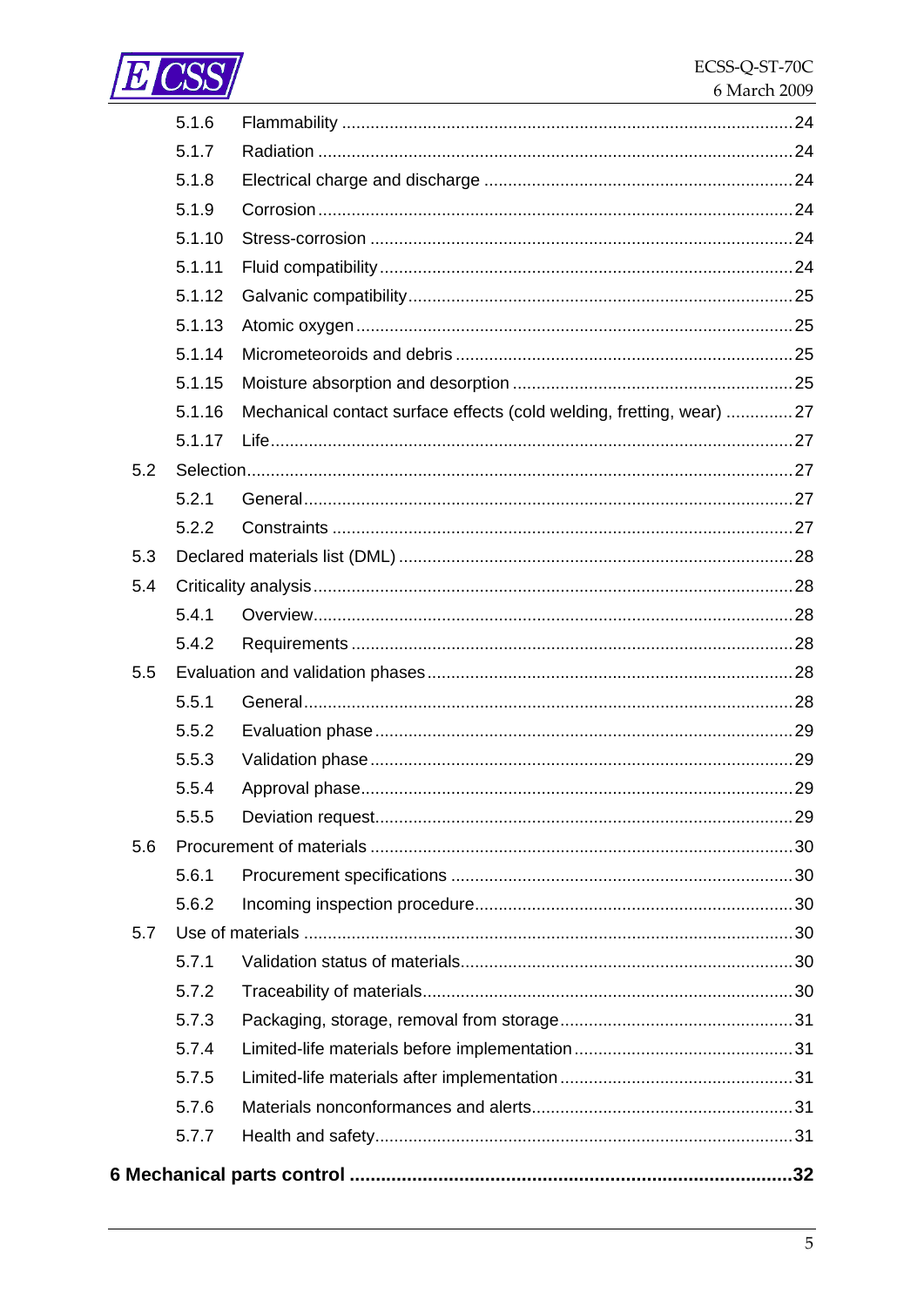

| 6.1 |       |                   |    |
|-----|-------|-------------------|----|
| 6.2 |       |                   |    |
| 6.3 |       |                   |    |
| 6.4 |       |                   |    |
|     | 6.4.1 |                   |    |
|     | 6.4.2 |                   |    |
| 6.5 |       |                   |    |
|     | 6.5.1 |                   |    |
|     | 6.5.2 |                   |    |
|     | 6.5.3 |                   |    |
|     | 6.5.4 |                   |    |
|     | 6.5.5 |                   |    |
| 6.6 |       |                   |    |
|     | 6.6.1 |                   |    |
|     | 6.6.2 |                   |    |
|     | 6.6.3 |                   |    |
|     | 6.6.4 |                   |    |
| 6.7 |       |                   |    |
|     | 6.7.1 |                   |    |
|     | 6.7.2 |                   |    |
|     | 6.7.3 |                   |    |
|     | 6.7.4 |                   |    |
|     | 6.7.5 |                   |    |
|     |       | 7 Process control | 37 |
| 7.1 |       |                   |    |
| 7.2 |       |                   |    |
| 7.3 |       |                   |    |
| 7.4 |       |                   |    |
| 7.5 |       |                   |    |
|     | 7.5.1 |                   |    |
|     | 7.5.2 |                   |    |
| 7.6 |       |                   |    |
|     | 7.6.1 |                   |    |
|     | 7.6.2 |                   |    |
|     | 7.6.3 |                   |    |
|     | 7.6.4 |                   |    |
|     | 7.6.5 |                   |    |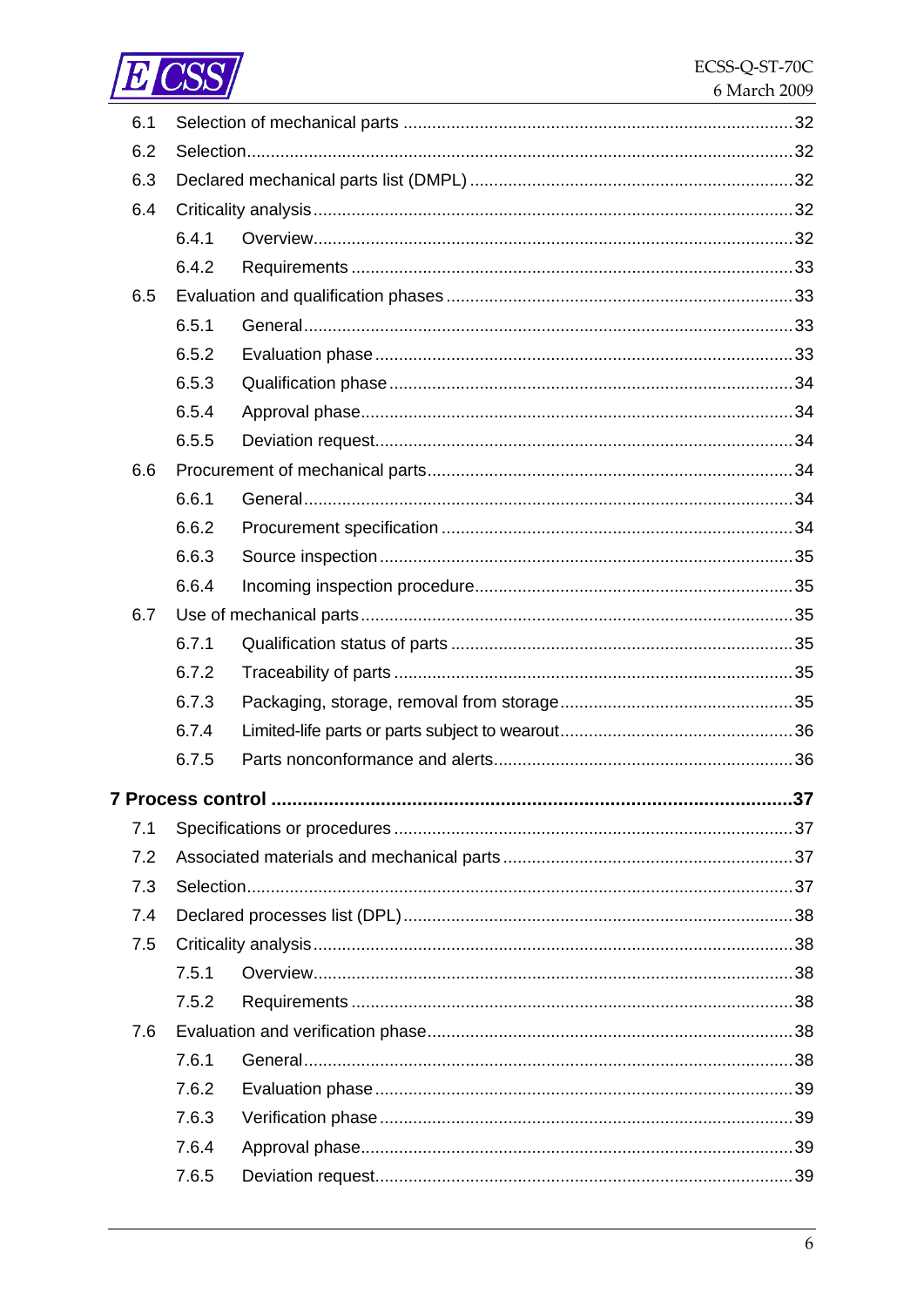

| 7.7 |       |                                                                         |  |
|-----|-------|-------------------------------------------------------------------------|--|
|     | 7.7.1 |                                                                         |  |
|     | 7.7.2 |                                                                         |  |
|     | 7.7.3 |                                                                         |  |
|     | 7.7.4 |                                                                         |  |
|     | 7.7.5 |                                                                         |  |
|     | 7.7.6 |                                                                         |  |
|     | 7.7.7 |                                                                         |  |
|     |       |                                                                         |  |
|     |       | Annex B (normative) Declared mechanical parts list (DMPL) - DRD49       |  |
|     |       |                                                                         |  |
|     |       |                                                                         |  |
|     |       |                                                                         |  |
|     |       | Annex E (informative) Relationship between materials, mechanical parts, |  |
| E.1 |       |                                                                         |  |
| E.2 |       |                                                                         |  |
| E.3 |       |                                                                         |  |
| E.4 |       |                                                                         |  |
|     |       | Annex F (informative) MMPP documents delivery with respect to           |  |
|     |       |                                                                         |  |

## **Figures**

### **Tables**

| Table 4-1: Steps to be taken to get approval for materials, mechanical parts and |  |
|----------------------------------------------------------------------------------|--|
|                                                                                  |  |
|                                                                                  |  |
|                                                                                  |  |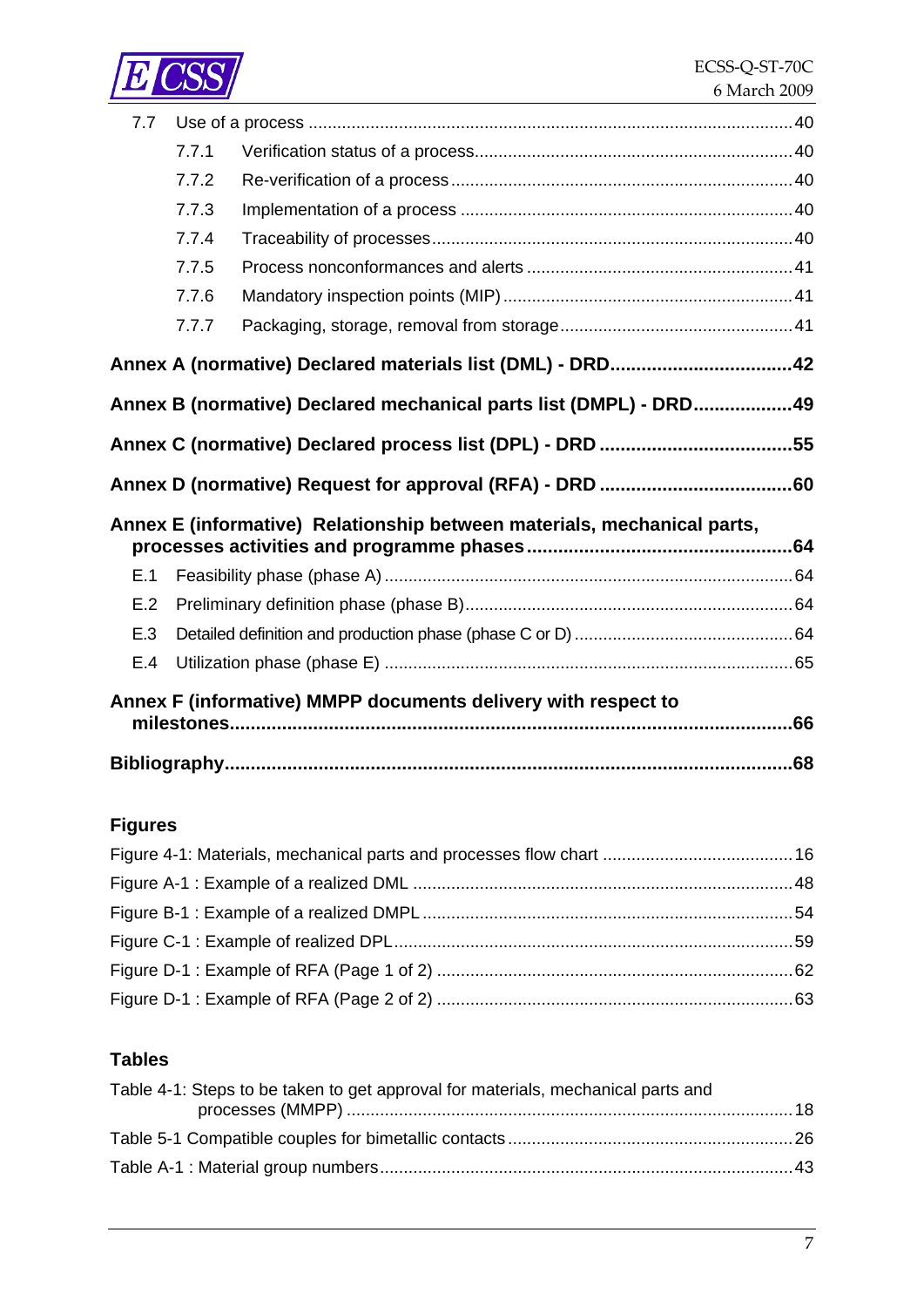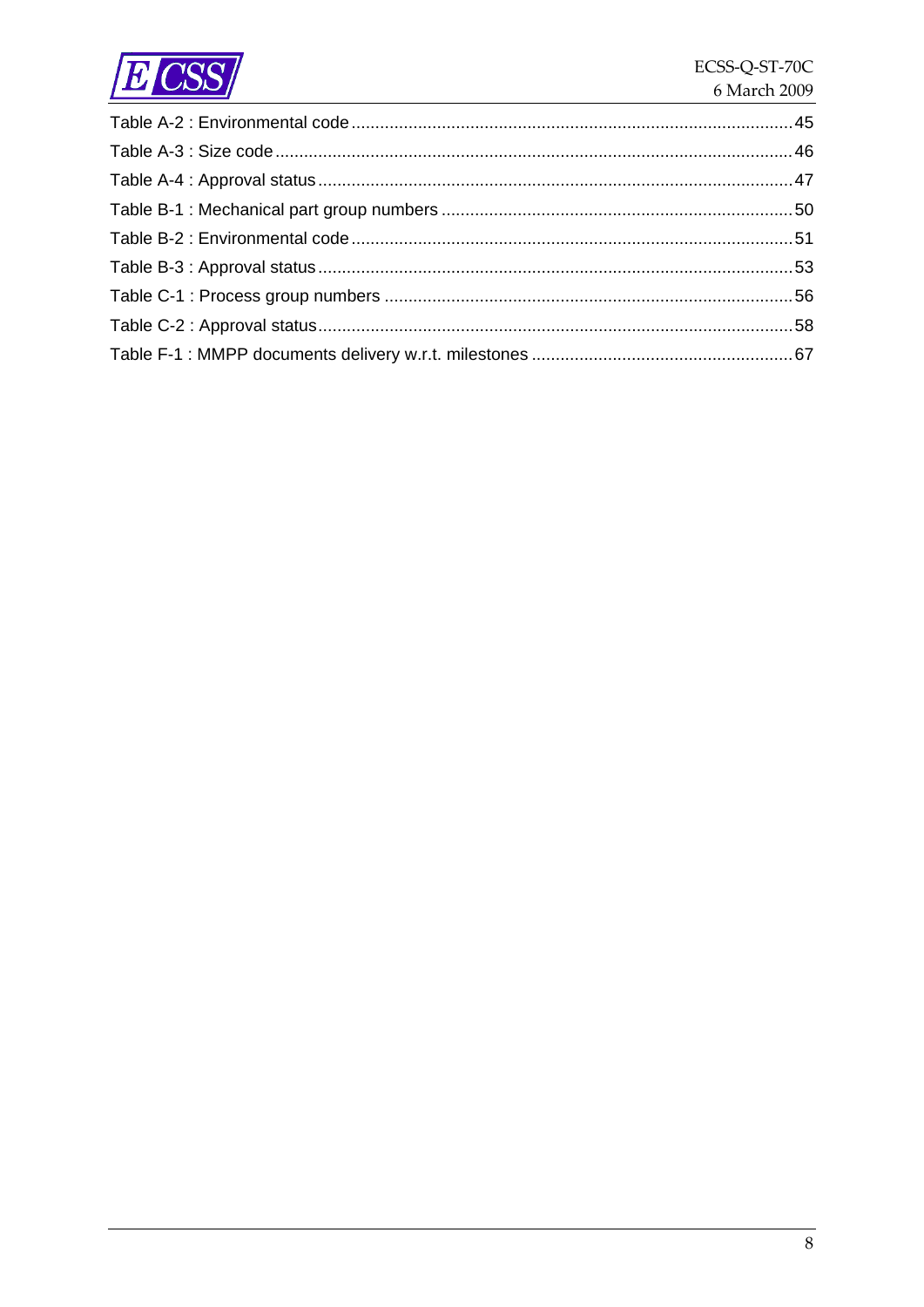<span id="page-8-0"></span>

# **1 Scope**

The purpose of this Standard is to define the requirements and statements applicable to materials, mechanical parts and processes to satisfy the mission performance requirements.

This Standard also defines the documentation requirements and the procedures relevant to obtaining approval for the use of materials, mechanical parts and processes in the fabrication of space systems and associated equipment.

This Standard covers the following:

- management, including organization, reviews, acceptance status and documentation control;
- selection criteria and rules:
- evaluation, validation and qualification, or verification testing;
- procurement and receiving inspection;
- utilization criteria and rules.

The relationship between activities and programme phases is defined in [Annex](#page-63-0) E.

The provisions of this Standard apply to all actors involved at all levels in the production of space systems. These can include manned and unmanned spacecraft, launchers, satellites, payloads, experiments, electrical ground support equipment, mechanical ground support equipment, and their corresponding organizations.

This standard may be tailored for the specific characteristics and constraints of a space project in conformance with ECSS‐S‐ST‐00.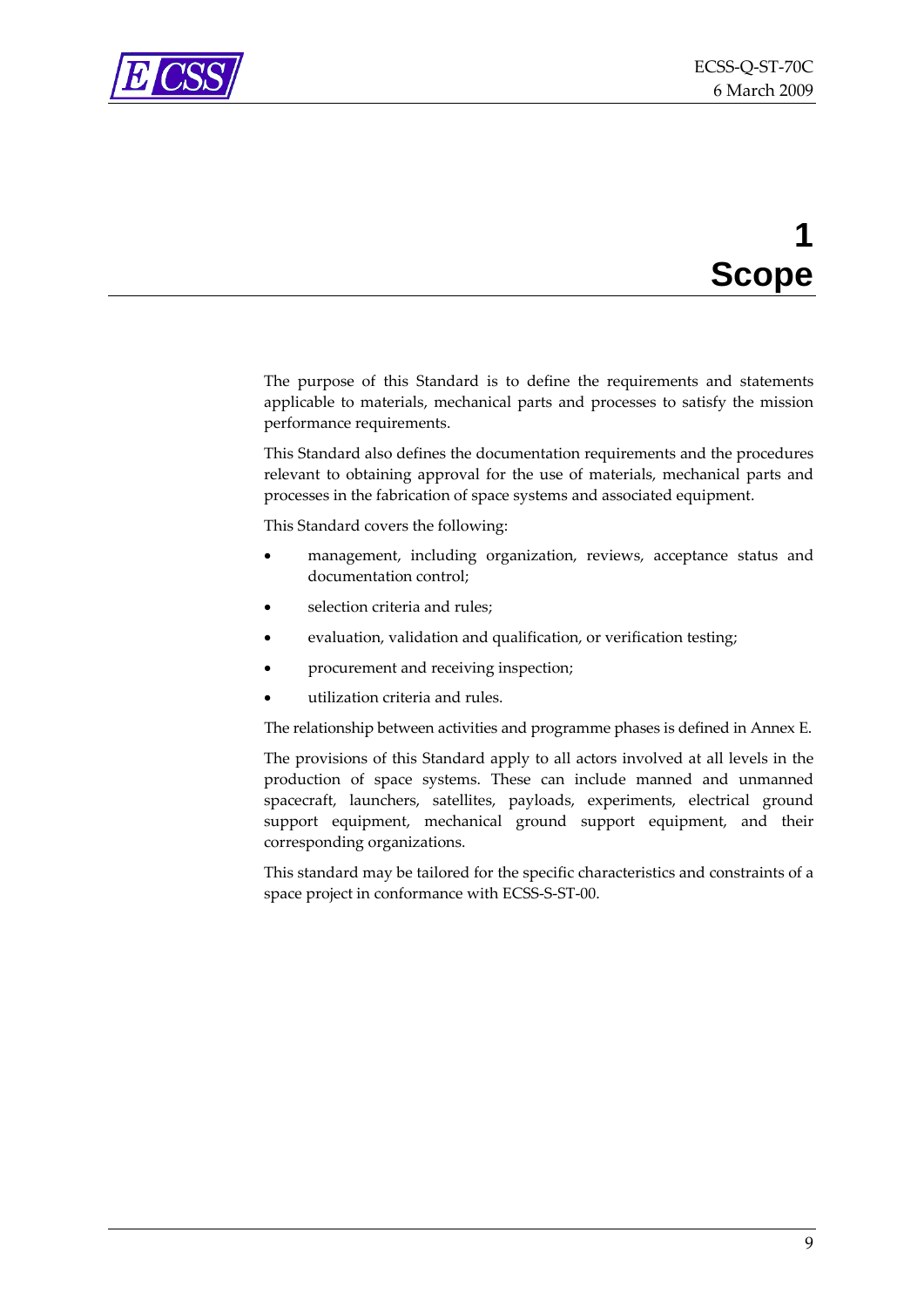<span id="page-9-0"></span>

# **2 Normative references**

The following normative documents contain provisions which, through reference in this text, constitute provisions of this ECSS Standard. For dated references, subsequent amendments to, or revisions of any of these publications do not apply. However, parties to agreements based on this ECSS Standard are encouraged to investigate the possibility of applying the most recent editions of the normative documents indicated below. For undated references the latest edition of the publication referred to applies.

| ECSS-S-ST-00-01 | ECSS system - Glossary of terms                                                                                                                                     |
|-----------------|---------------------------------------------------------------------------------------------------------------------------------------------------------------------|
| ECSS-E-ST-20-06 | Space engineering - Spacecraft charging                                                                                                                             |
| ECSS-Q-ST-10    | Space product assurance - Product assurance<br>management                                                                                                           |
| ECSS-Q-ST-10-04 | Space product assurance - Critical-item control                                                                                                                     |
| ECSS-Q-ST-10-09 | Space product assurance - Nonconformance control<br>system                                                                                                          |
| ECSS-Q-ST-20    | Space product assurance - Quality assurance                                                                                                                         |
| ECSS-Q-ST-40    | Space product assurance - Safety                                                                                                                                    |
| ECSS-Q-ST-70-01 | Space product assurance - Cleanliness and<br>contamination and control                                                                                              |
| ECSS-Q-ST-70-02 | Space product assurance - Thermal vacuum<br>outgassing test for the screening of space materials                                                                    |
| ECSS-Q-ST-70-04 | Space product assurance - Thermal testing for the<br>evaluation of space materials, processes, mechanical<br>parts and assemblies                                   |
| ECSS-Q-ST-70-06 | Space product assurance - Particle and UV radiation<br>testing of space materials                                                                                   |
| ECSS-Q-ST-70-21 | Space product assurance - Flammability testing for<br>the screening of space materials                                                                              |
| ECSS-Q-ST-70-22 | Space product assurance - Control of limited<br>shelf-life materials                                                                                                |
| ECSS-Q-ST-70-29 | Space product assurance - Determination of<br>offgassing products from materials and assembled<br>articles to be used in a manned space vehicle crew<br>compartment |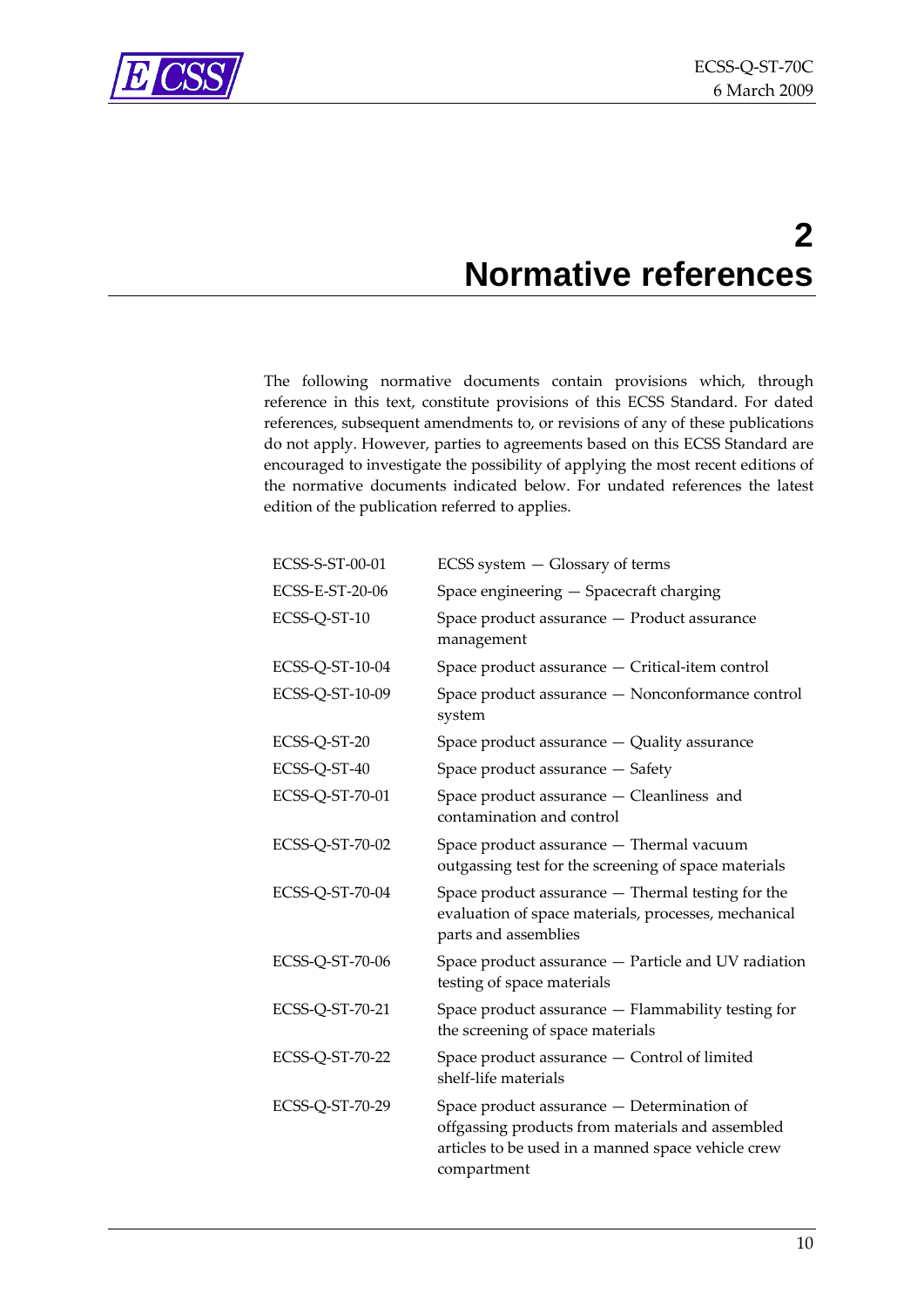

| ECSS-Q-ST-70-36 | Space product assurance - Material selection for<br>controlling stress-corrosion cracking               |
|-----------------|---------------------------------------------------------------------------------------------------------|
| ECSS-Q-ST-70-37 | Space product assurance — Determination of the<br>susceptibility of metals to stress-corrosion cracking |
| ECSS-Q-ST-70-71 | Space product assurance - Data for selection of space<br>materials and processes                        |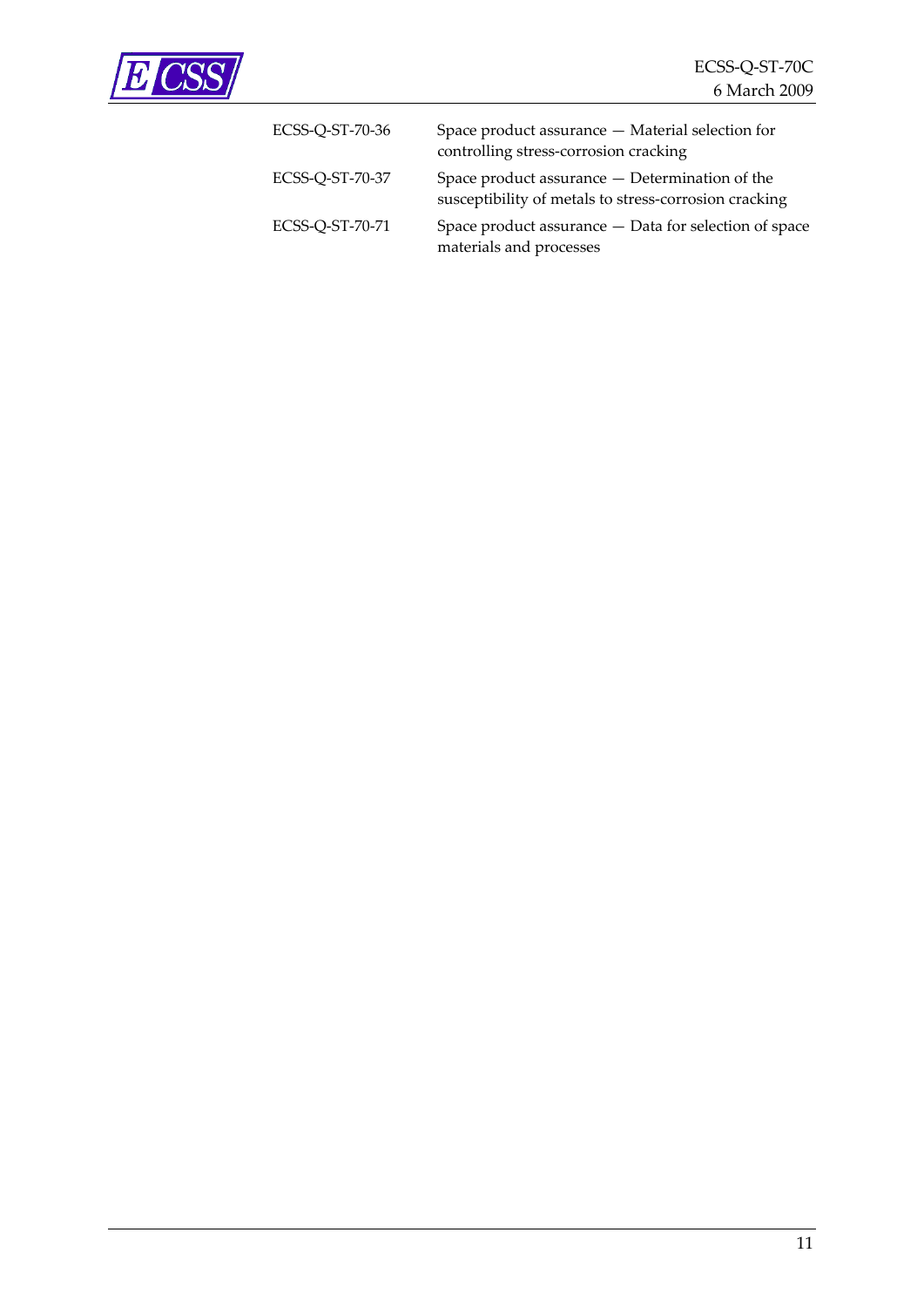<span id="page-11-0"></span>

# **3 Terms, definitions and abbreviated terms**

## **3.1 Terms from other standards**

For the purpose of this Standard, the terms and definitions from ECSS-S-ST-00-01 apply, in particular for the following terms:

**material**

**mechanical part**

## **3.2 Terms specific to the present standard**

#### **3.2.1 critical mechanical part**

mechanical part that requires specific attention or control due to fracture mechanics aspects and limited‐life aspects, or with which the supplier has no previous experience of using the mechanical part in the specific application and environment or that are new or non-qualified, or that has caused problems during previous use that remain unresolved

#### **3.2.2 critical process**

process new to an individual company or non‐verified for the application in question or has caused problems during previous use that remain unresolved

#### **3.2.3 critical material**

material that is new to an individual company or non‐validated for the particular application and environment, or that has caused problems during previous use that remain unresolved

#### **3.2.4 part**

mechanical part (see [3.1\)](#page-11-0)

#### **3.2.5 process**

set of inter‐related resources and activities which transforms a material or semi‐finished product into a semi‐finished product or final product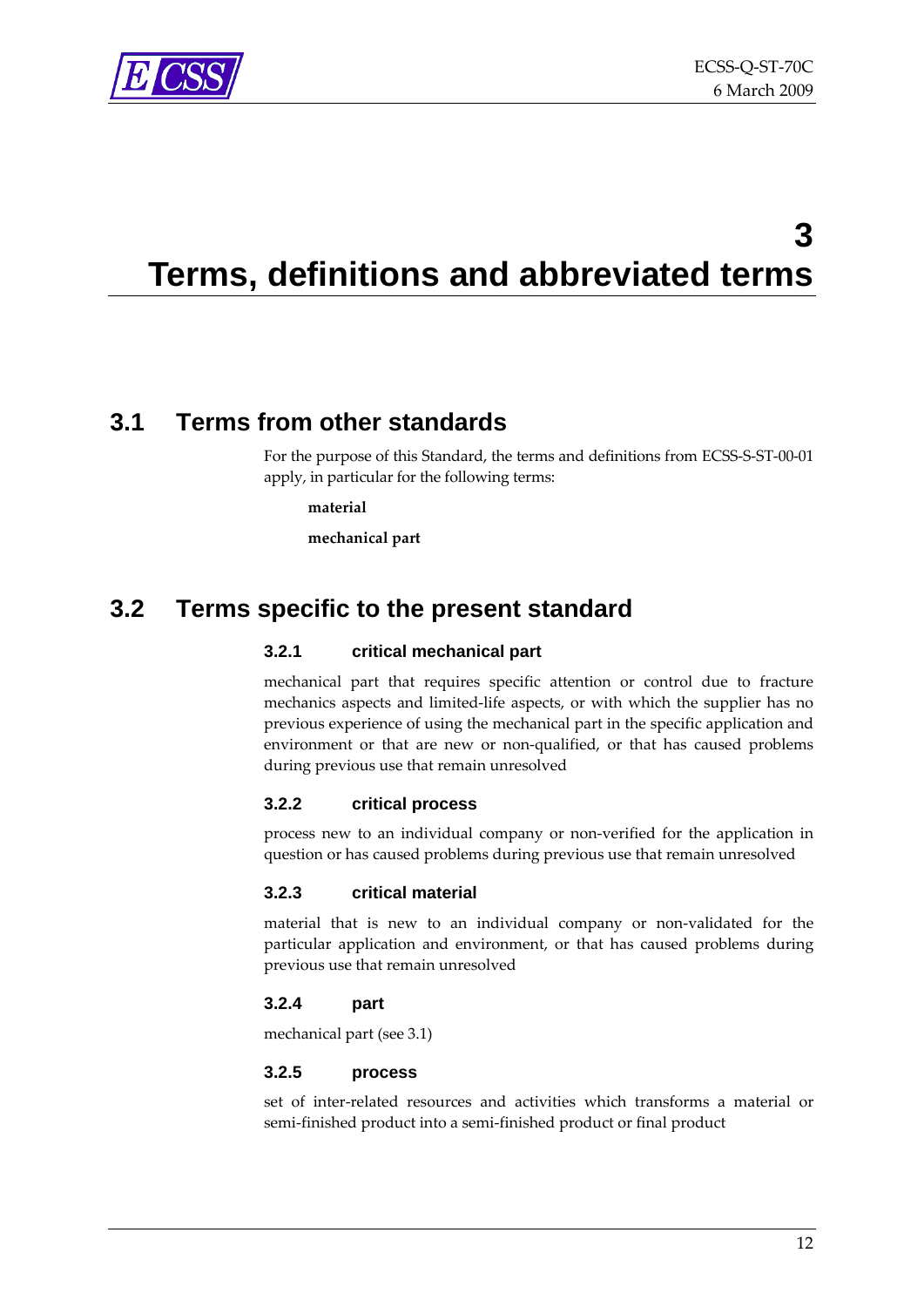<span id="page-12-0"></span>

#### **3.2.6 request for approval (RFA)**

document with which the supplier or user asks the competent body for permission to use a critical material, part or process

#### **3.2.7 special process**

process where quality cannot be completely ensured by inspection of the end article only

## **3.3 Abbreviated terms**

For the purpose of this Standard, the abbreviated terms from ECSS‐S‐ST‐00‐01 and the following apply:

| Abbreviation  | Meaning                                               |
|---------------|-------------------------------------------------------|
| AA            | <b>Aluminium Association</b>                          |
| <b>AOCS</b>   | attitude and orbit control system                     |
| <b>ATOX</b>   | atomic oxygen                                         |
| <b>AISI</b>   | American Iron and Steel Institute                     |
| <b>CDA</b>    | <b>Copper Development Association</b>                 |
| <b>CDR</b>    | critical design review                                |
| <b>CFRP</b>   | carbon fibre reinforced polymer                       |
| <b>CI</b>     | configuration item number (as per project definition) |
| <b>DML</b>    | declared material list                                |
| <b>DMPL</b>   | declared mechanical part list                         |
| <b>DPL</b>    | declared process list                                 |
| <b>DRD</b>    | document requirements definition                      |
| <b>EEE</b>    | electrical, electronic and electromechanical          |
| <b>ESA</b>    | European Space Agency                                 |
| GOX           | gaseous oxygen                                        |
| <b>GSE</b>    | ground support equipment                              |
| <b>LEO</b>    | low Earth orbit                                       |
| LOX           | liquid oxygen                                         |
| <b>MAPTIS</b> | Materials and Processes Technical Information System  |
| <b>MIP</b>    | mandatory inspection point                            |
| <b>MMPP</b>   | Materials, mechanical parts and processes             |
| <b>NASA</b>   | National Aeronautics and Space Administration         |
| <b>NCR</b>    | nonconformance report                                 |
| <b>NRB</b>    | nonconformance review board                           |
| PA            | product assurance                                     |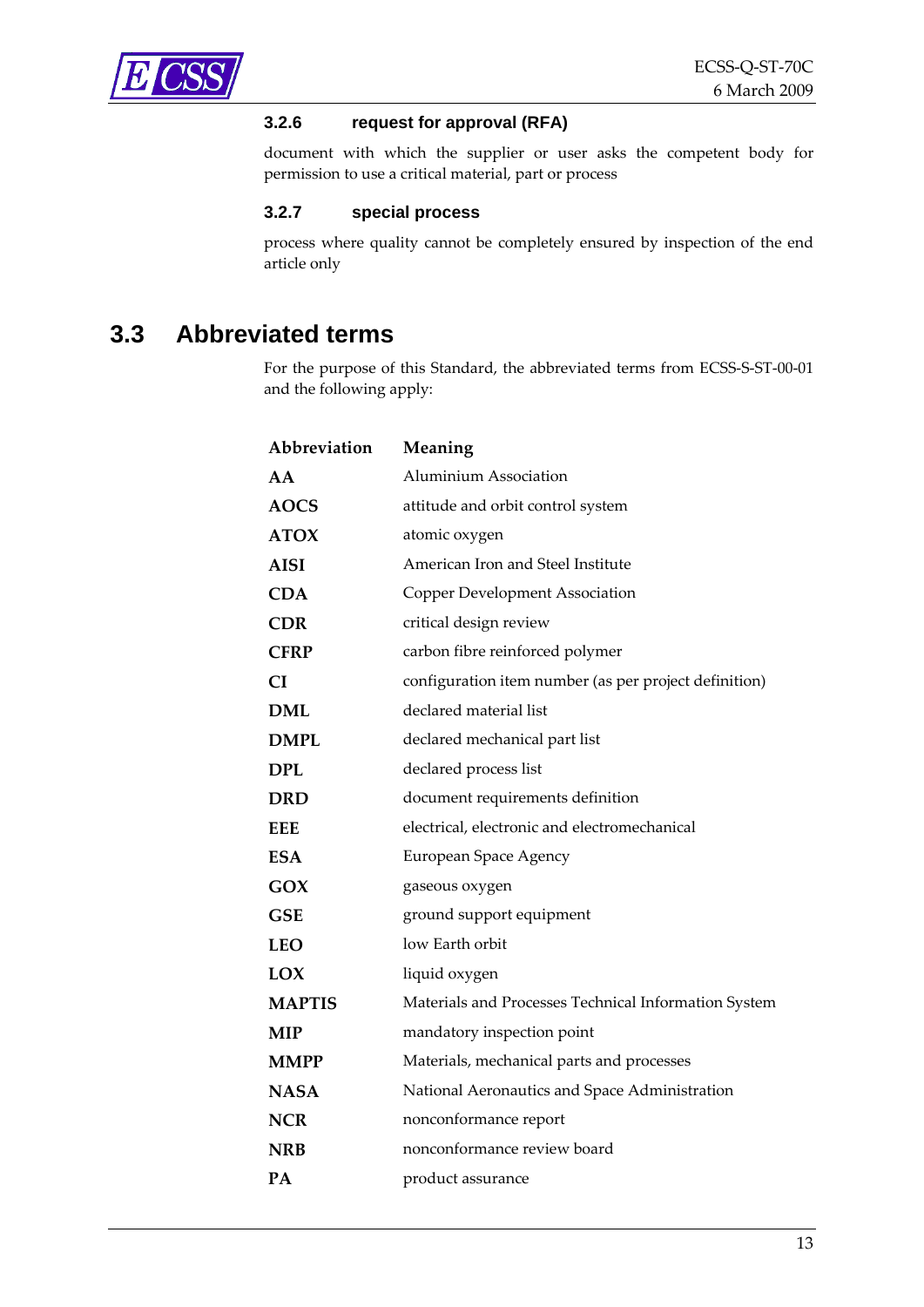

| PDR        | preliminary design review       |
|------------|---------------------------------|
| <b>PID</b> | process identification document |
| <b>PMP</b> | parts, materials, processes     |
| QR         | qualification review            |
| QRR        | qualification review report     |
| <b>RFA</b> | request for approval            |
| <b>SCC</b> | stress-corrosion cracking       |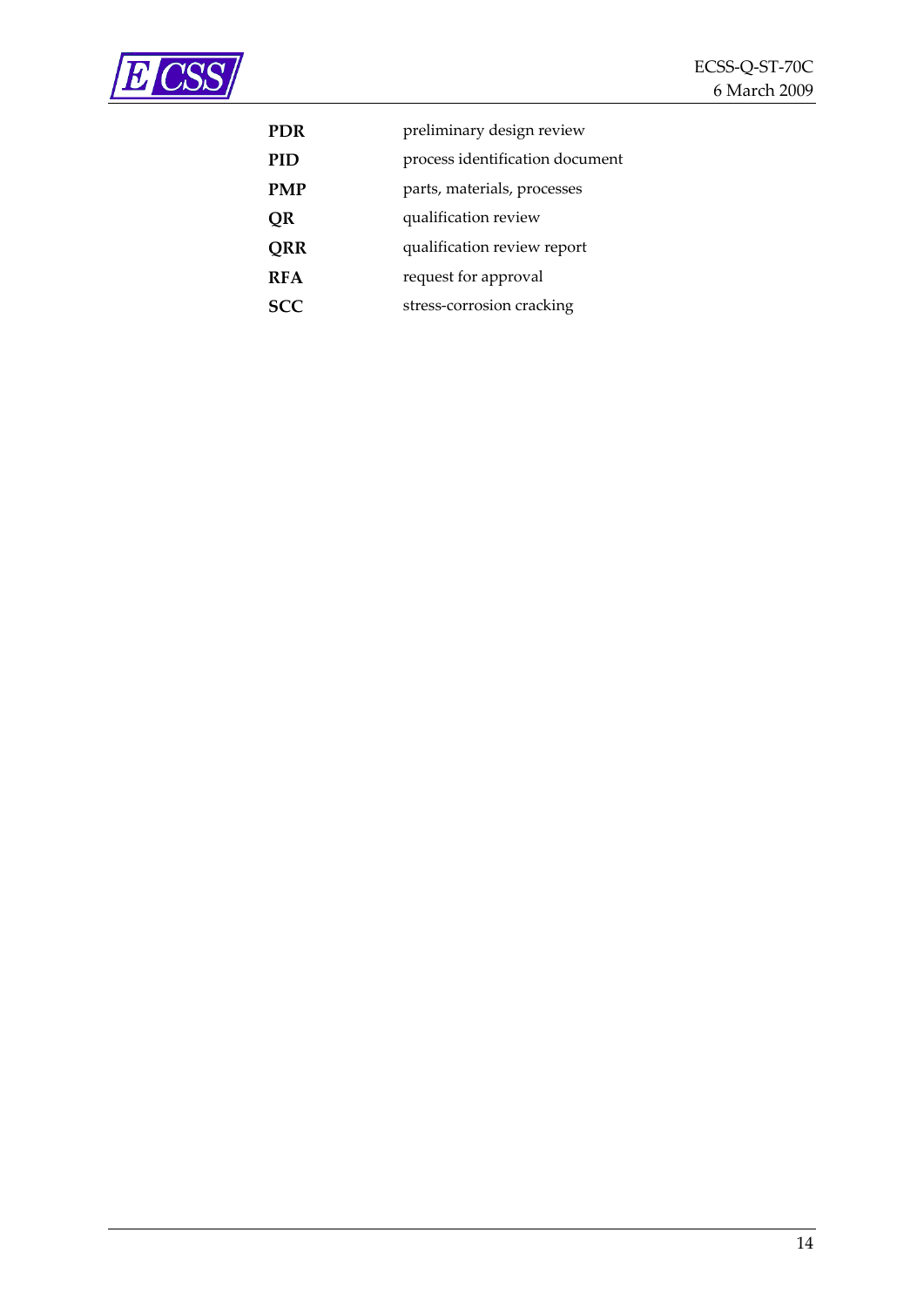<span id="page-14-0"></span>

# **4 General requirements**

# **4.1 MMPP management requirements**

#### **4.1.1 Overview**

The general MMPP activity within the framework of a project is summarized in [Figure](#page-15-0) 4‐1.

### **4.1.2 MMPP plan**

- a. The supplier shall prepare, maintain and implement a MMPP plan, as part of the overall PA plan in conformance to ECSS‐Q‐ST‐10 and this Standard or as a separate document.
- b. The MMPP plan shall be submitted to the customer for approval.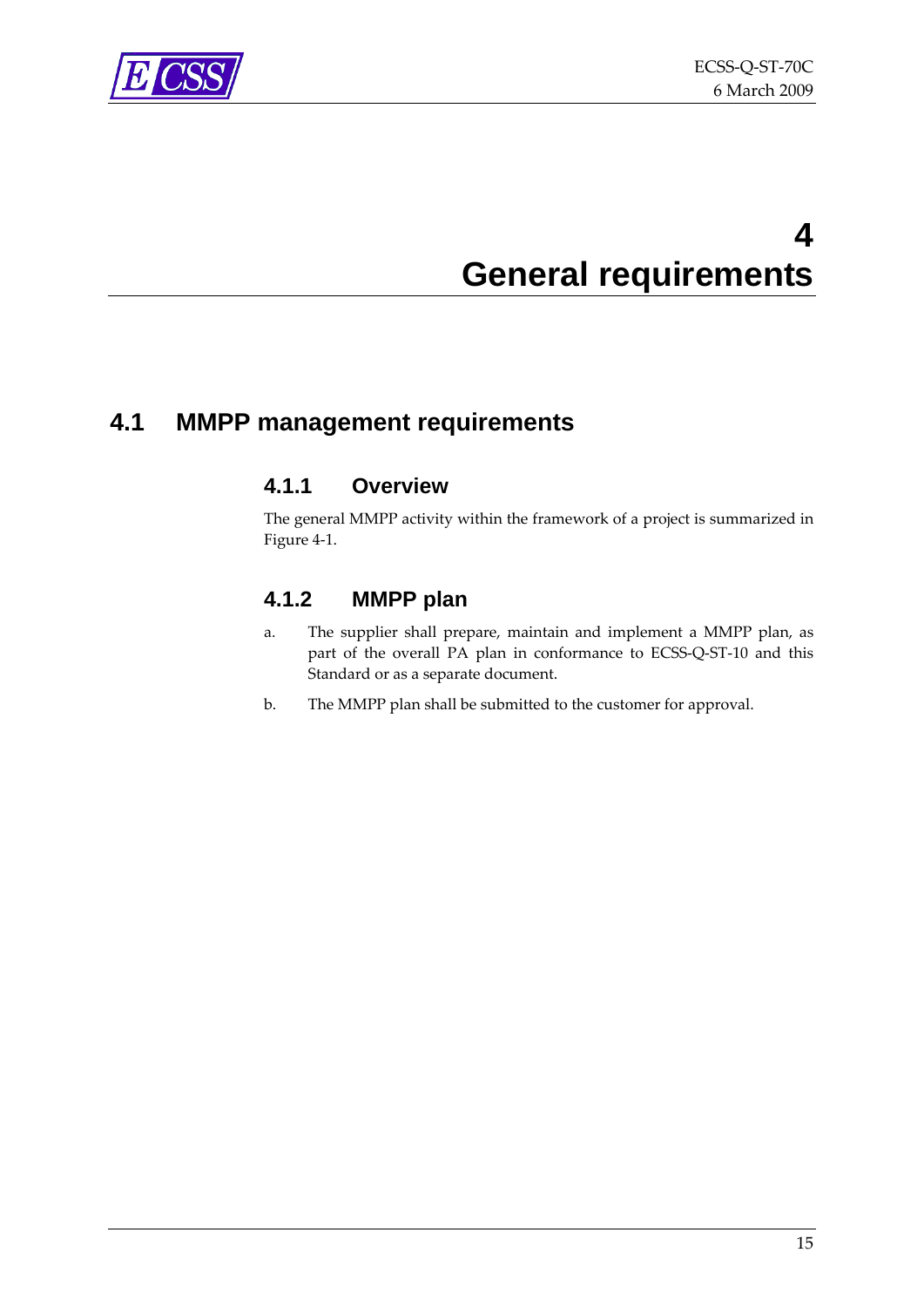<span id="page-15-0"></span>



**Figure 4‐1: Materials, mechanical parts and processes flow chart**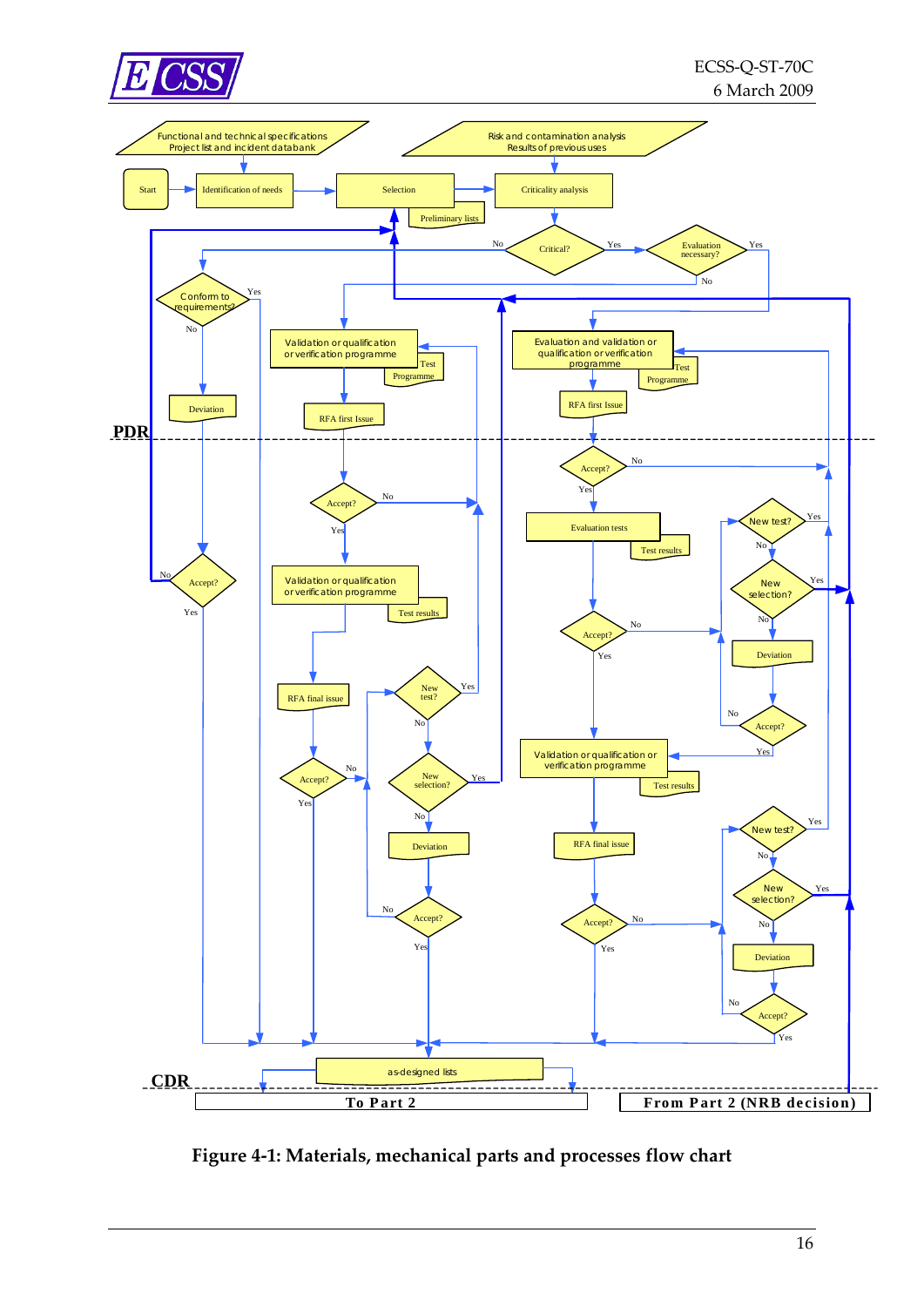

**Figure 4‐1: Materials, [mechanical](#page-15-0) parts and processes flow chart (Continued)**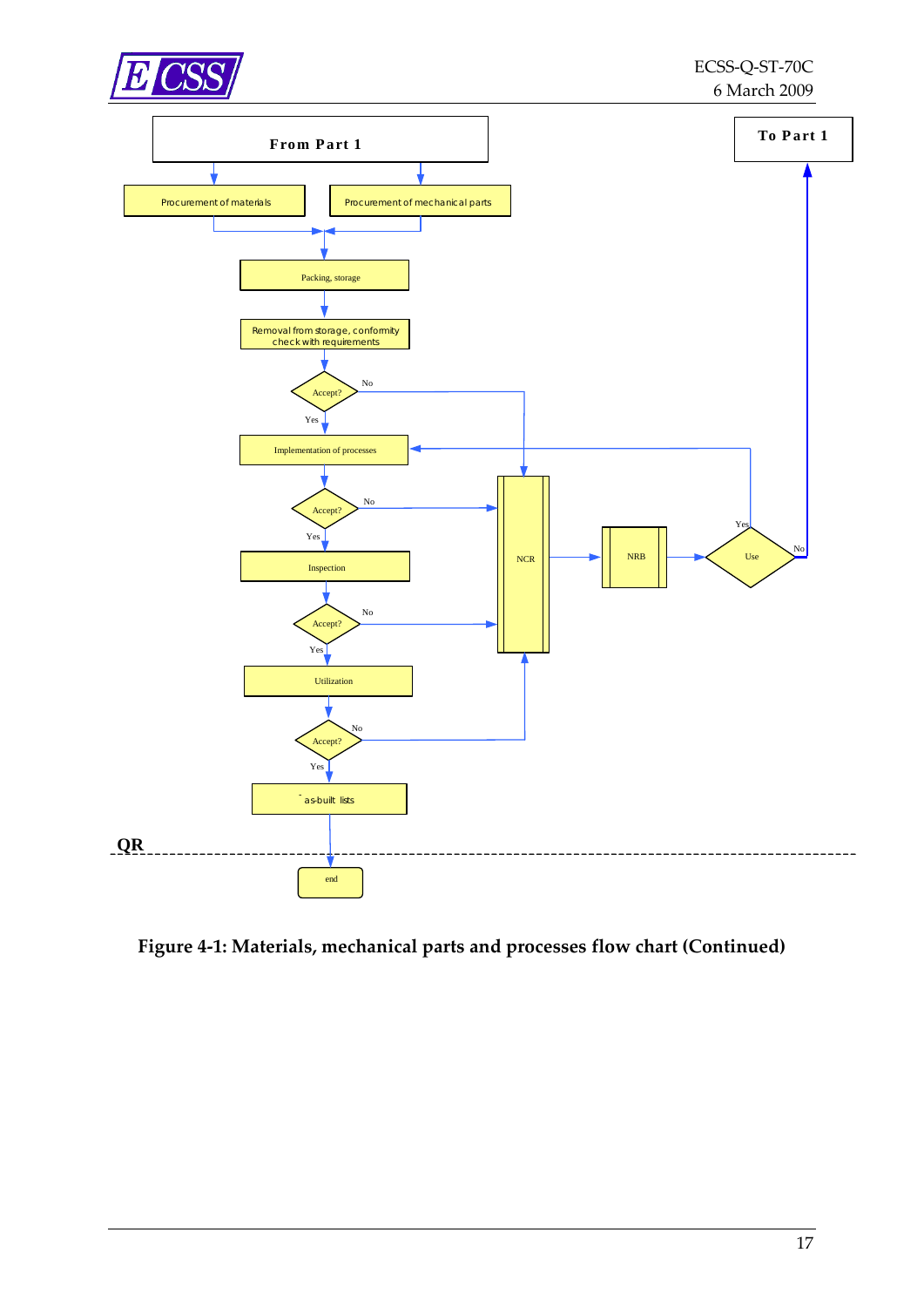<span id="page-17-0"></span>

#### **Table 4‐1: Steps to be taken to get approval for materials, mechanical parts and processes (MMPP)**

|                                                                                                                                                                                                                                                                                                                                                                                           |                | <b>Materials</b>                                                            |                | <b>Mechanical parts</b>                                                                                                                                                                                        | <b>Processes</b> |                                                                                                                                                                                              |  |
|-------------------------------------------------------------------------------------------------------------------------------------------------------------------------------------------------------------------------------------------------------------------------------------------------------------------------------------------------------------------------------------------|----------------|-----------------------------------------------------------------------------|----------------|----------------------------------------------------------------------------------------------------------------------------------------------------------------------------------------------------------------|------------------|----------------------------------------------------------------------------------------------------------------------------------------------------------------------------------------------|--|
| <b>Phase</b>                                                                                                                                                                                                                                                                                                                                                                              | <b>Step</b>    | <b>Comments</b>                                                             | <b>Step</b>    | Comments                                                                                                                                                                                                       | <b>Step</b>      | Comments                                                                                                                                                                                     |  |
| Critical Analysis                                                                                                                                                                                                                                                                                                                                                                         | 1              |                                                                             | 1              |                                                                                                                                                                                                                | 1                |                                                                                                                                                                                              |  |
| Evaluation<br>(usually by test<br>methods defined<br>by ECSS<br>standards)                                                                                                                                                                                                                                                                                                                | $\overline{2}$ | Critical materials<br>are tested, e.g.<br>outgassing, SCC,<br>flammability. | $\overline{2}$ | Mechanical parts are<br>tested by, for<br>example, vibration,<br>thermal analysis,<br>off-gassing and life<br>test.                                                                                            | $\overline{2}$   | Critical processes are<br>evaluated by testing<br>"technology<br>samples" including<br>all, for example,<br>electrical<br>interconnection<br>processes and<br>painting, adhesive<br>bonding. |  |
| Verification                                                                                                                                                                                                                                                                                                                                                                              |                | Not applicable                                                              |                | Not applicable                                                                                                                                                                                                 | 3                | Verification tests<br>usually defined in<br><b>ECSS</b> standards                                                                                                                            |  |
| Validation                                                                                                                                                                                                                                                                                                                                                                                | 3              |                                                                             |                | Not applicable                                                                                                                                                                                                 | Not applicable   |                                                                                                                                                                                              |  |
| Qualification                                                                                                                                                                                                                                                                                                                                                                             |                | Not applicable                                                              | 3              |                                                                                                                                                                                                                |                  | Not applicable                                                                                                                                                                               |  |
| Approval                                                                                                                                                                                                                                                                                                                                                                                  |                | By RFA (Annex D)<br>or DML                                                  |                | By RFA (Annex D) or<br>DMPL/DPL                                                                                                                                                                                |                  | By RFA (Annex D) or<br><b>DPL</b>                                                                                                                                                            |  |
| <b>Note</b>                                                                                                                                                                                                                                                                                                                                                                               |                |                                                                             |                | NOTE 1 Project approval is always by means of the request for approval (RFA) form and the projects' declared<br>materials list (DML), declared mechanical parts list (DMPL) and declared processes list (DPL). |                  |                                                                                                                                                                                              |  |
| <b>Note</b>                                                                                                                                                                                                                                                                                                                                                                               |                |                                                                             |                | NOTE 2 The details for approvals of MMPP lists are contained in this Standard.                                                                                                                                 |                  |                                                                                                                                                                                              |  |
| NOTE 3 To summarize:<br><b>Note</b><br>Materials are validated.<br>Mechanical parts are qualified.<br>Processes are verified.<br>In addition:<br>Skills training schools are ESA-certified.<br>Outside test or evaluation laboratories are certified by agency or company audits.<br>Operators and inspectors for special and critical processes are trained, certified and<br>monitored. |                |                                                                             |                |                                                                                                                                                                                                                |                  |                                                                                                                                                                                              |  |

#### **4.1.3 Customer reviews**

- a. To obtain the validation status for materials and qualification status for parts and verification status for processes, the MMPP manager shall present to the customer those activities which were performed in order to comply with this Standard together with results obtained.
- b. The MMPP manager shall organize technical review meetings with his suppliers at all levels.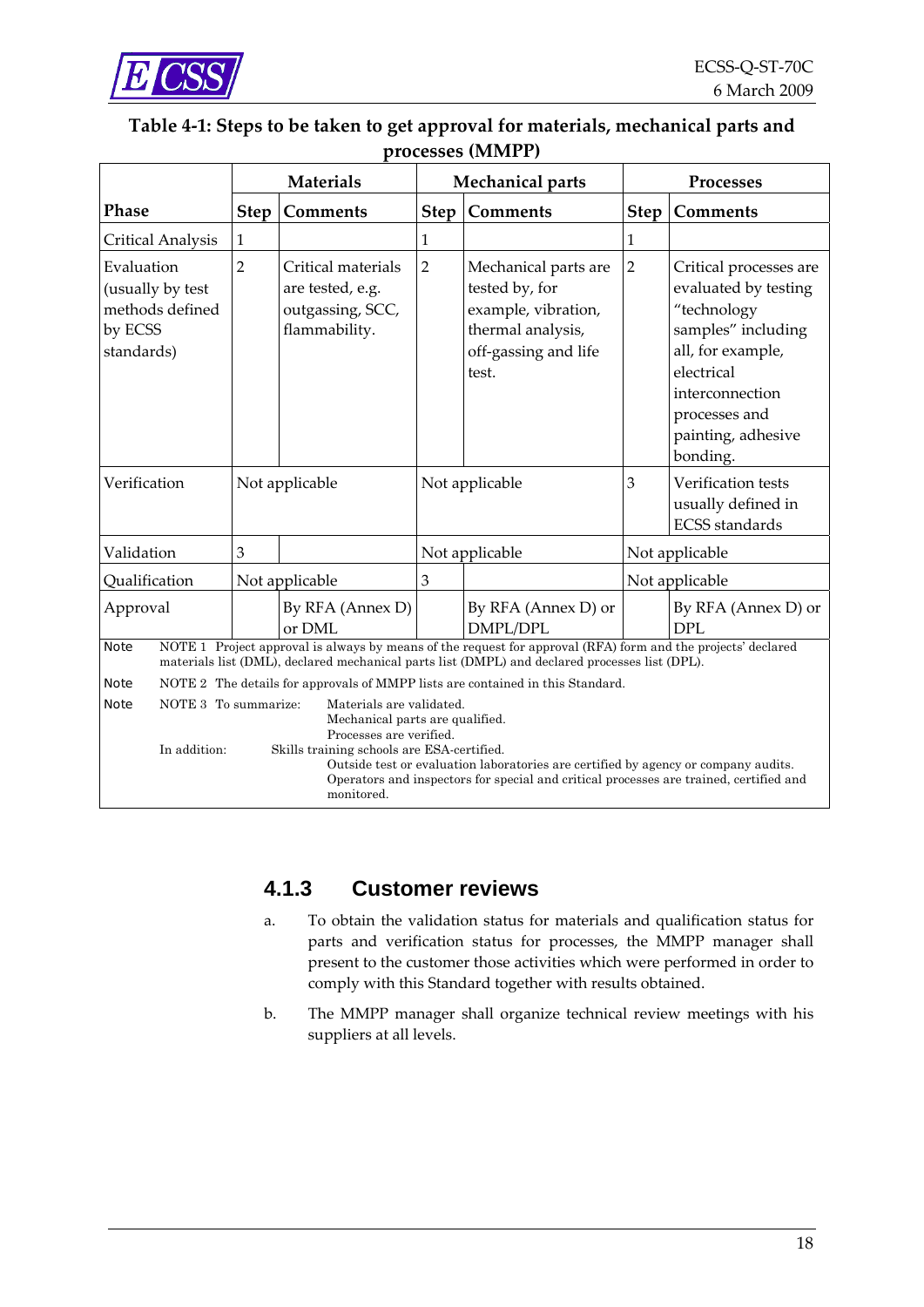<span id="page-18-0"></span>

# **Management and consolidation of the activities**

#### **4.2.1 Overview**

The relationship between materials and processes activities and programme phases is shown in [Annex](#page-63-0) E.

## **4.2.2 Establishing and processing of lists**

- a. Each supplier and sub‐supplier shall establish, collect, review and deliver the declared materials, mechanical parts and processes lists including all the items intended for use in the flight equipment.
- b. The lists shall reflect the current design at the time of issue.
- c. These lists shall contain the materials, mechanical parts and processes used in the current design in order to:
	- 1. demonstrate compliance with all requirements of the programme;
	- 2. verify the results of equipment supplier activities;
	- 3. control and monitor the status of materials, mechanical parts and processes in accordance with programme milestones.

NOTE See [Annex](#page-65-0) F.

- d. The following constraints should apply:
	- 1. maximum use of the materials and processes described in approved data sources and items already approved on similar projects;

NOTE For approved data sources see for example ECSS‐Q‐ST‐70‐71.

- 2. use of project related preferred lists, if available.
- e. The following constraints shall be taken into account:
	- 1. requirements originating from the initial technical specification;
	- 2. programmatic project requirements and conditions;
- f. An analysis of the criticality of these preliminary lists shall, after checking the conformity of the materials, mechanical parts and processes, against all the project requirements, allow them to be classified into three categories:
	- 1. Critical items, subject to evaluation, validation, qualification, or verification programmes.
	- 2. Items that are not critical but which do not conform to one or more project requirements (a justified deviation request should be drafted for this category).
	- 3. Non‐critical items.
- g. For critical items a request for approval shall be submitted in conformance with [Annex](#page-59-0) D.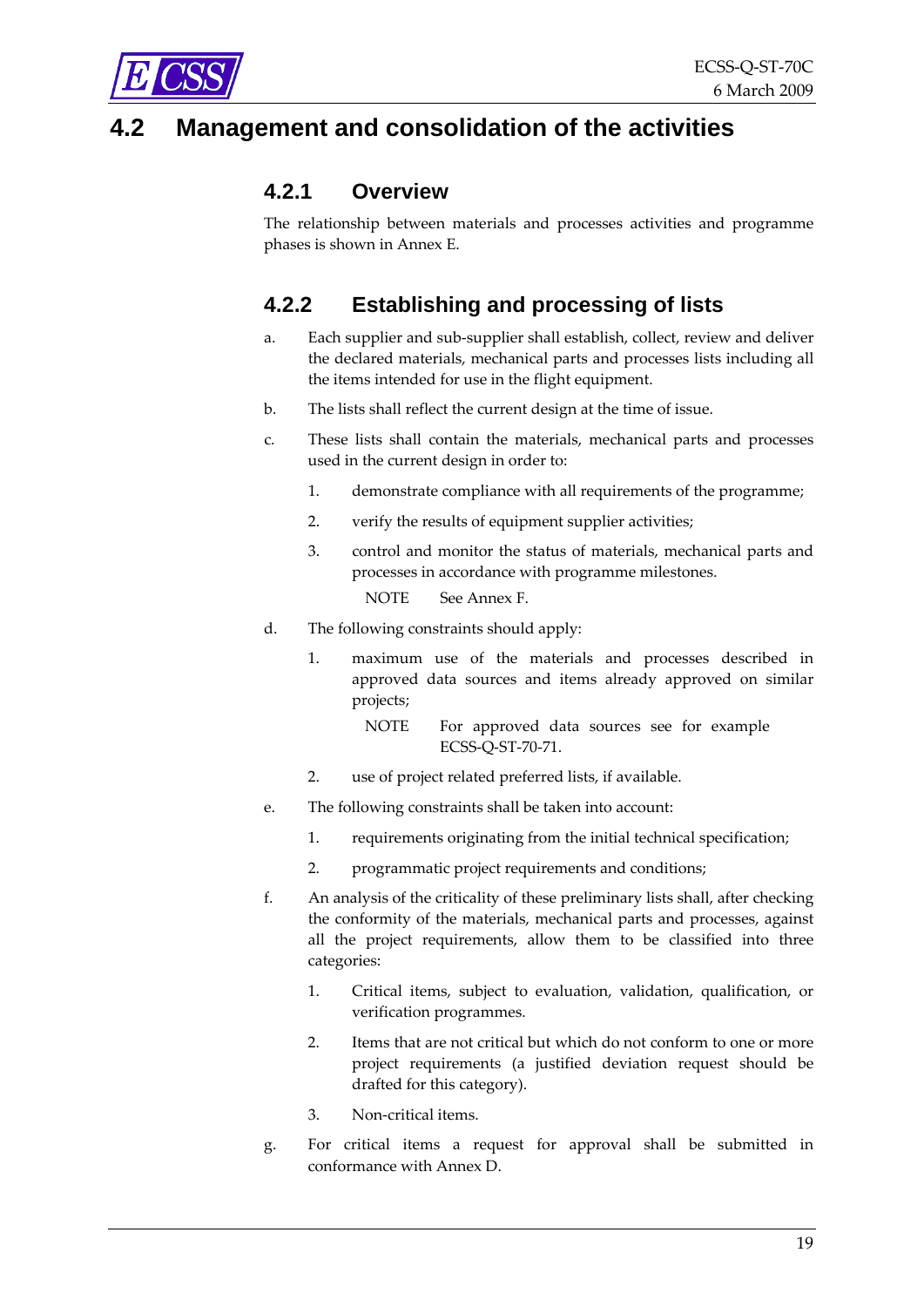<span id="page-19-0"></span>

#### **4.2.3 Management of the lists**

- a. The supplier shall document all materials in the Declared materials list in conformance with [Annex](#page-41-0) A.
- b. The supplier shall document all mechanical parts in the Declared mechanical parts list in conformance with [Annex](#page-48-0) B.
- c. The supplier shall document all processes in the Declared process list in conformance with [Annex](#page-54-0) C.
- d. The supplier shall process the lists of lower level suppliers to ensure exchangeabililty, searchability, sortability, storability and retrievability for that set of lists, before submitting it to the customer.
- e. These lists shall be updated during the course of the project.
- f. The preliminary lists shall include the items from suppliers' preliminary needs.
	- NOTE They are used to identify critical items (available for the PDR).
- g. The as‐designed lists shall include the items from the baselines various design files (available for the CDR).
- h. Any change after CDR or QR shall be reflected in the list and shall be in accordance with [Figure](#page-15-0) 4‐1 (Part 2).
	- NOTE 1 The MMPP manager is responsible within the programme to ensure that all the information needed is given and that the approval status is consistent with technical and scheduling objectives and data is exchangeable.
	- NOTE 2 Where no project requirements exist for a separate DMPL, the mechanical parts can be entered into a separate section of the DML.
	- NOTE 3 The materials of, for example, screws and nuts that are made up of a few materials can be listed in the DMPL. The materials (metals and plastics) of complex parts can be listed in the DML with, for example, outgassing, toxicity, flammability, corrosion and stress corrosion values and reference to the DMPL item.

#### **4.2.4 Supplier role and responsibilities**

- a. The supplier shall perform the following tasks:
	- 1. obtaining the correct and complete lists from lower level suppliers;
	- 2. providing provisional and, later, definitive approval for each list;
	- 3. submitting the project declared lists for approval prior to initiation of the hardware phase (before critical design review).
- b. The lists established by the suppliers shall include all the information described in this Standard.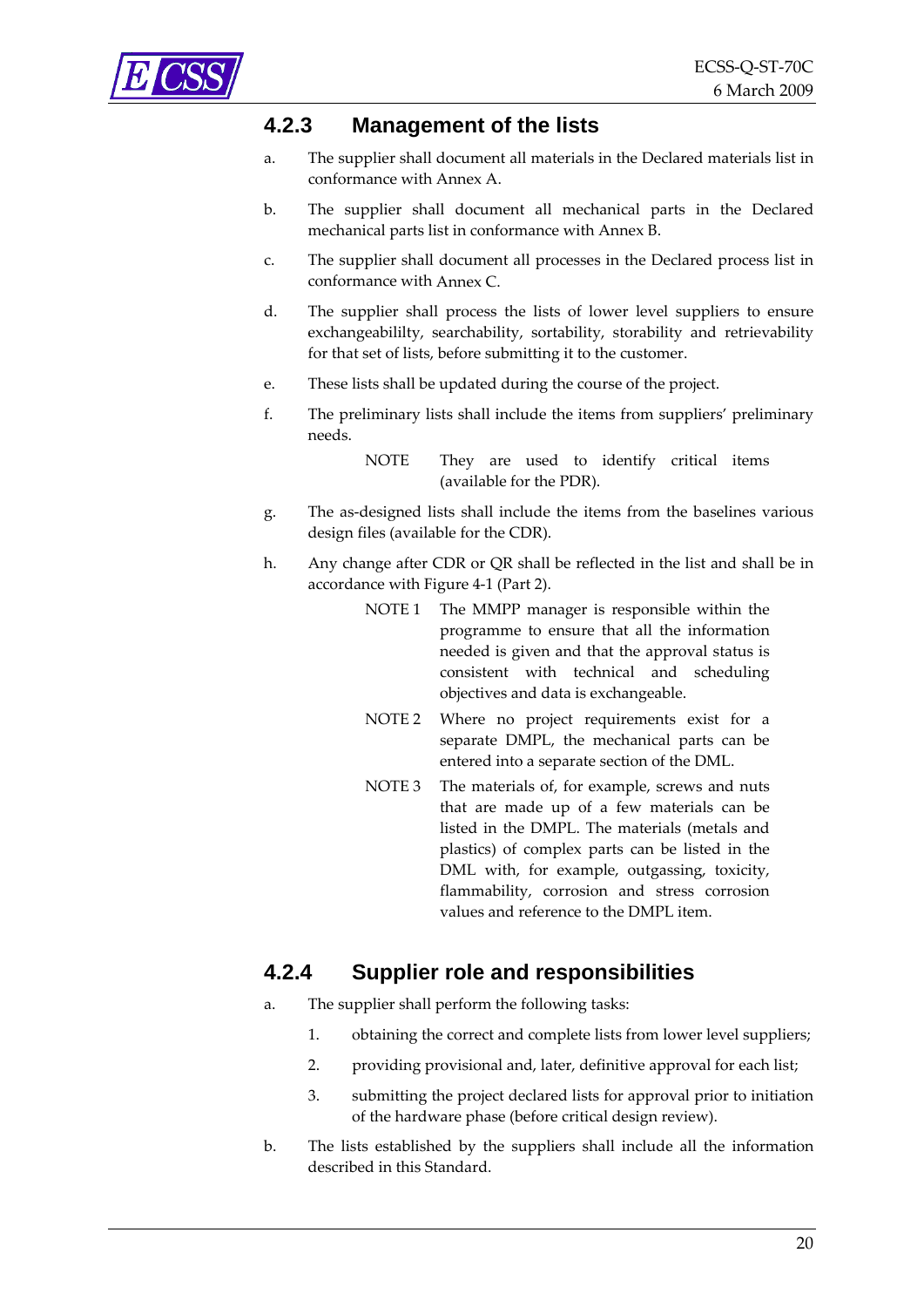<span id="page-20-0"></span>

- c. Amendments to the lists shall be implemented only through established change procedures.
- d. The following documentation shall be delivered to the customer upon request:
	- 1. RFA (reference and issue);
	- 2. evaluation reports;
	- 3. deviation requests.
- e. The material, mechanical parts or process justification files shall be made available to the customer upon request either on the supplier site, or by any other process agreed by both parties.
	- NOTE For example, by non-disclosure agreement.

## **4.3 Technical constraints**

- a. Parts and materials shall satisfy the mission's functional constraints.
- b. Parts and materials shall satisfy both ground environment constraints and flight constraints.
	- NOTE Examples are:
		- Ground environment constraints: manufacture, tests, storage, maintenance, transport and integration
		- Flight constraints: launch and orbit.
- c. The technical criteria from clause [5.1](#page-22-0) shall be taken into account, according to the mission.
- d. The estimated availability of the parts and products obtained from materials and processes used shall be compatible with the final system's life cycle (tests, storage and mission).

## **4.4 Cleanliness and contamination control**

- a. The supplier shall establish and maintain a contamination and cleanliness control programme including, as a minimum:
	- 1. cleaning procedures, and
	- 2. cleanliness monitoring procedures or methods.
- b. The risks of chemical or particle pollution generated by parts, materials or processes used shall be identified and reduced in accordance with mission requirements (cleanliness or contamination analysis).
- c. For cleanliness‐ or contamination‐critical applications, a requirement specification (chemical and particle) and a specific cleanliness control plan and shall be established in conformance with Annex A (CRS DRD) and Annex B (C&CCP DRD) of ECSS‐Q‐ST‐70‐01.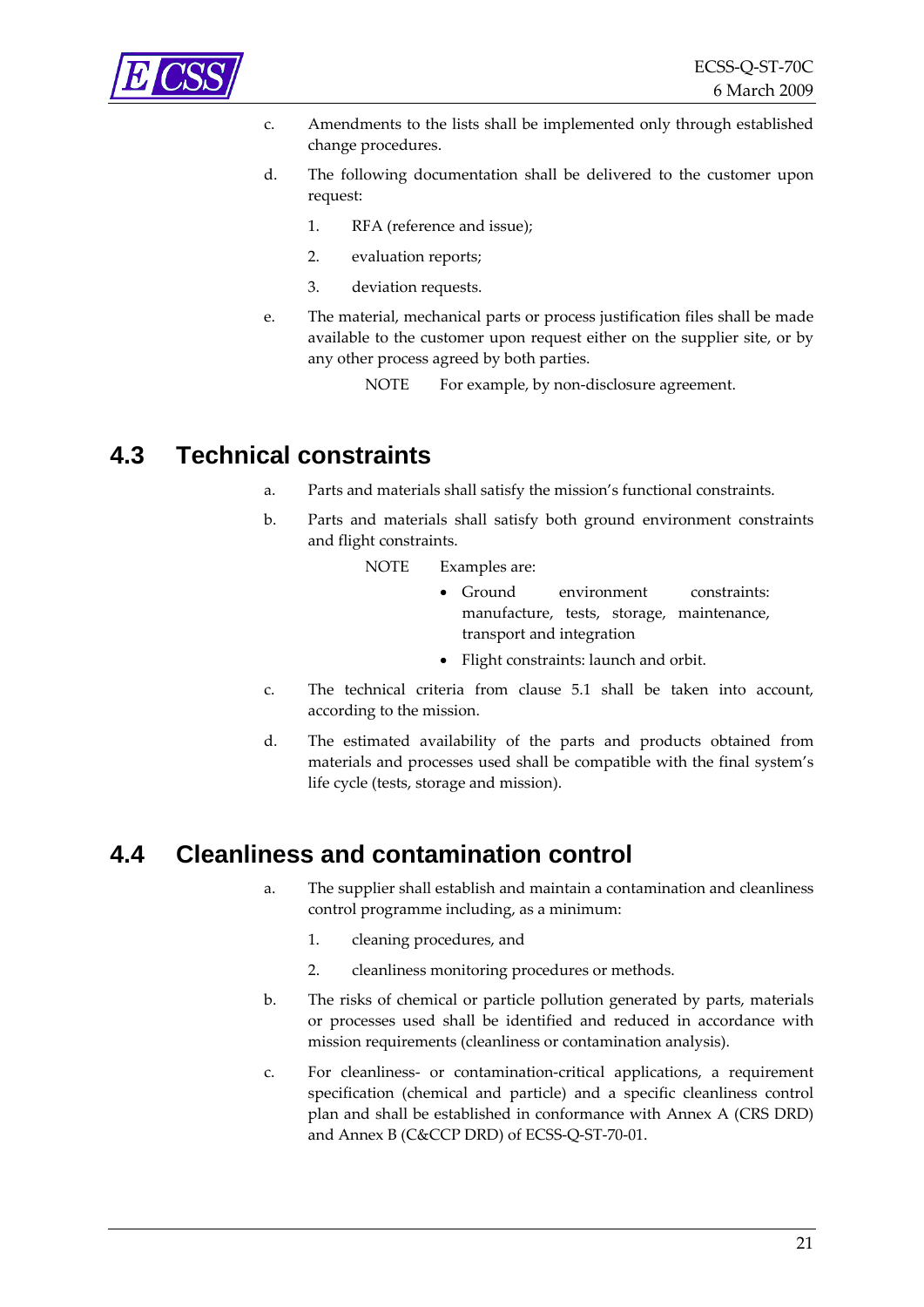<span id="page-21-0"></span>

## **4.5 Safety hazardous parts and materials**

a. Parts and materials with hazardous characteristics shall be identified, managed and processed in conformance with ECSS‐Q‐ST‐40.

# **4.6 Optical, mechanical or electrical GSE hardware**

- a. When optical, mechanical or electrical GSE materials are used in thermal vacuum or interfacing with flight hardware, possible degradation shall be taken into account.
	- NOTE For example, contamination, surface degradation, electro‐mechanical and chemical effects.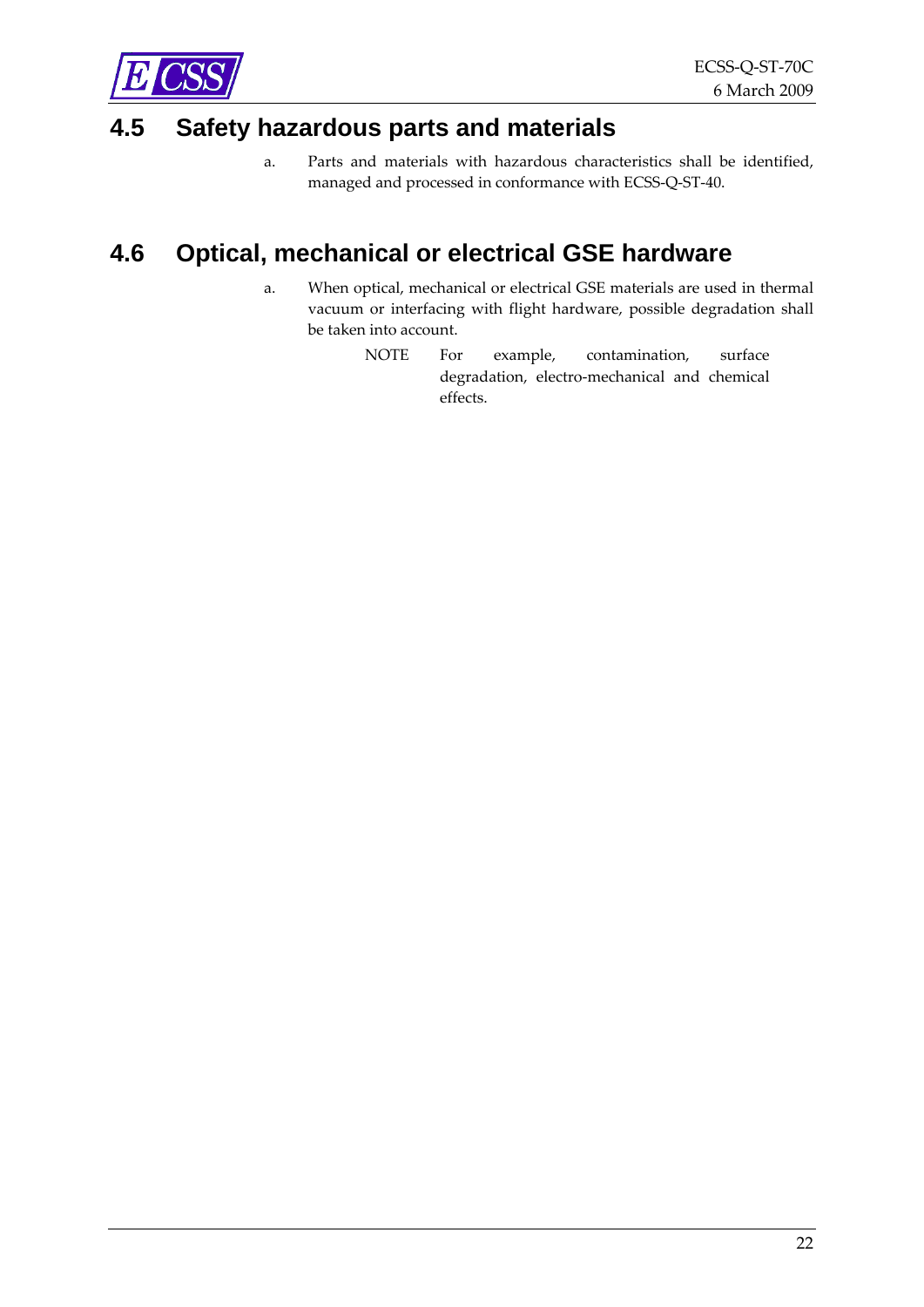<span id="page-22-0"></span>

# **5 Materials control**

# **5.1 Technical criteria for selection of materials**

#### **5.1.1 Overview**

The following requirements apply when the environmental conditions of the mission require their application. The specific requirements, test methods and accept or reject criteria are presented in the ECSS‐Q‐ST‐70 series of documents.

#### **5.1.2 Temperature**

a. Material properties shall be compatible with the thermal environment to which they are exposed.

## **5.1.3 Thermal cycling**

- a. Materials subject to thermal cycling shall be assessed for their ability to withstand induced thermal stress.
- b. The following materials shall be tested in conformance with ECSS‐Q‐ST‐ 70‐04:
	- 1. Materials susceptible to thermal vacuum effect.

NOTE For a non-exhaustive list of such materials, see ECSS‐Q‐ST‐70‐04 Clause 1.

- 2. Materials of unknown characteristics in respect to thermal vacuum.
- c. Materials subject to thermal cycling other than those covered by [5.1.3b,](#page-22-0) shall be tested in accordance with a procedure approved by the customer.

## **5.1.4 Vacuum**

- a. Materials selection shall be made in conformance with ECSS‐Q‐ST‐70‐71.
- b. Outgassing tests shall be carried out in conformance with ECSS‐Q‐ST‐70‐02.
	- NOTE The need for retest of materials used for an extended period of time at a temperature higher than 50 °C should be mutually agreed with the customer.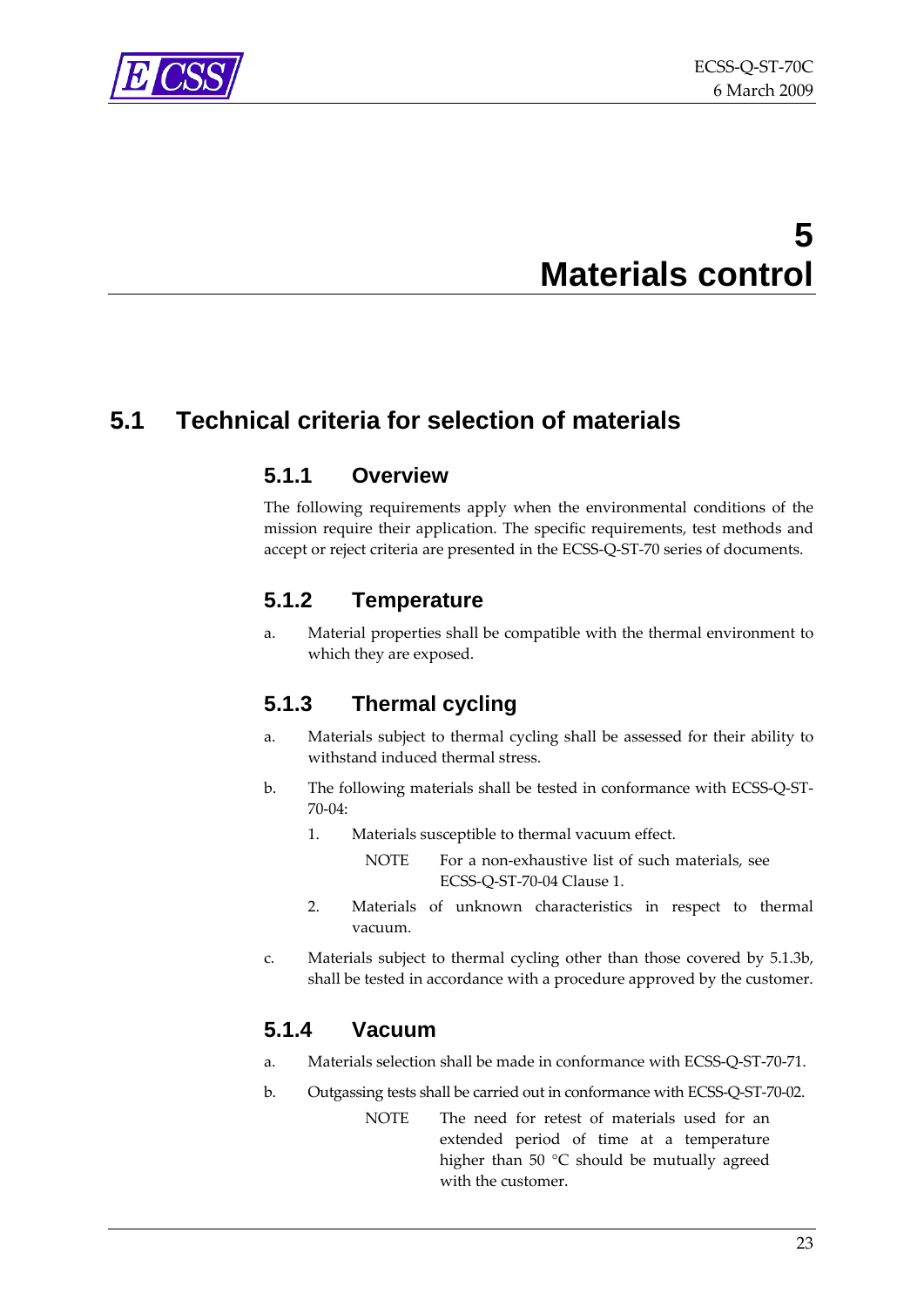<span id="page-23-0"></span>

### **5.1.5 Offgassing and toxicity**

- a. Spacecraft and associated equipment shall be manufactured from materials and by processes that do not cause a hazard to personnel or hardware, whether on the ground or in space.
- b. ECSS‐Q‐ST‐70‐29 shall apply for the characterization of offgassing products.

## **5.1.6 Flammability**

a. The materials flammability resistance shall be evaluated in conformance with ECSS‐Q‐ST‐70‐21 for the most hazardous environment envisaged for their use.

NOTE For NASA STS payloads see NASA STD-6001.

### **5.1.7 Radiation**

a. Materials used on the spacecraft external surfaces shall be assessed in conformance with ECSS‐Q‐ST‐70‐06 in order to determine their resistance to the radiation dosage expected during the mission.

#### **5.1.8 Electrical charge and discharge**

a. External surfaces of the spacecraft shall be sufficiently conductive, interconnected and grounded to the spacecraft structure to avoid the build‐up of differential charges in conformance with ECSS‐E‐ST‐20‐06.

#### **5.1.9 Corrosion**

a. For all materials that come into contact with atmospheric gases, cleaning fluids or other chemicals, it shall be demonstrated that the degradation of properties during their anticipated service-life is acceptable in terms of the performance and integrity requirements.

#### **5.1.10 Stress-corrosion**

- a. Materials used for structural and load‐bearing applications (subject to tensile stress) shall be chosen in conformance with ECSS‐Q‐ST‐70‐36.
- b. Any material not covered by standard ECSS‐Q‐ST‐70‐36 shall be tested in conformance with ECSS‐Q‐ST‐70‐37.

#### **5.1.11 Fluid compatibility**

a. Materials within the system exposed to liquid oxygen (LOX), gaseous oxygen (GOX) or other reactive fluids, both directly and as a result of single point failures when failure propagation effects cause hazardous

NOTE MAPTIS and MIL‐HDBK‐454 test method is not space relevant.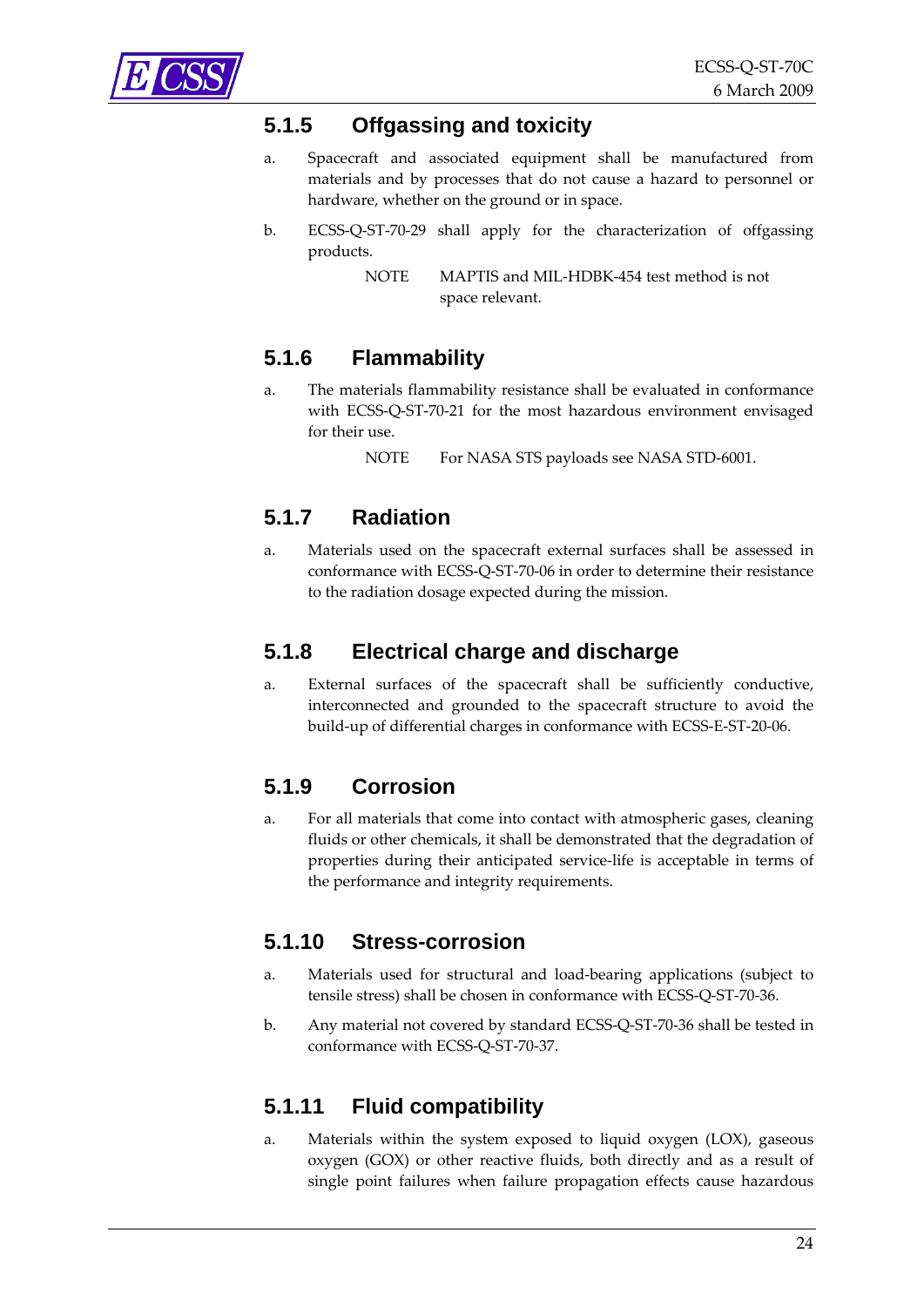<span id="page-24-0"></span>

operation of interfacing hardware shall be compatible with that fluid in their application.

b. The possibility of hydrogen embrittlement occurring during component manufacture or use shall be assessed, and an material evaluation be undertaken, including the assessment of adequate protection and control.

### **5.1.12 Galvanic compatibility**

a. When bimetallic contacts are used, the choice of the pair of metallic materials used shall be agreed with the customer.

> NOTE This also includes metal-to-conductive fibre-reinforced materials contacts.

- b. Galvanic compatibilities shall be selected in conformance with [Table](#page-25-0) 5‐1.
- c. Materials not listed in [Table](#page-25-0) 5‐1 shall be evaluated in a flight‐simulated configuration using an accelerated environment to be agreed by the customer.

#### **5.1.13 Atomic oxygen**

- a. All materials considered for use on the external surfaces of spacecraft intended for use in Low Earth Orbit (LEO) altitudes (between 200 km and 700 km) shall be evaluated for their resistance to atomic oxygen (ATOX).
- b. Test procedures shall be subject to the approval of the customer.

#### **5.1.14 Micrometeoroids and debris**

- a. The effect of impacts by micrometeoroids and debris on materials shall
	- 1. be reviewed and assessed on a case by case basis, and
	- 2. their use comply with safety evaluation and assessment results concerning design and application criteria or details.

#### **5.1.15 Moisture absorption and desorption**

a. Precautions shall be taken to avoid moisture absorption during manufacture and storage of CFRP‐type materials in conformance with ECSS‐Q‐ST‐70‐01 and ECSS‐Q‐ST‐70‐22.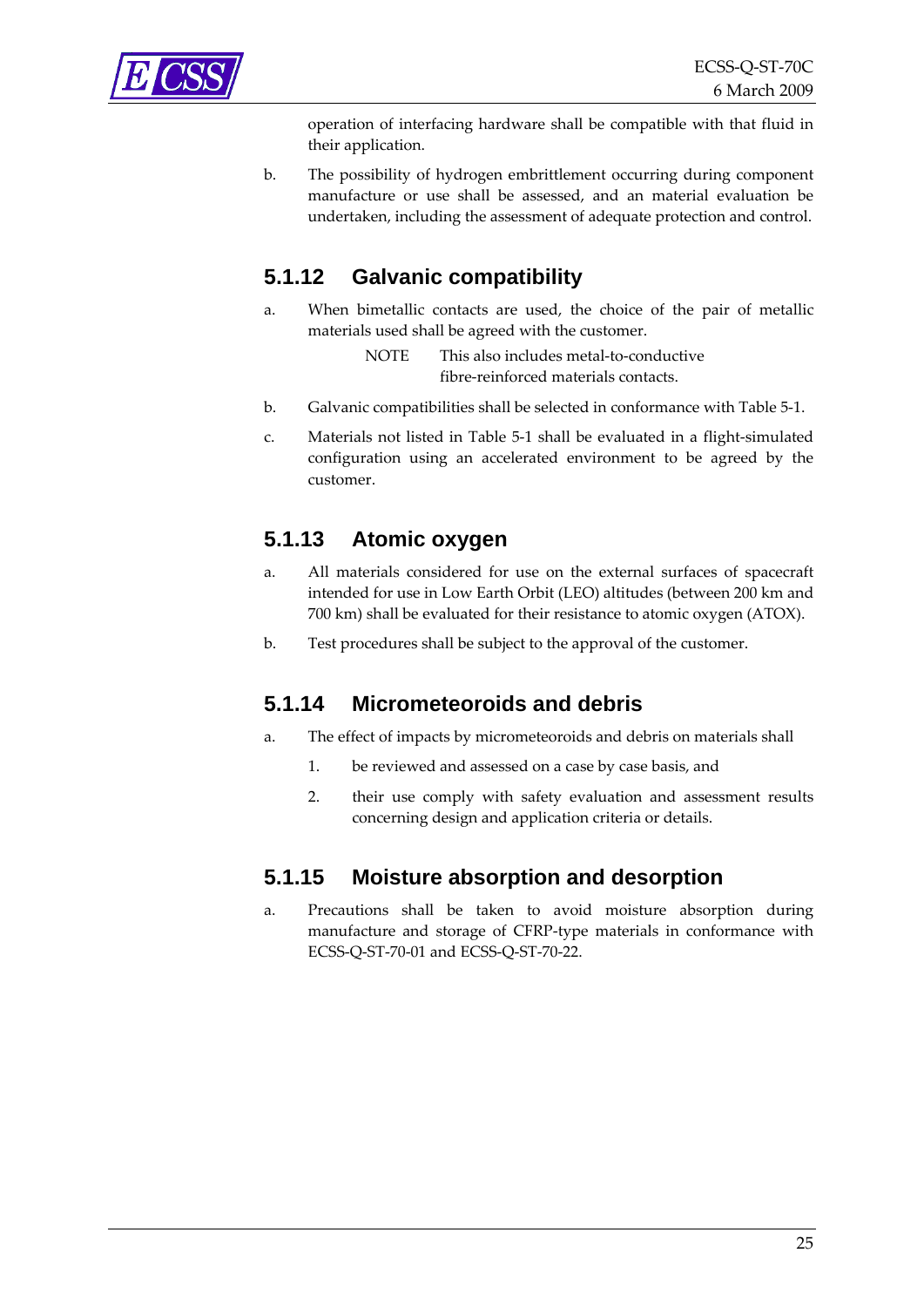<span id="page-25-0"></span>

#### **Table 5‐1 Compatible couples for bimetallic contacts**

| Pure metals and alloys in<br>alphabetical order<br>(including carbon) | Aluminium-Copper alloys | Al (pure), Al-Zinc alloys | Cadmium      | Cast iron (austenic) | Chromium       | Copper, Brasses | Cupro-Nickel, Al-bronzes, Si-bronzes | Gold, Platinum, Carbon, Rhodium | Gun-metal (CuZn10 alloy), P-bronzes,<br>Sn-bronzes | Magnesium      | Nickel/Molybdenum-alloys<br>Nickel, Monel, Inconel | Silver           | Sn-Pb alloys (all), Tin, Lead | Stainless steel 18/8 (300 series) | Stainless steel 13Cr (400 series) | Cast iron<br>Steel (carbon, low alloy), | Titanium and Ti-alloys | Zinc, Beryllium |
|-----------------------------------------------------------------------|-------------------------|---------------------------|--------------|----------------------|----------------|-----------------|--------------------------------------|---------------------------------|----------------------------------------------------|----------------|----------------------------------------------------|------------------|-------------------------------|-----------------------------------|-----------------------------------|-----------------------------------------|------------------------|-----------------|
| Aluminium-Copper alloys                                               |                         | $\mathbf{1}$              | $\mathbf{1}$ | 3                    | 3              | 3               | 3                                    | 3                               | 3                                                  | $\overline{2}$ | $\overline{2}$                                     | 3                | $\mathbf{1}$                  | $\overline{2}$                    | $\overline{2}$                    | 3                                       | $\sqrt{2}$             | $\sqrt{2}$      |
| Al (pure)<br>Al-Zinc alloys                                           |                         |                           | $\mathbf{1}$ | 3                    | 3              | 3               | 3                                    | 3                               | 3                                                  | $\overline{2}$ | 3                                                  | 3                | $\overline{2}$                | 3                                 | 3                                 | 3                                       | 3                      | $\overline{2}$  |
| Cadmium                                                               |                         |                           |              | 2                    | $\overline{2}$ | $\overline{2}$  | $\overline{2}$                       | $\overline{2}$                  | 2                                                  | $\mathbf{1}$   | 2                                                  | 2                | $\boldsymbol{0}$              | $\mathbf{1}$                      | $\mathbf{1}$                      | $\overline{2}$                          | $\overline{2}$         | 2               |
| Cast iron (austenic)                                                  |                         |                           |              |                      | $\mathbf{1}$   | $\mathbf{1}$    | $\mathbf{1}$                         | $\overline{2}$                  | $\mathbf{1}$                                       | 3              | $\mathbf{1}$                                       | $\overline{2}$   | $\mathbf{1}$                  | $\mathbf{1}$                      | $\mathbf{1}$                      | $\overline{2}$                          | $\mathbf{1}$           | $\,$ 3 $\,$     |
| Chromium                                                              |                         |                           |              |                      |                | $\mathbf{1}$    | $\boldsymbol{0}$                     | $\boldsymbol{0}$                | $\mathbf{1}$                                       | 3              | $\mathbf{1}$                                       | $\boldsymbol{0}$ | $\overline{2}$                | $\boldsymbol{0}$                  | $\boldsymbol{0}$                  | $\overline{2}$                          | $\mathbf{0}$           | $\,$ 3 $\,$     |
| Copper, Brasses                                                       |                         |                           |              |                      |                |                 | $\boldsymbol{0}$                     | 2                               | $\boldsymbol{0}$                                   | 3              | $\mathbf{1}$                                       | $\mathbf{1}$     | $\overline{2}$                | $\mathbf{1}$                      | $\mathbf{1}$                      | 3                                       | $\boldsymbol{0}$       | $\,$ 3 $\,$     |
| Cupro-Nickel<br>Al-bronzes<br>Si-bronzes                              |                         |                           |              |                      |                |                 |                                      | 2                               | $\boldsymbol{0}$                                   | 3              | $\mathbf{1}$                                       | $\mathbf{1}$     | $\overline{2}$                | 2                                 | $\mathbf{1}$                      | 3                                       | $\mathbf{0}$           | 3               |
| Gold<br>Platinum,<br>Carbon<br>Rhodium                                |                         |                           |              |                      |                |                 |                                      |                                 | 2                                                  | 3              | $\overline{2}$                                     | $\boldsymbol{0}$ | 3                             | $\mathbf{0}$                      | $\mathbf{1}$                      | 3                                       | $\mathbf{0}$           | 3               |
| Gun-metal(CuZn10 alloy)<br>P-bronzes<br>Sn-bronzes                    |                         |                           |              |                      |                |                 |                                      |                                 |                                                    | 3              | $\mathbf{1}$                                       | $\mathbf{1}$     | $\mathbf{1}$                  | $\mathbf{0}$                      | $\mathbf{0}$                      | 3                                       | $\mathbf{0}$           | 3               |
| Magnesium                                                             |                         |                           |              |                      |                |                 |                                      |                                 |                                                    |                | 3                                                  | 3                | $\overline{2}$                | 3                                 | 3                                 | 3                                       | 3                      | 3               |
| Nickel<br>Monel<br>Inconel<br>Nickel/Molybdenum-alloys                |                         |                           |              |                      |                |                 |                                      |                                 |                                                    |                |                                                    | $\overline{2}$   | $\overline{2}$                | $\mathbf{1}$                      | $\boldsymbol{0}$                  | $\overline{2}$                          | $\mathbf{1}$           | 3               |
| Silver                                                                |                         |                           |              |                      |                |                 |                                      |                                 |                                                    |                |                                                    |                  | 3                             | 0                                 | 0                                 | $\mathfrak 3$                           | $\boldsymbol{0}$       | 3               |
| Sn-Pb alloys (all)<br>Tin, Lead                                       |                         |                           |              |                      |                |                 |                                      |                                 |                                                    |                |                                                    |                  |                               | $\mathbf{1}$                      | 1                                 | $\mathbf{1}$                            | 3                      | $\mathbf{1}$    |
| Stainless steel 18/8<br>(300 series)                                  |                         |                           |              |                      |                |                 |                                      |                                 |                                                    |                |                                                    |                  |                               |                                   | 1                                 | 3                                       | $\boldsymbol{0}$       | 3               |
| Stainless steel 13Cr<br>(400 series)                                  |                         |                           |              |                      |                |                 |                                      |                                 |                                                    |                |                                                    |                  |                               |                                   |                                   | 3                                       | $\overline{0}$         | 3               |
| Steel (carbon, low alloy)<br>Cast iron                                |                         |                           |              |                      |                |                 |                                      |                                 |                                                    |                |                                                    |                  |                               |                                   |                                   |                                         | $\overline{0}$         | 3               |
| Titanium and Ti-alloys                                                |                         |                           |              |                      |                |                 |                                      |                                 |                                                    |                |                                                    |                  |                               |                                   |                                   |                                         |                        | 3               |
| Zinc<br>Beryllium                                                     |                         |                           |              |                      |                |                 |                                      |                                 |                                                    |                |                                                    |                  |                               |                                   |                                   |                                         |                        |                 |

Key:

0 - Can be used without restriction.

1 ‐ Can be used in a non‐controlled environment (e.g. assembly area and general non‐clean room environment).

2 ‐ Can be used in a clean room environment.

3 ‐ Needs specific measures to avoid galvanic corrosion when these combinations are selected.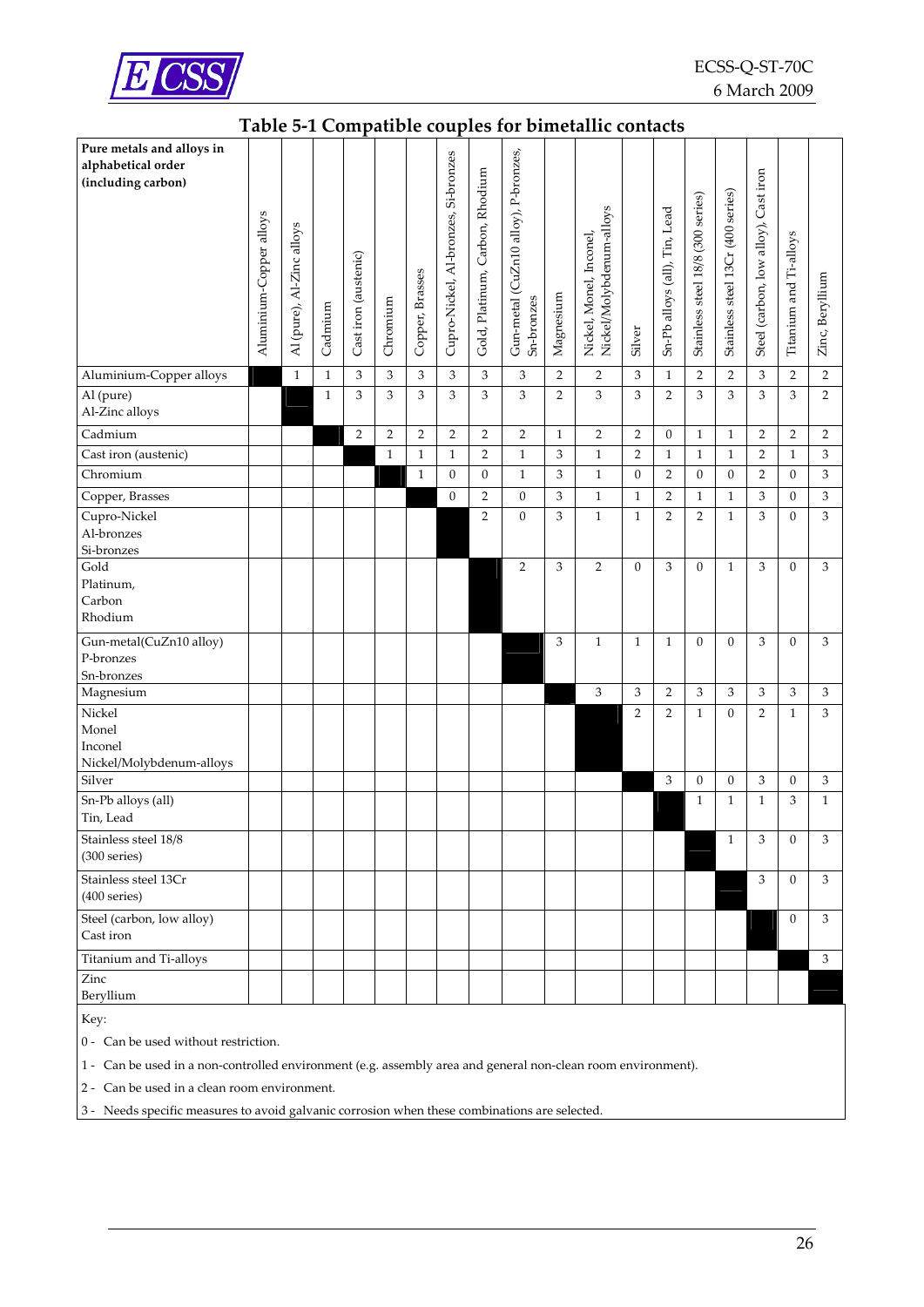<span id="page-26-0"></span>

#### **5.1.16 Mechanical contact surface effects (cold welding, fretting, wear)**

a. For all solid surfaces in moving contact with other solid surfaces, it shall be demonstrated that the degradation of surface properties over the complete mission is acceptable from a performance point of view.

## **5.1.17 Life**

a. Materials shall be selected to ensure sufficient life with respect to the intended application.

# **5.2 Selection**

#### **5.2.1 General**

- a. Materials shall be chosen giving preference to the following:
	- 1. those successfully used for an identical application in other space programmes similar with respect to environment constraints and lifetime to the proposed application;
	- 2. those for which satisfactory evaluation results are obtained on samples representative of the application with a sufficient margin as regards conditions of use;
	- 3. those included in approved data sources.
		- NOTE For example: ECSS-Q-ST-70-71, ESA and NASA data banks.
- b. Whether the materials are already validated or remain to be validated, their selection shall take into account the following criteria:
	- 1. continuity of supply;
	- 2. reproducibility of characteristics.

## **5.2.2 Constraints**

- a. Pure tin finish with more than 97 % purity shall not be used.
	- NOTE This is due to the possibility of whisker growth and transformation to grey tin powder at low temperatures.
- b. The incoming inspection of each component batch shall include the verification of the termination composition (to avoid assembly of pure tin finish).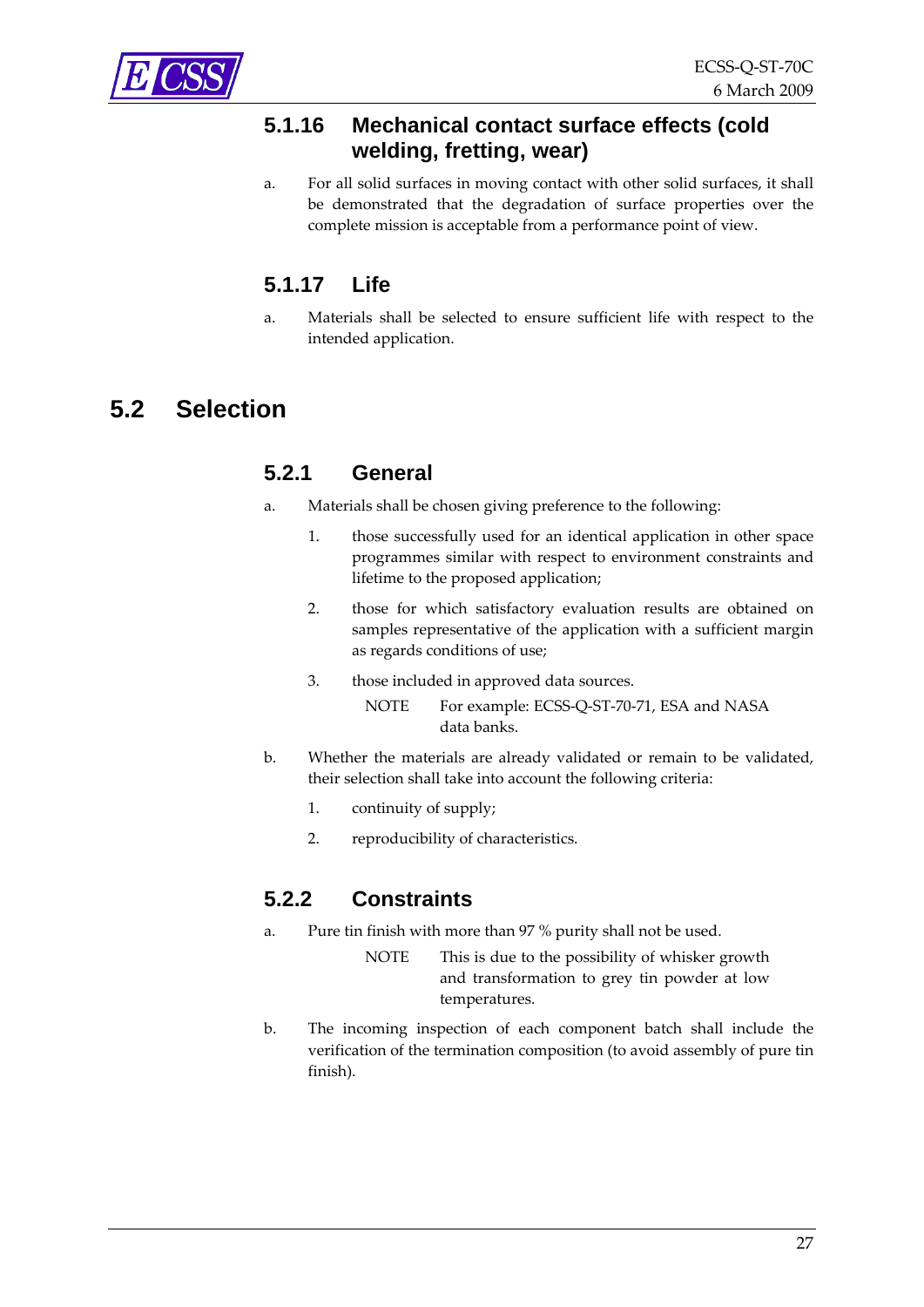<span id="page-27-0"></span>

## **5.3 Declared materials list (DML)**

a. The supplier shall establish and maintain a declared materials list in conformance with [Annex](#page-41-0) A.

# **5.4 Criticality analysis**

#### **5.4.1 Overview**

To conform to mission requirements, the objective of the analysis is to identify whether further data are required.

#### **5.4.2 Requirements**

- a. The supplier shall analyse all the materials contained in his preliminary lists with respect to criticality and in correlation with the risk analysis performed.
- b. Any material not meeting the project requirements shall be subject to a RFD to be submitted to the next customer.
- c. Any critical material shall be subject to a RFA to be submitted to the customer.
- d. For any material not meeting the project requirements the supplier shall submit a RFA in conformance with [Annex](#page-59-0) D.
	- NOTE Any material when specifically required, marking inks can be excluded.

## **5.5 Evaluation and validation phases**

#### **5.5.1 General**

- a. Depending on the results of the criticality analysis, the supplier shall perform an evaluation phase before the validation phase for all critical materials with unknown characteristics (new materials) or with major changes in the use or in the configuration
- b. In case of an extension of an existing application, the evaluation indicated in [5.5.1a](#page-27-0) need not be performed if so agreed with the customer.
- c. Guarantied characteristics of materials and material supplier inspection methods, together with associated documents, shall be available for review at the supplier's premises before the start of evaluation or qualification phases.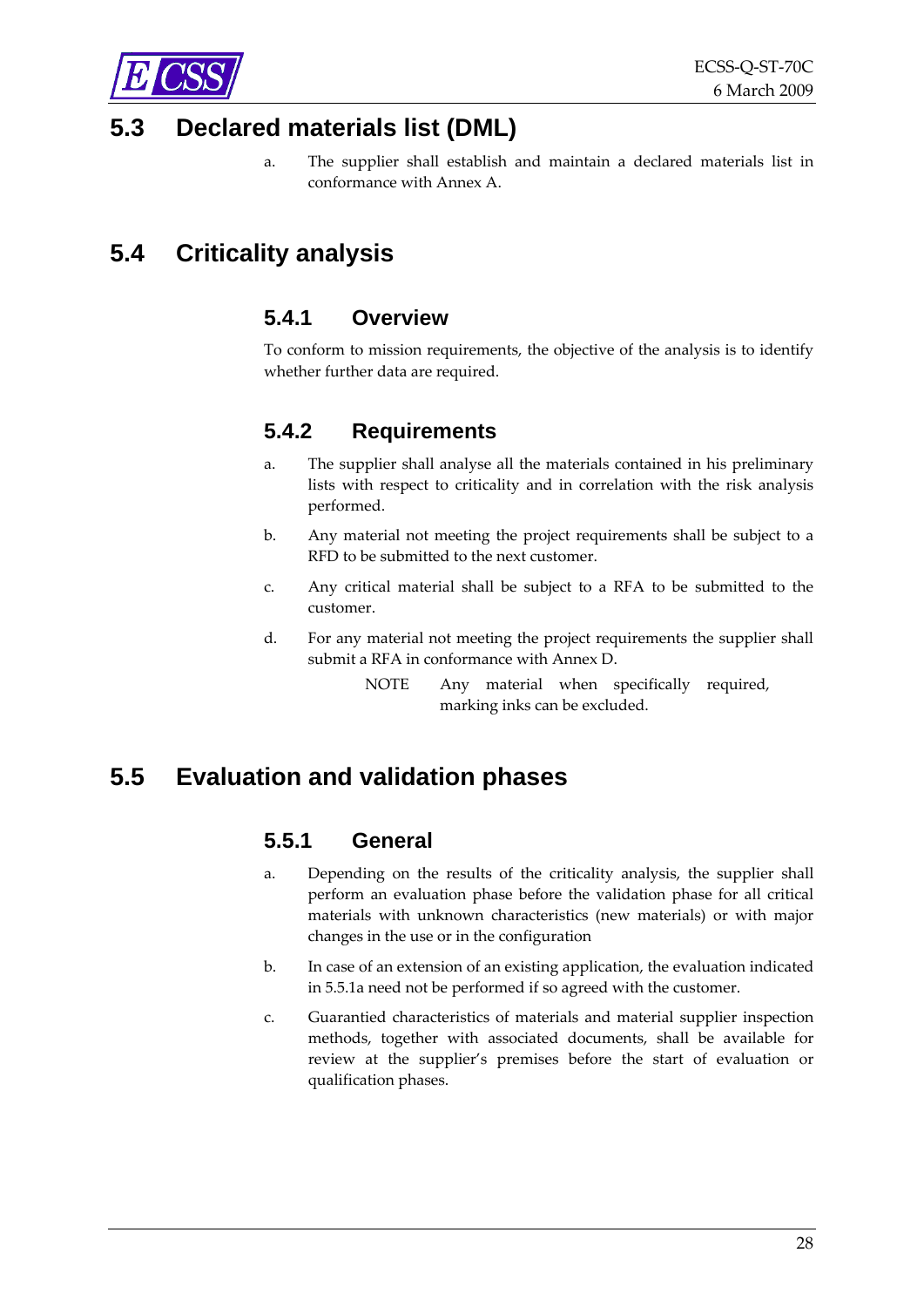<span id="page-28-0"></span>

### **5.5.2 Evaluation phase**

- a. The evaluation shall consider the following as a minimum:
	- 1. the limits of use;
	- 2. the materials physical, chemical or functional characteristics along with their values and tolerances;
	- 3. behavioural tendencies and degradation processes depending on environmental parameters (including sensitivity to pollution);
	- 4. acceptance criteria.
- b. When evaluation is performed, an evaluation programme (available at PDR, according to [Figure](#page-15-0) 4‐1) shall be drawn up, implemented and an evaluation report (available before CDR, according to [Figure](#page-15-0) 4‐1 and [Table](#page-17-0) 4‐1) shall be drawn up.

#### **5.5.3 Validation phase**

- a. For all critical materials, a validation programme (available at PDR) shall be drawn up by the supplier and then implemented to check or confirm that the materials satisfy the mission requirements with appropriate margins as necessary to obtain validation status.
- b. Validation status shall depend on the results obtained (validation report) and the review of corresponding documentation (available at CDR).

## **5.5.4 Approval phase**

- a. The material shall not receive an approval identification in the declared material list for the project unless the requirements in [5.5.2](#page-28-0) and [5.5.3](#page-28-0) are satisfied.
- b. If approval is not granted, the supplier in charge of the item shall either:
	- 1. select another material, or
	- 2. propose a modified evaluation programme and resubmit for approval, or
	- 3. if actions [5.5.4b.1](#page-28-0) and [5.5.4b.2](#page-28-0) fail to achieve positive results, initiate a deviation procedure.

#### **5.5.5 Deviation request**

a. For materials not conforming to project requirements, whether at the end of criticality analysis or of evaluation and validation tests, the supplier shall submit a request for deviation in conformance with ECSS‐Q‐ST‐10‐09.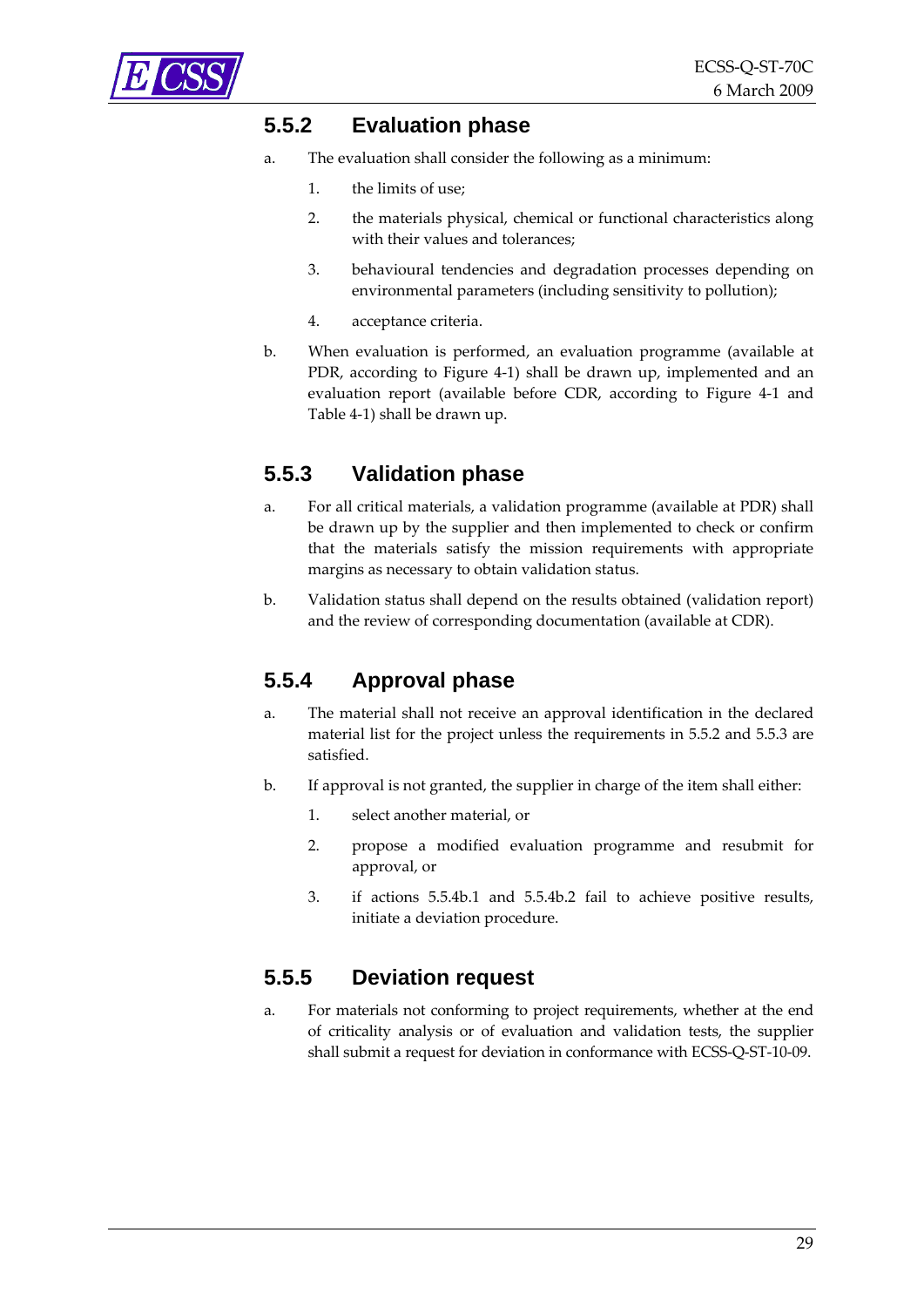<span id="page-29-0"></span>

## **5.6 Procurement of materials**

#### **5.6.1 Procurement specifications**

- a. All materials shall be procured to an internationally or nationally recognized specification or an in‐house fully configured procurement specification which defines the materials properties, the materials requirements, the test methods, the acceptance criteria for the specific applications, source inspection (if any) and material supplier inspection.
- b. Where material suppliers do not accept specifications and procurement is by means of a datasheet the supplier shall introduce internal, in‐house receipt inspection to ensure that the validation status of the material is maintained during the subsequent procurements.
- c. Materials with long lead times or long procurement delays (versus the project schedule) shall be identified before the formal subsystem PDR.
- d. Procurement shall be thoroughly planned, documented and implemented in a timely manner to obtain reliable product assurance provision at CDR.
- e. Back‐up plans shall be prepared and initiated whenever there is evidence of delays or technical problems.
- f. The material requirements shall be explicitly accepted by the material supplier or manufacturer.

## **5.6.2 Incoming inspection procedure**

- a. All materials shall be submitted to an incoming inspection.
- b. An incoming inspection procedure shall define the inspections and tests to be carried out, particularly for materials that are known to be variable in their final properties.

## **5.7 Use of materials**

#### **5.7.1 Validation status of materials**

- a. The supplier shall verify that all critical materials are validated before being used in the manufacture of qualification or flight products.
- b. Any modification, change of condition or configuration of application shall lead to a re‐evaluation in conformance with the process shown in [Figure](#page-15-0) 4‐1.

## **5.7.2 Traceability of materials**

a. The supplier shall apply the traceability rules defined in ECSS‐Q‐ST‐20 to all materials.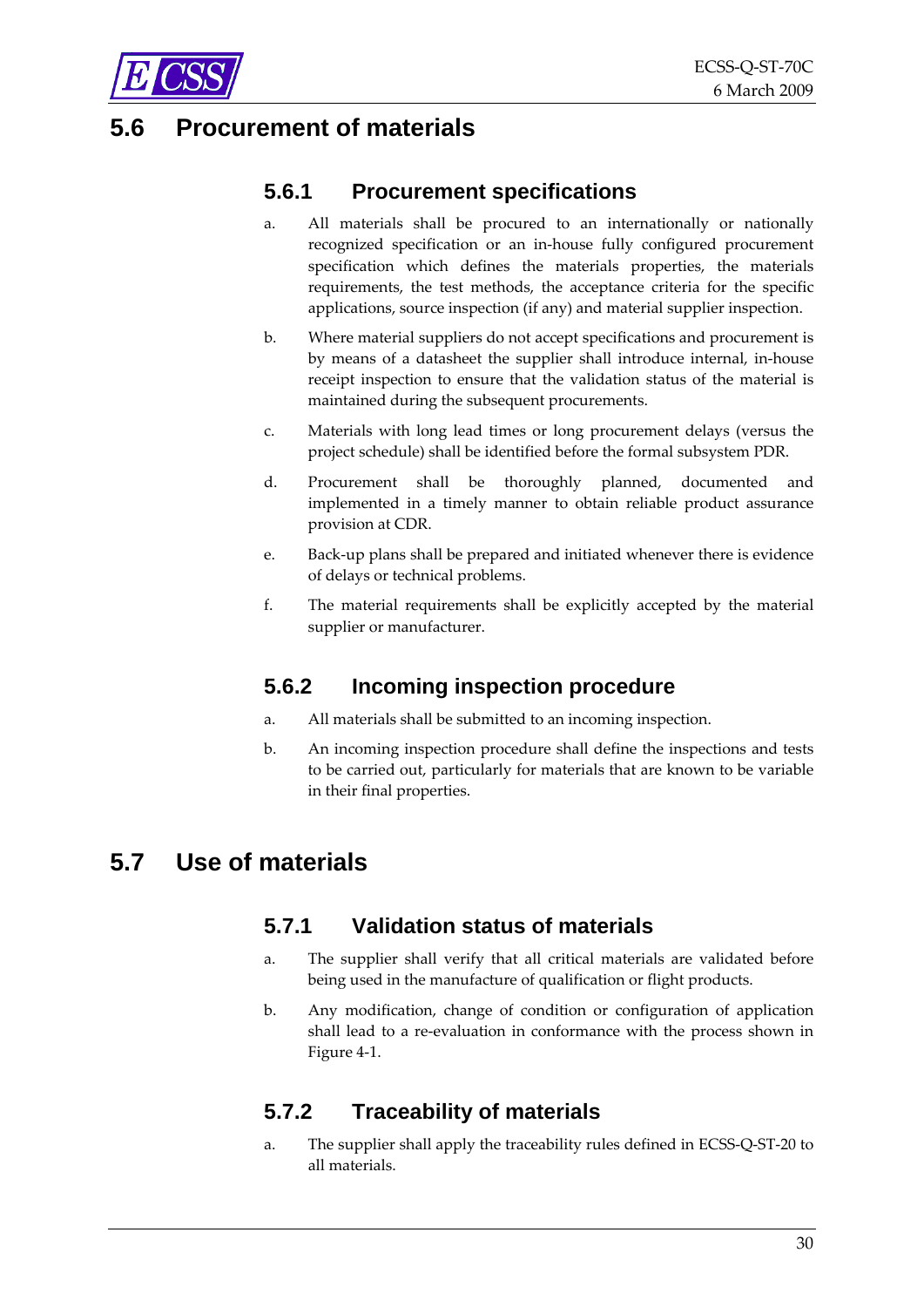<span id="page-30-0"></span>

b. Materials should be identified by a unique reference number, code or a lot number to provide traceability should there be an incident or nonconformance, or a need for a technical investigation following failure or damage, to reconstruct the materials history, either individually (individual traceability) or by the manufacturing lot of which it was a part (lot traceability).

### **5.7.3 Packaging, storage, removal from storage**

- a. The supplier shall define provisions for packaging, storage and removal from storage for materials.
- b. Measurements and inspections used to guarantee the material integrity and monitoring during storage and removal from storage shall be identified.

#### **5.7.4 Limited-life materials before implementation**

- a. The supplier shall ensure that all materials which have limited-life characteristics have their date of manufacture (when available, otherwise date of delivery) and shelf‐life expiry date accurately identified and clearly marked on each lot or batch.
- b. Materials which have exceeded their shelf‐life expiry date may be re‐certified only after the physical and chemical characteristics are inspected and the parameters, subject to deterioration, are evaluated for continued acceptability according to the accept and reject criteria in conformance with ECSS‐Q‐ST‐70‐22.

#### **5.7.5 Limited-life materials after implementation**

- a. Materials with limited‐life after implementation (such as propellant) shall be identified and controlled in conformance with ECSS‐Q‐ST‐10‐04.
	- NOTE Storage and mission life are criteria for the assessment and control of those materials.

#### **5.7.6 Materials nonconformances and alerts**

a. Nonconformances and alerts shall be managed in conformance with ECSS‐Q‐ST‐10.

#### **5.7.7 Health and safety**

a. Material safety data sheet or equivalent shall be available for all materials.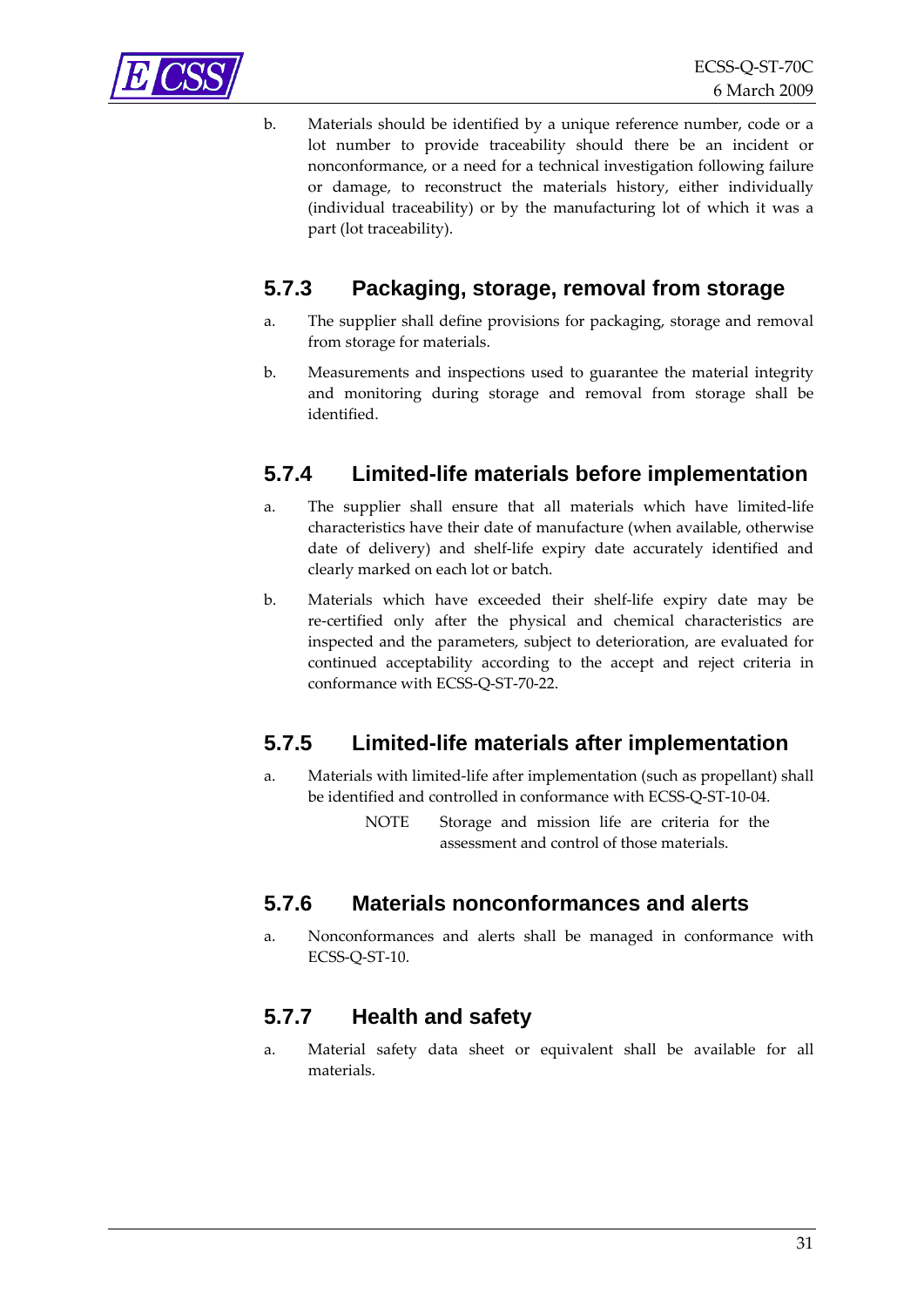<span id="page-31-0"></span>

# **6 Mechanical parts control**

## **6.1 Selection of mechanical parts**

a. The supplier shall verify that all materials and processes used in the manufacture of parts satisfy the mission technical requirements.

## **6.2 Selection**

- a. Parts shall be chosen from those successfully used for an identical application in other space programmes similar with respect to environment constraints and lifetime whenever those parts exist.
- b. Type reduction actions shall be implemented at all levels of the programme.
- c. Whether the parts are already qualified or remain to be qualified, their selection shall take into account the following criteria:
	- 1. durability of supply;
	- 2. reproducibility of characteristics.

# **6.3 Declared mechanical parts list (DMPL)**

a. The supplier shall establish and maintain a declared mechanical parts list in conformance with [Annex](#page-48-0) B.

## **6.4 Criticality analysis**

#### **6.4.1 Overview**

To conform to mission requirements, the objective of the analysis is to identify whether further data are required.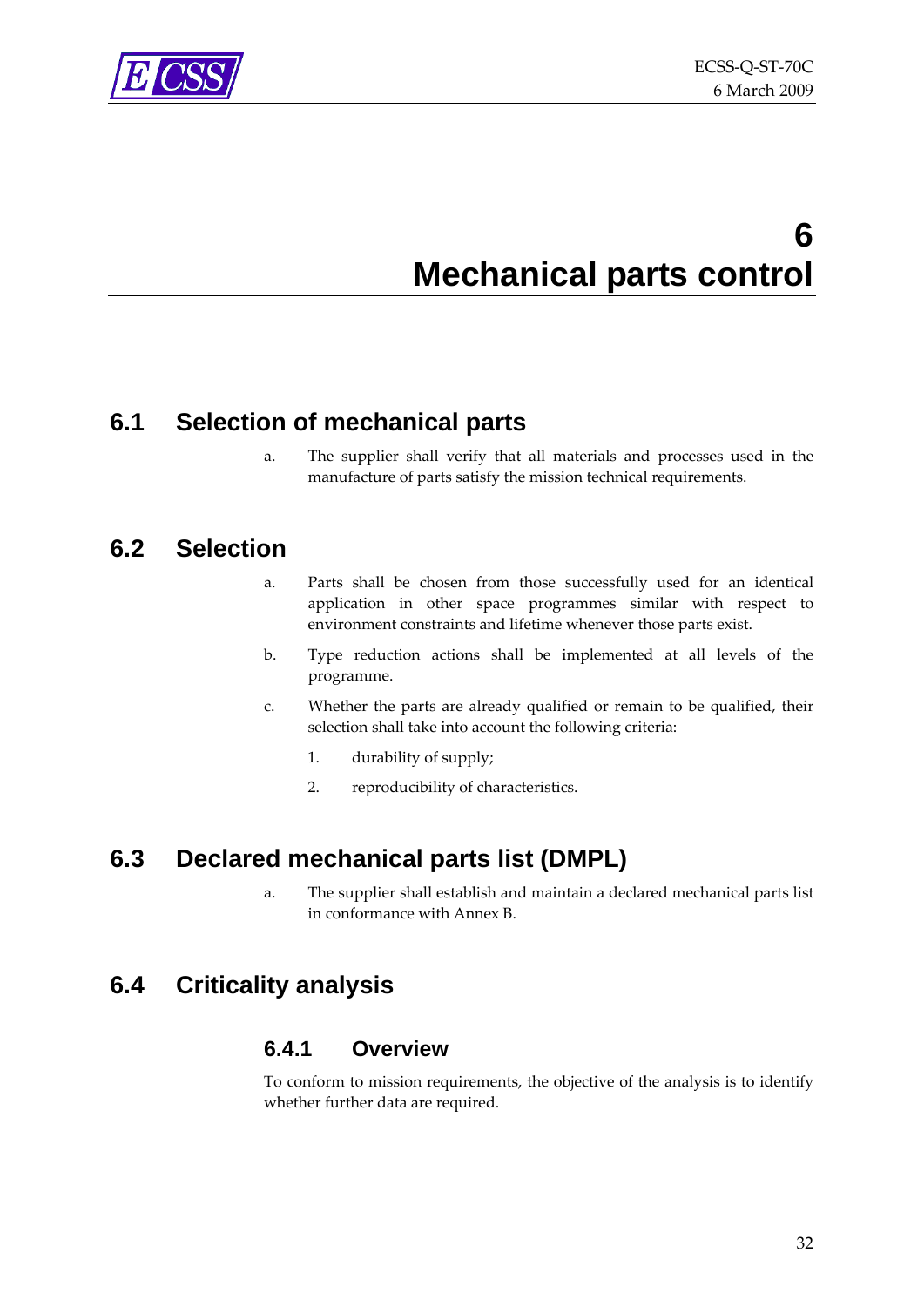## <span id="page-32-0"></span>**6.4.2 Requirements**

- a. The supplier shall analyse all the parts contained in their preliminary lists with respect to criticality and in correlation with the risk analyses performed in conformance with ECSS‐Q‐ST‐10‐04.
- b. Critical parts shall be identified in the DMPL and included in the critical items list.
- c. Any critical part shall be the subject of a RFA.

# **6.5 Evaluation and qualification phases**

#### **6.5.1 General**

- a. Depending on the results of the criticality analysis, the supplier shall perform an evaluation phase before the validation phase for all critical parts with unknown characteristics or with major changes in the use or in the configuration.
- b. In case of an extension of an existing application, the evaluation indicated in [6.5.1a](#page-32-0) need not be performed if so agreed with the customer.
- c. Guarantied characteristics of materials and material supplier inspection methods, together with associated documents, shall be available for review at the suppliers premises before the start of evaluation or qualification phases.
	- NOTE Refer to [Table](#page-17-0) 4‐1 for an explanation of the steps involved.

## **6.5.2 Evaluation phase**

- a. The evaluation shall consider the following, as a minimum, for each critical part:
	- 1. the limits of use,
	- 2. the part's physical or functional characteristics, along with its values and tolerances,
	- 3. behavioural tendencies and degradation processes depending on environment parameters (including sensitivity to pollution), and
	- 4. acceptance criteria.
- b. When an evaluation is performed an evaluation programme (available at PDR) shall be drawn up, implemented, and an evaluation report (available before CDR) shall be drawn up.
- c. The behaviour of the parameters to be monitored which were also recorded during the evaluation programme tests, shall serve as a reference for the analysis of qualification test results.
	- NOTE Example of such behaviour is variation and change over time.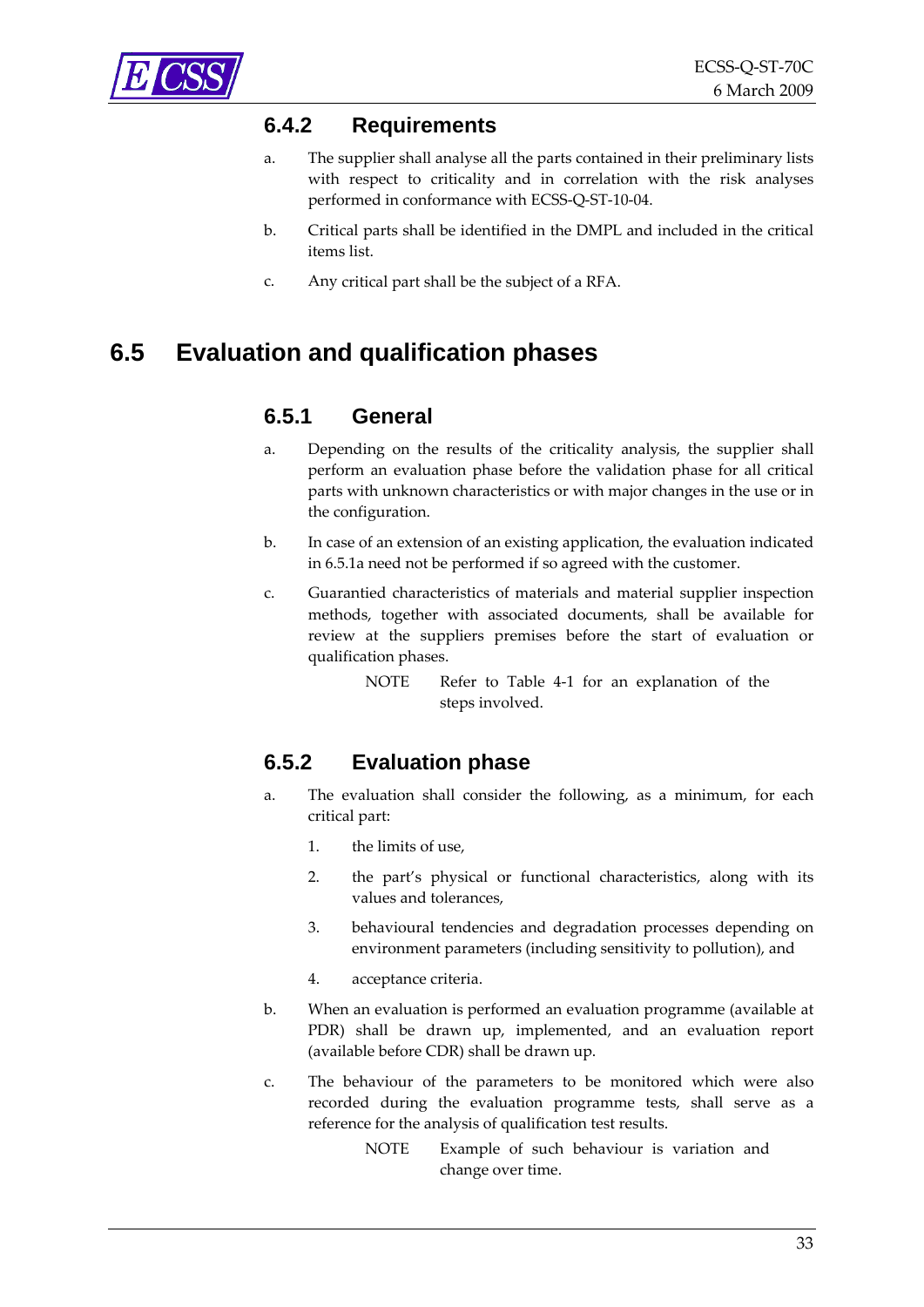<span id="page-33-0"></span>

### **6.5.3 Qualification phase**

- a. For each critical part a qualification programme shall be drawn up by the supplier (of the equipment using the critical part) and then implemented to check or confirm whether the parts satisfy mission requirements with appropriate margins.
- b. Qualification status shall depend on the results obtained (qualification report) and the reviews of corresponding documentation (available at CDR).

## **6.5.4 Approval phase**

- a. The mechanical parts shall not receive an approval identification in the declared mechanical parts list for the project unless the requirements in [6.5.2](#page-32-0) and [6.5.3](#page-33-0) are satisfied.
- b. If approval is not granted, the supplier in charge of the item shall either:
	- 1. select another mechanical part, or
	- 2. propose a modified evaluation programme and resubmit for approval, or
	- 3. if actions [6.5.4b.1](#page-33-0) and [6.5.4b.2](#page-33-0) fail to achieve positive results, initiate a deviation procedure.

#### **6.5.5 Deviation request**

a. For parts not conforming to project requirements, whether at the end of criticality analysis or of evaluation and qualification tests, the supplier shall submit a request for deviation in conformance with ECSS‐Q‐ST‐10‐09.

## **6.6 Procurement of mechanical parts**

#### **6.6.1 General**

- a. Mechanical parts with long lead times or procurement delays (versus the project schedule) shall be identified before the subsystem PDR.
- b. Procurement shall be planned, documented and implemented in a timely manner to obtain reliable product assurance provision at CDR.
- c. Back‐up plans shall be prepared and initiated whenever there is evidence of possible delays or technical problems.

#### **6.6.2 Procurement specification**

- a. Each part shall be covered by a procurement specification or a standard.
- b. The procurement specifications shall define the part characteristics, requirements, tests methods, acceptance criteria, lot acceptance testing, source inspection (if any) and material supplier inspection.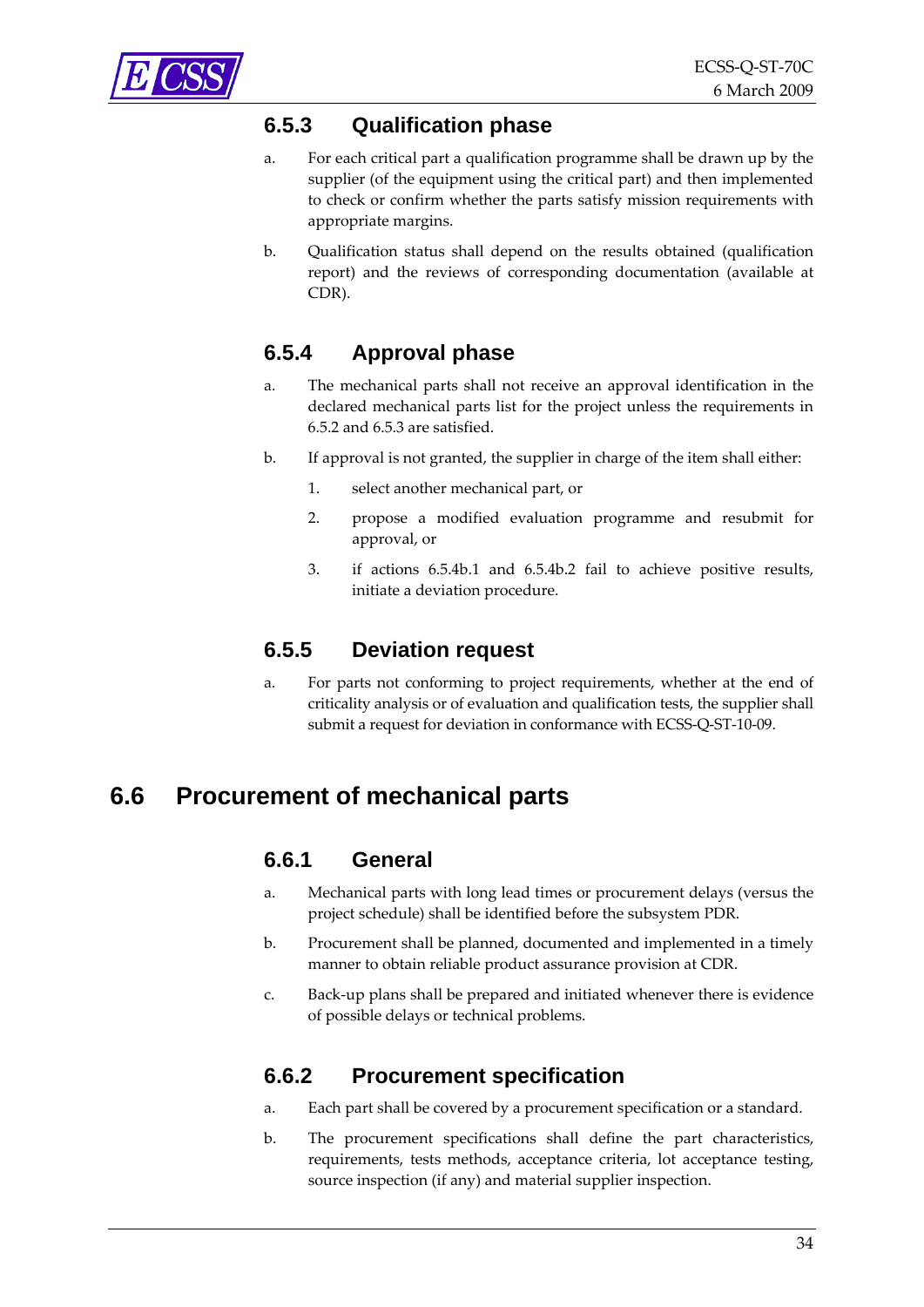<span id="page-34-0"></span>

c. The procurement specifications shall be explicitly accepted by the part supplier or manufacturer.

### **6.6.3 Source inspection**

- a. For complex parts related to a specific project development, each supplier shall define the nature and frequency of their own source inspection points.
- b. Source inspection shall be carried out by the customer on the premises of the supplier (part manufacturer) in conformance with ECSS‐Q‐ST‐20.

#### **6.6.4 Incoming inspection procedure**

- a. Each part or batch of parts shall be submitted to an incoming inspection.
- b. An incoming inspection procedure shall be established defining the inspections and tests to be carried out.

## **6.7 Use of mechanical parts**

#### **6.7.1 Qualification status of parts**

- a. The supplier shall ensure that all critical parts are qualified before being used in the manufacture of qualification or flight products.
- b. Any modification, change in condition or configuration of application shall lead to a re‐evaluation in conformance with the process shown in [Figure](#page-15-0) 4‐1.

## **6.7.2 Traceability of parts**

- a. The supplier shall apply the traceability rules defined in ECSS‐Q‐ST‐20 to his parts.
- b. Parts should be identified by a unique reference number or code and a lot number to provide traceability - where there is an incident or nonconformance, or for the purposes of technical investigations following failure or damage - to reconstruct the parts history, either individually (individual traceability) or by the manufacturing lot it was part of (lot traceability).

#### **6.7.3 Packaging, storage, removal from storage**

- a. The supplier shall define provisions for packaging, storage and removal from storage for parts.
- b. Measurements and inspections used to guarantee the part integrity and monitoring during storage and removal from storage shall be identified.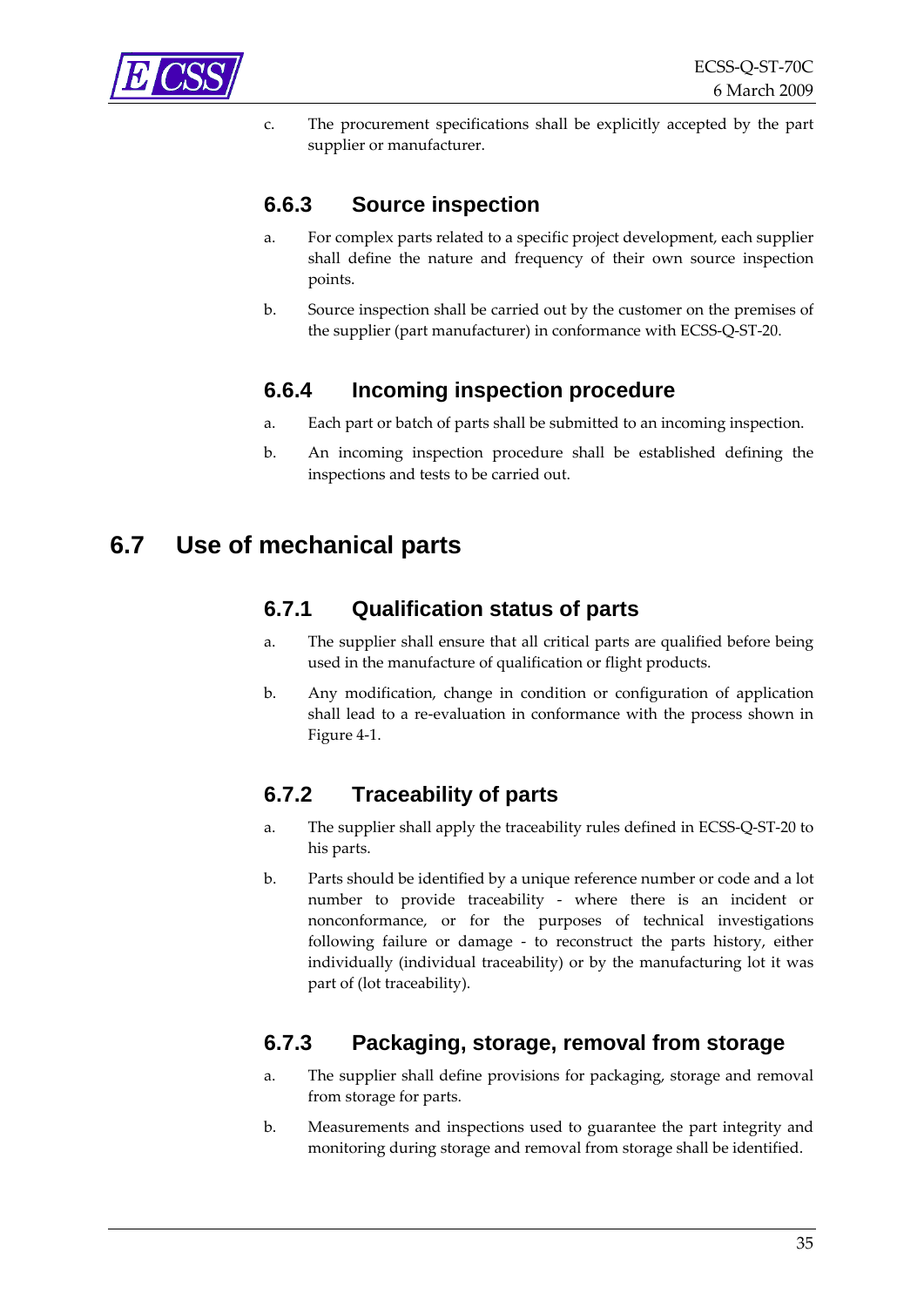<span id="page-35-0"></span>

#### **6.7.4 Limited-life parts or parts subject to wearout**

a. Limited‐life parts after implementation or subject to wear out shall be identified and controlled, taking into account storage and mission life.

> NOTE Examples of such parts are mechanisms, pyro initiators and O‐rings.

b. Limited‐life parts shall be assessed as candidates to the critical items list in conformance with ECSS‐Q‐ST‐10‐04.

### **6.7.5 Parts nonconformance and alerts**

a. Management of nonconformances and alerts shall be in conformance with ECSS-Q-ST-10.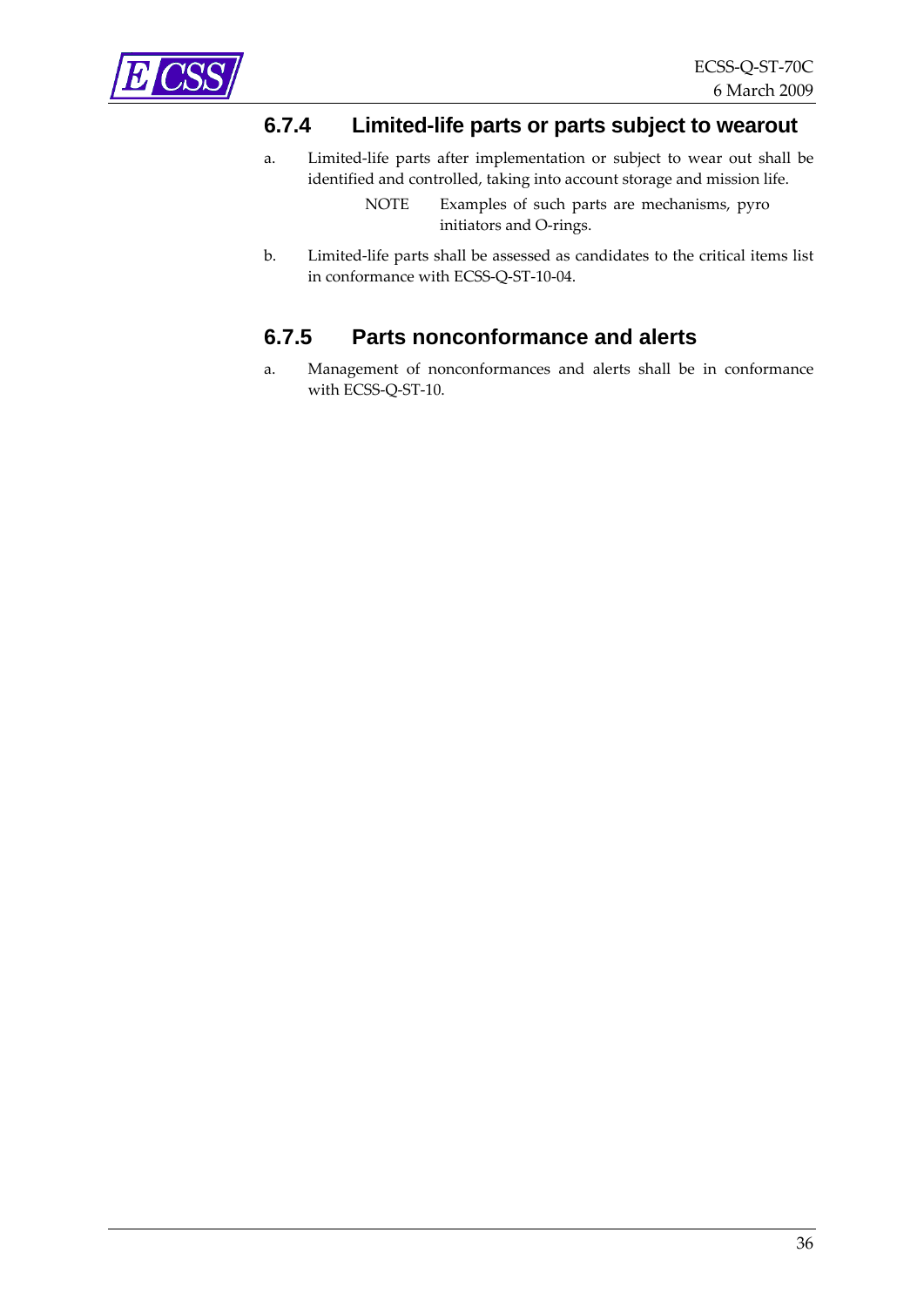<span id="page-36-0"></span>

# **7 Process control**

## **7.1 Specifications or procedures**

- a. Each process to be used in the manufacturing or assembly of a product shall be identified by a specification or procedure.
- b. Reference shall be made to accept and reject criteria.

## **7.2 Associated materials and mechanical parts**

a. The supplier shall verify that the materials and the mechanical parts used during the implementation of processes satisfy the requirements of this Standard.

## **7.3 Selection**

- a. Processes shall be chosen from those already verified according to the following order of preference and priority:
	- 1. those covered by space agencies or other governmental organization certification for identical conditions of use;
	- 2. those for which satisfactory evaluation and verification results are obtained on samples representative of the application with a sufficient margin as regards conditions of use;
	- 3. those already successfully used by the same supplier for other space programmes in the same conditions of use.
- b. Whether the processes are already verified or remain to be verified, their selection shall take into account the following criteria:
	- 1. reliability;
	- 2. inspectability;
	- 3. re‐workability of the process item;
	- 4. reproducibility.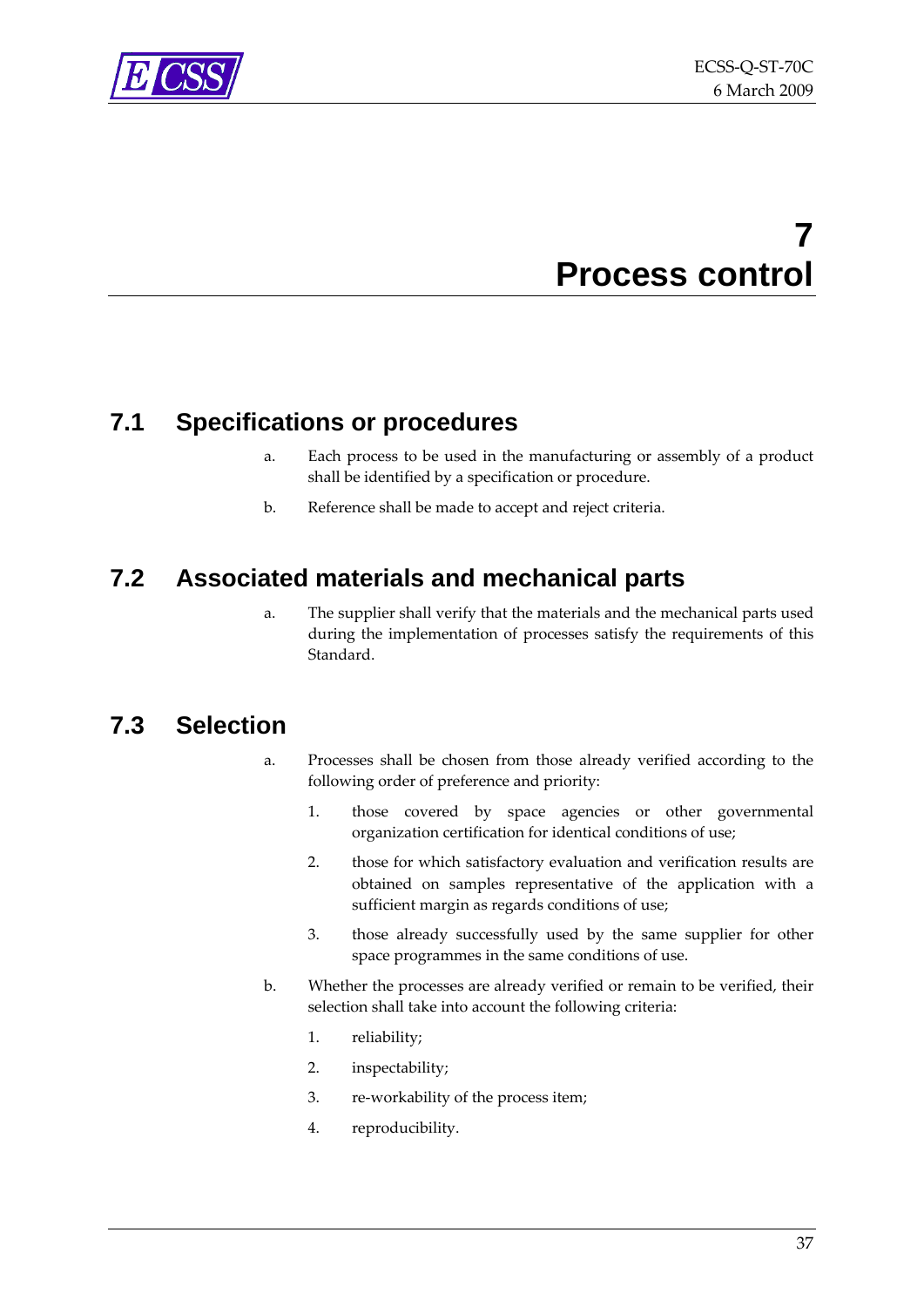<span id="page-37-0"></span>

## **7.4 Declared processes list (DPL)**

a. The supplier shall establish and maintain a declared processes list in conformance with [Annex](#page-54-0) C.

# **7.5 Criticality analysis**

#### **7.5.1 Overview**

To conform to mission requirements, the objective of the analysis is to identify whether further data is required.

#### **7.5.2 Requirements**

- a. The supplier shall analyse all the processes contained in their preliminary lists with respect to criticality and in correlation with the risk analyses performed.
- b. Critical processes shall be identified in the DPL and included in the list of critical items.
- c. Any critical process shall be the subject of an RFA.
- d. Special processes shall be identified and controlled.
- e. Process control shall be ensured by means of procedures or personnel certification or inline process control.
- f. Whenever feasible a statistical process may be carried out.

## **7.6 Evaluation and verification phase**

#### **7.6.1 General**

- a. Depending on the results of the criticality analysis, the supplier shall perform an evaluation phase before the validation phase for all critical processes which are new or with major changes in the use or in the configuration.
- b. In case of an extension of an existing application, the evaluation indicated in [7.6.1a](#page-37-0) need not be performed if so agreed with the customer.
- c. For confidential processes, the supplier shall prove that the process has been verified.
	- NOTE 1 For example, by presenting a verification certificate from space agencies or other governmental organization responsible to check the applicability of this verification.
	- NOTE 2 Refer to [Table](#page-17-0) 4‐1 for an explanation of the steps involved.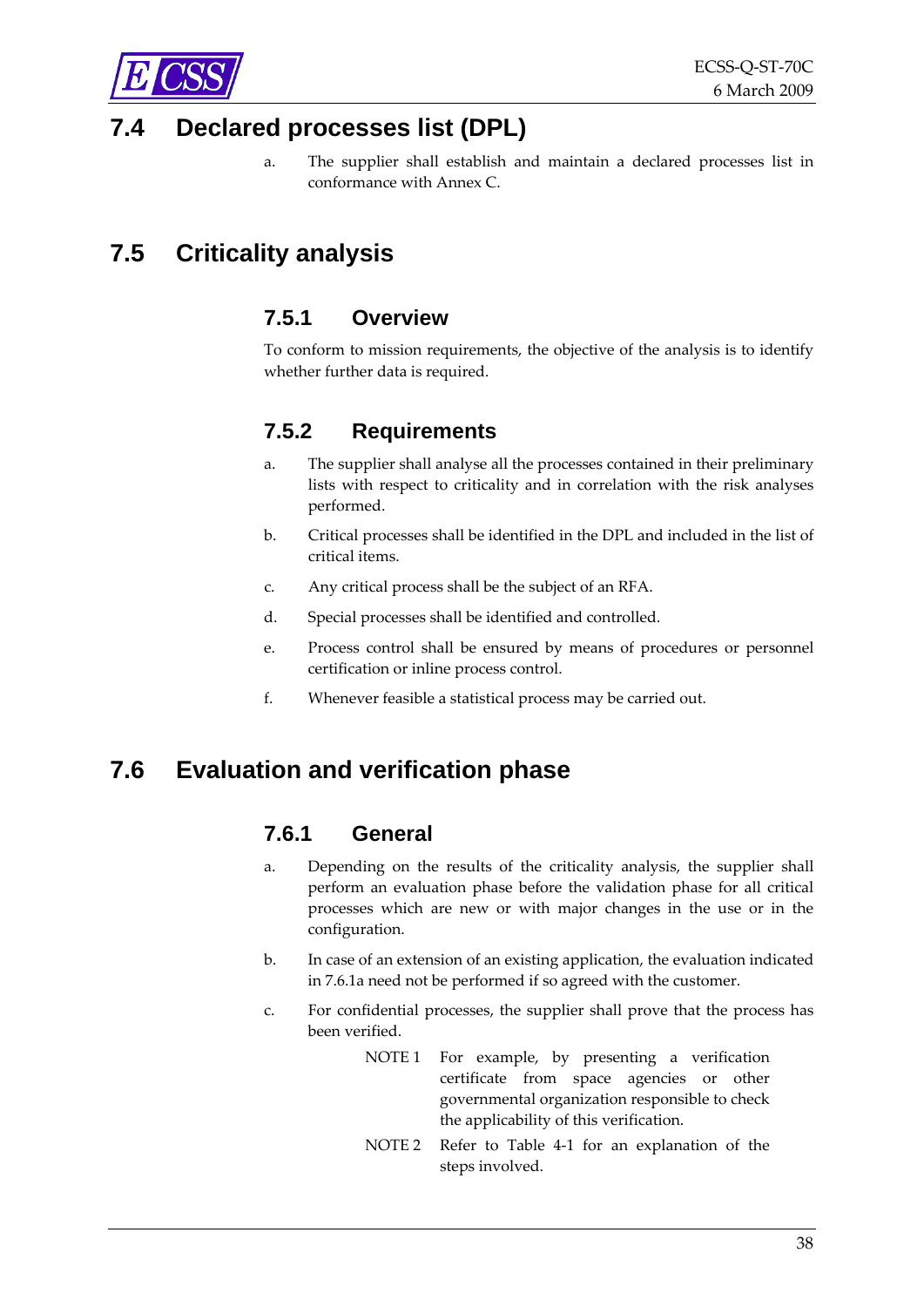<span id="page-38-0"></span>

#### **7.6.2 Evaluation phase**

- a. The evaluation shall consider the following as a minimum for each critical process:
	- 1. the limits of use,
	- 2. the values, determined by test samples or technology samples, of relevant parameters and their tolerances, and
	- 3. acceptance criteria.
- b. When an evaluation is performed, the supplier shall provide
	- 1. an evaluation plan at PDR and
	- 2. an evaluation report before CDR.

#### **7.6.3 Verification phase**

- a. For each critical process, the supplier shall implement a verification programme.
- b. The verification programme shall be defined in conformance with existing ECSS or national agency standards of verification.
- c. The supplier shall ensure that the processes satisfy the mission requirements and that the parameters needed for the product design are defined so as to obtain verification status.
- d. Verification status shall depend on the results obtained (verification report) and the review of corresponding documentation (available at CDR).

#### **7.6.4 Approval phase**

- a. The processes shall not receive an approval identification in the declared processes list unless requirements in [7.6.2](#page-38-0) and [7.6.3](#page-38-0) are satisfied. If approval is not granted, the supplier in charge of the item shall either
	- 1. select other processes, or
	- 2. propose a modified evaluation programme and resubmit for approval, or
	- 3. if actions [7.6.4a.1](#page-38-0) and [7.6.4a.2](#page-38-0) fail to achieve positive results, initiate a deviation procedure.

#### **7.6.5 Deviation request**

a. For processes not conforming to project requirements, whether at the end of criticality analysis or of evaluation and verification tests, the supplier shall submit a request for deviation in conformance with ECSS‐Q‐ST‐10‐09.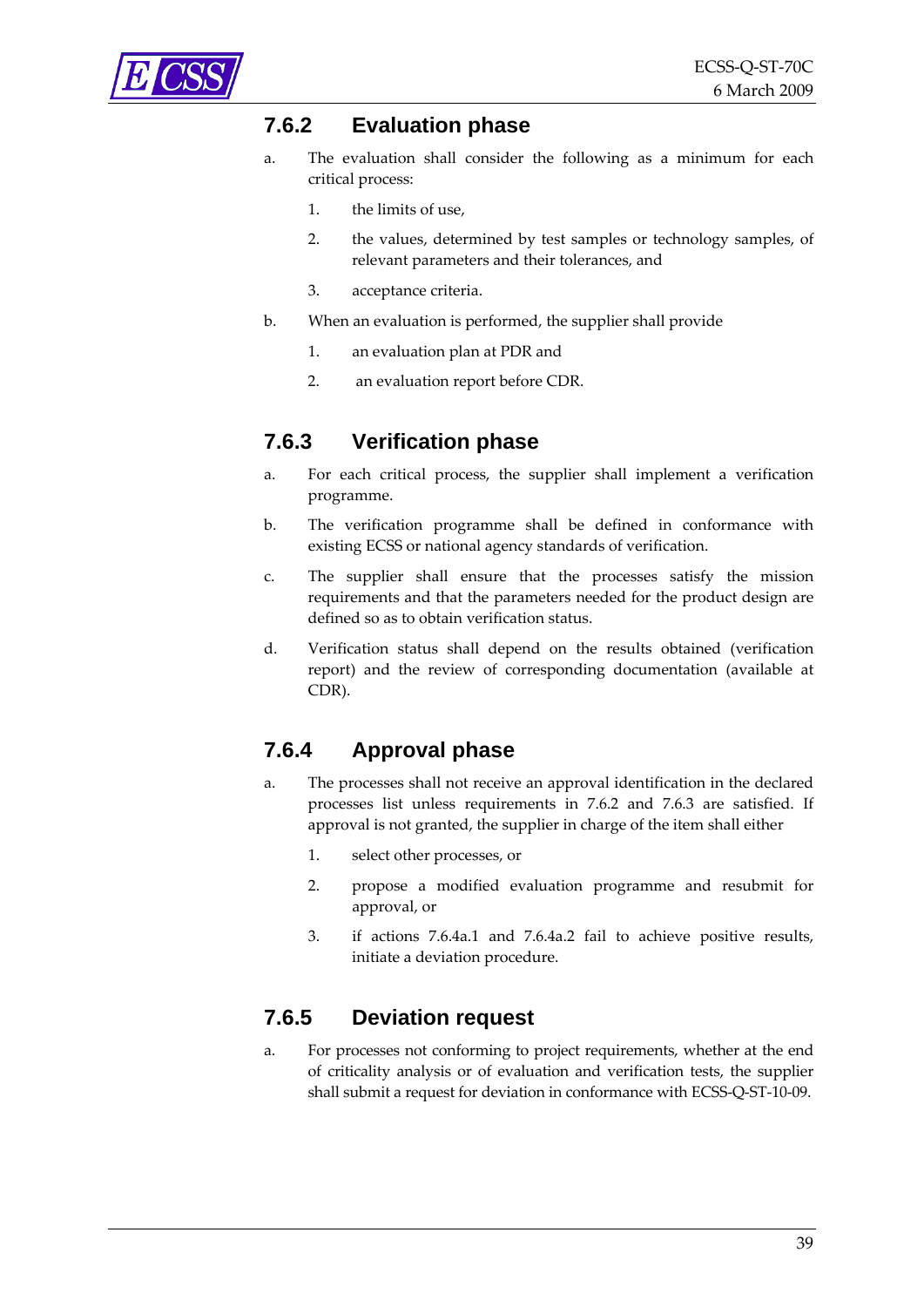## <span id="page-39-0"></span>**7.7 Use of a process**

### **7.7.1 Verification status of a process**

- a. The supplier shall confirm that all critical processes have been verified before being used in the manufacture of qualification or flight products.
- b. Any modification, change of condition or configuration of application shall lead to a re‐evaluation in conformance with the process shown in [Figure](#page-15-0) 4‐1.

## **7.7.2 Re-verification of a process**

- a. When a process needs to be re‐verified, a request for approval (RFA) shall be established and a re‐verification programme shall be implemented.
	- NOTE Any prolonged stoppage in manufacturing, any major change of the facilities or procedures or any transfer of production to another entity can invalidate partially or completely the initial verification of a process.

### **7.7.3 Implementation of a process**

- a. Before implementation of a process, the supplier shall ensure that personnel are trained and that environment, means and documentation are adequate.
- b. This verification shall ensure that:
	- 1. manufacturing and quality control tools associated with the process are adequate, calibrated and properly maintained are used under appropriate environmental and cleanliness conditions, see clause [4.4](#page-20-0),
	- 2. personnel are properly trained and certified, and
	- 3. the processes specifications, manufacturing and inspection procedures and workmanship standards including clear definition of manufacturing operations and clear acceptance criteria exist.
		- NOTE 1 Photographically documented if possible for visual acceptance criteria at the appropriate work and inspection stations.
		- NOTE 2 For planning of manufacturing, assembly and integration operation and inspection see ECSS‐ Q‐ST‐20.

## **7.7.4 Traceability of processes**

a. Traceability of processes shall be ensured in conformance with ECSS‐Q‐ ST‐20.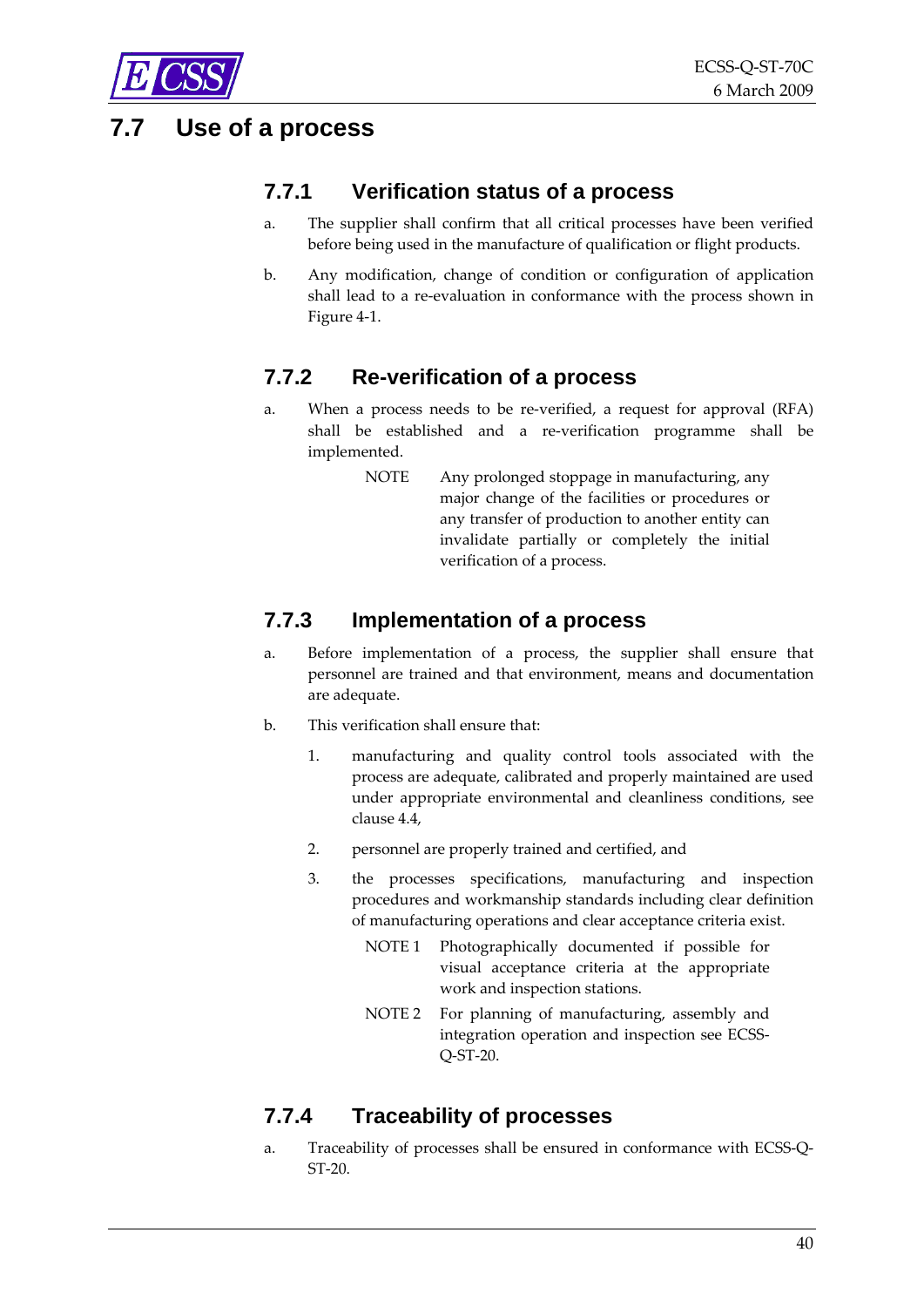<span id="page-40-0"></span>

#### **7.7.5 Process nonconformances and alerts**

a. Nonconformances and alerts shall be processed in conformance with ECSS‐Q‐ST‐10.

#### **7.7.6 Mandatory inspection points (MIP)**

a. MIPs shall be defined in conformance with ECSS‐Q‐ST‐20.

## **7.7.7 Packaging, storage, removal from storage**

a. The supplier shall define provisions for packaging, storage, and removal from storage for products or semi‐finished products before and after implementation of processes.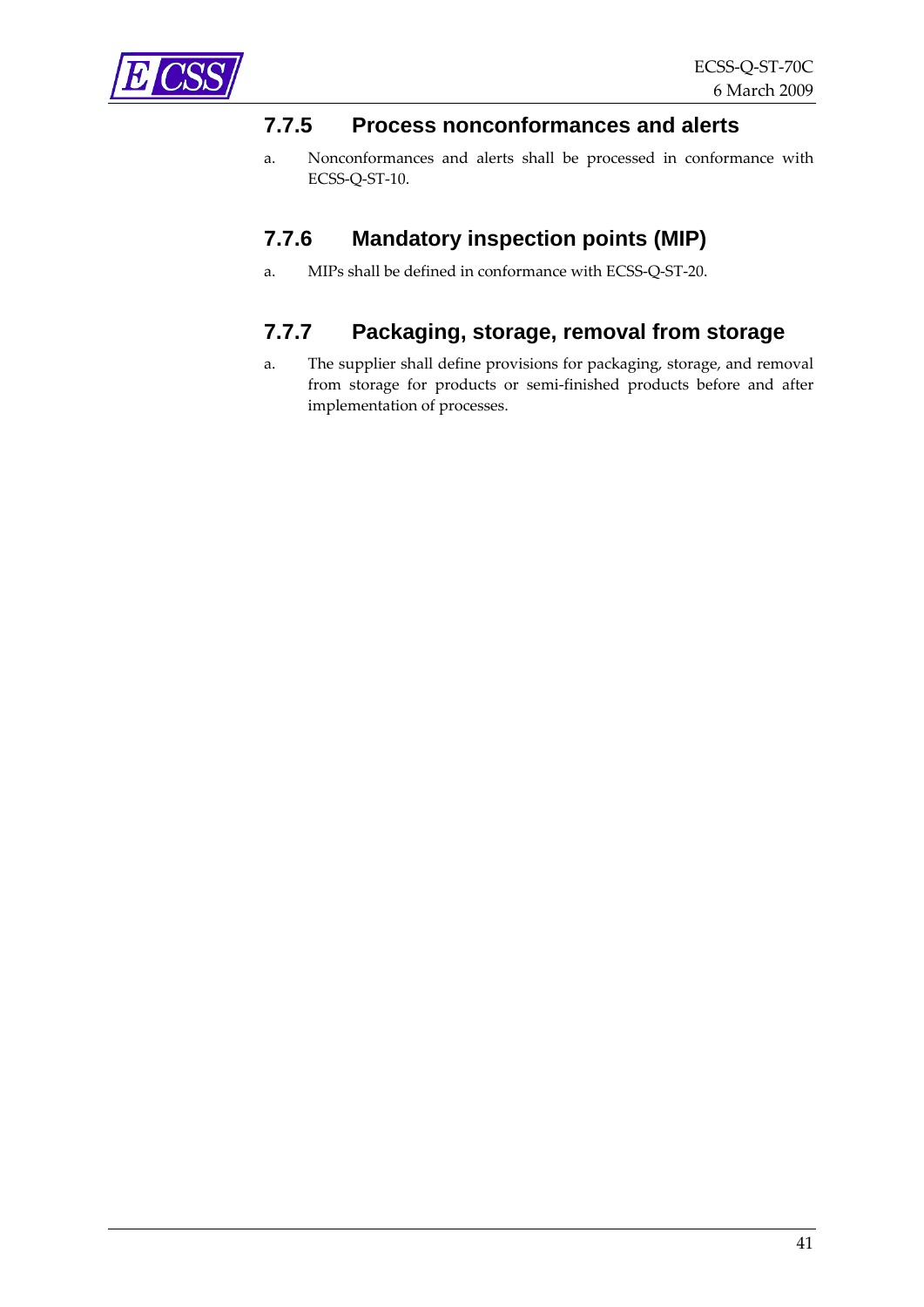<span id="page-41-0"></span>

# <span id="page-41-1"></span>**Annex A (normative) Declared materials list (DML) - DRD**

# **A.1 DRD identification**

#### **A.1.1 Requirement identification and source document**

This DRD is called from ECSS‐Q‐ST‐70, requirement [4.2.3a.](#page-19-0)

#### **A.1.2 Purpose and objective**

The purpose of the DML is to have a detailed record of all the materials used to produce the products of a project or programme.

The data in the DML make possible to assess whether the materials are suitable for a specific application, at the supplier and the customer levels (in the approval status column).

The DML is prepared for each "Configuration item" at the relevant stages (e.g. at the start, PDR, CDR and QR) as defined in the flow chart given in [Figure](#page-15-0) 4‐1.

The following documents are linked to the DML:

- the declared process list (DPL);
- request for approval (RFA) materials.

## **A.2 Expected response**

#### **A.2.1 Scope and content**

#### **<1> Materials groups**

- a. The DML shall contain the following statements:
	- 1. "Materials are classified into 20 groups depending on their type or their main use, see [Table](#page-42-0) A‐1".
	- 2. "Primers are classified in the group of their associated component."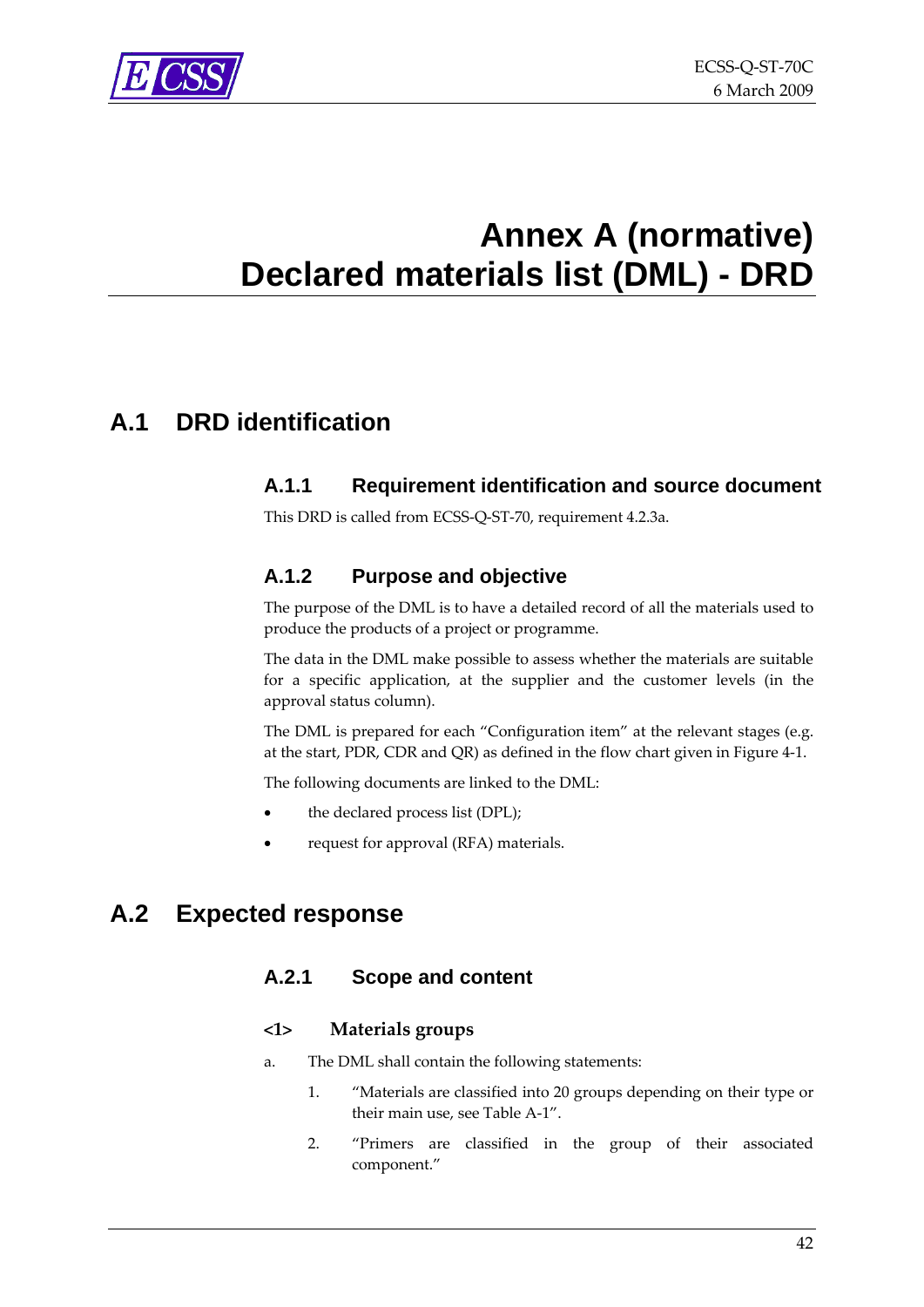<span id="page-42-0"></span>

- 3. "Where no project requirement exists for a separate DMPL, mechanical parts are entered on the DML as a separate group with the corresponding numbers."
- b. If new groups are created, for a given project, these shall have numbers over 21.

| Group<br>number | Description                                              |
|-----------------|----------------------------------------------------------|
| 1               | Aluminium and aluminium alloys                           |
| 2               | Copper and copper alloys                                 |
| 3               | Nickel and nickel alloys                                 |
| 4               | Titanium and titanium alloys                             |
| 5               | <b>Steels</b>                                            |
| 6               | Stainless steels                                         |
| 7               | Filler metals: welding, brazing soldering                |
| 8               | Miscellaneous metallic materials                         |
| 9               | Optical materials                                        |
| 10              | Adhesives, coatings, varnishes                           |
| 11              | Adhesive tapes                                           |
| 12              | Paints and inks                                          |
| 13              | Lubricants                                               |
| 14              | Potting compounds, sealants, foams                       |
| 15              | Reinforced plastics (including PCBs)                     |
| 16              | Rubbers and elastomers                                   |
| 17              | Thermoplastics (e.g. non-adhesive tapes and foils [MLI]) |
| 18              | Thermoset plastics (including PCBs)                      |
| 19              | Material aspects of wires and cables                     |
| 20              | Miscellaneous non-metallic materials, e.g. ceramics      |

#### **Table A‐1: Material group numbers**

#### **<2> Contents of the DML**

- a. The DML shall include the information stated in [Figure](#page-47-0) A‐1, where the header information identifies the list as the declared materials list and includes the issue number and date of issue, as follows:
	- 1. Item number (applicable to equipment manufacturer level only)
		- (a) This consists of the material group identifier and the user code. It takes the form of:

<group number>.<identifier within the group>.<running number>.<user code>

NOTE For example: 11.5.1.KOF.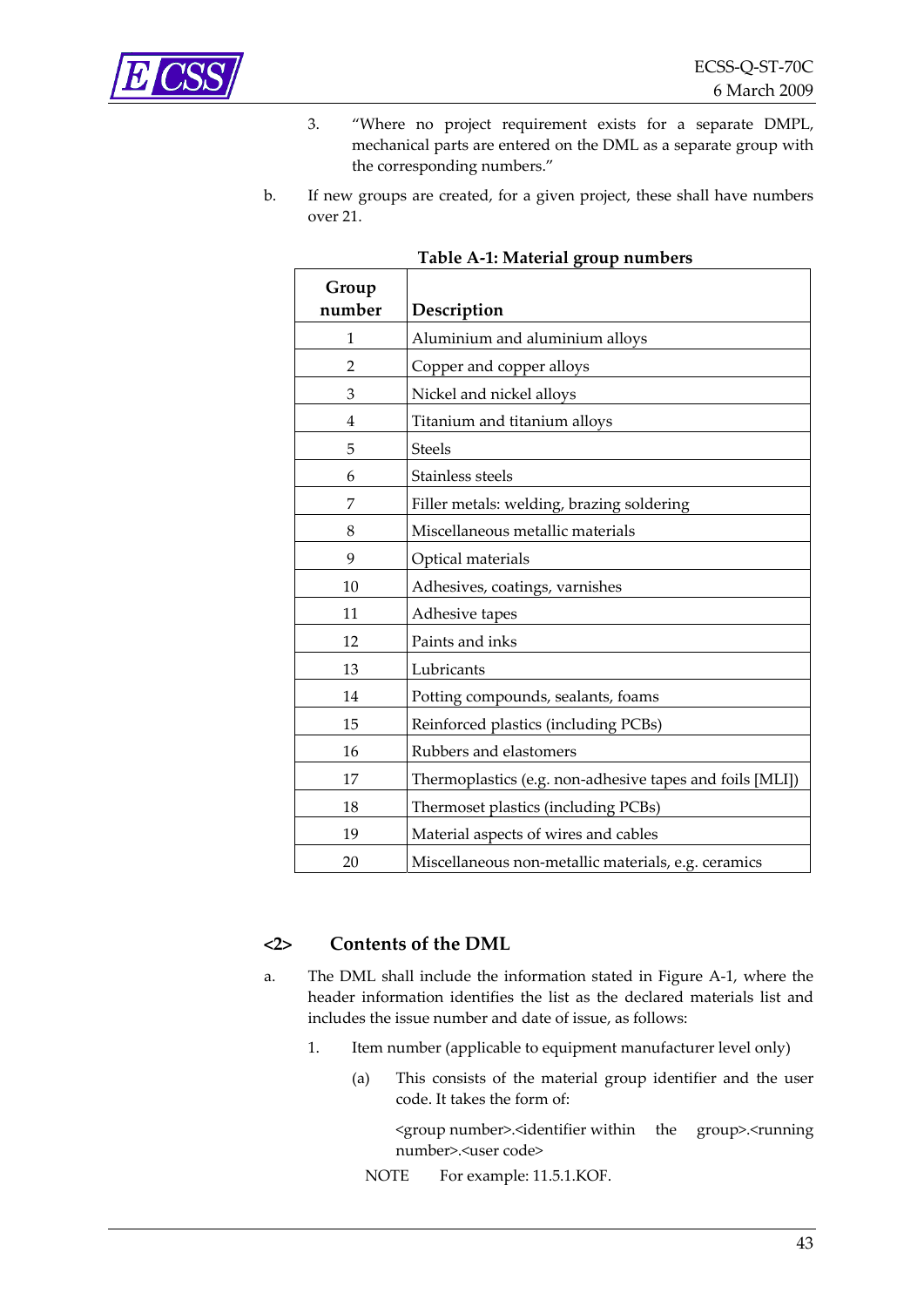<span id="page-43-0"></span>

- (b) Characteristics of the item number are:
	- The user, identified by an agreed user code for the project.
	- − One only per material type.
	- − Does not change during the life of the materials list (sub‐items are permitted when deemed necessary).
- 2. Commercial identification or standardized designation
	- (a) Enter the correct and standard designation, such as the trade name plus number.
	- (b) If no trade name exists, enter the manufacturer's name plus number.
	- (c) For metal alloys, the Aluminium Association (AA) system is recommended for aluminium alloys, and the American Iron and Steel Institute (AISI) system for steel. For other metals or alloys, the main constituent is entered first except in the case of a traditional name.
		- NOTE For example: brass or bronze.
	- (d) For each material, as designated in [A.2.1](#page-41-0) <  $2$ >>> $a$ [2\(a\)](#page-43-0) to[\(c\)](#page-43-0), use a unique item number. If several lines are used for different applications or processing, add sub‐item numbers.

#### 3. Chemical nature and product type

- (a) For metallic materials, add the condition as procured if applicable.
	- NOTE Example of such conditions are rolled and heat treatment.
- (b) Where a semi‐finished product is procured, give the relevant state.
	- NOTE Example of such state are form, plate and sheet.
- (c) Give the thickness of the material, that can be an important parameter.
	- NOTE Examples of chemical nature are: epoxy resin, polyurethane adhesive, Ti6Al4V.

#### 4. Procurement information

- (a) Manufacturer or distributor: name of the manufacturer and name of the distributor if different.
- (b) Procurement specification: reference of the procurement specification with issue, revision and date. It may be replaced by a national or international specification or standard, if this exists, and identifies the source of procurement, if relevant. Indication of issue or date is not applicable when datasheets are used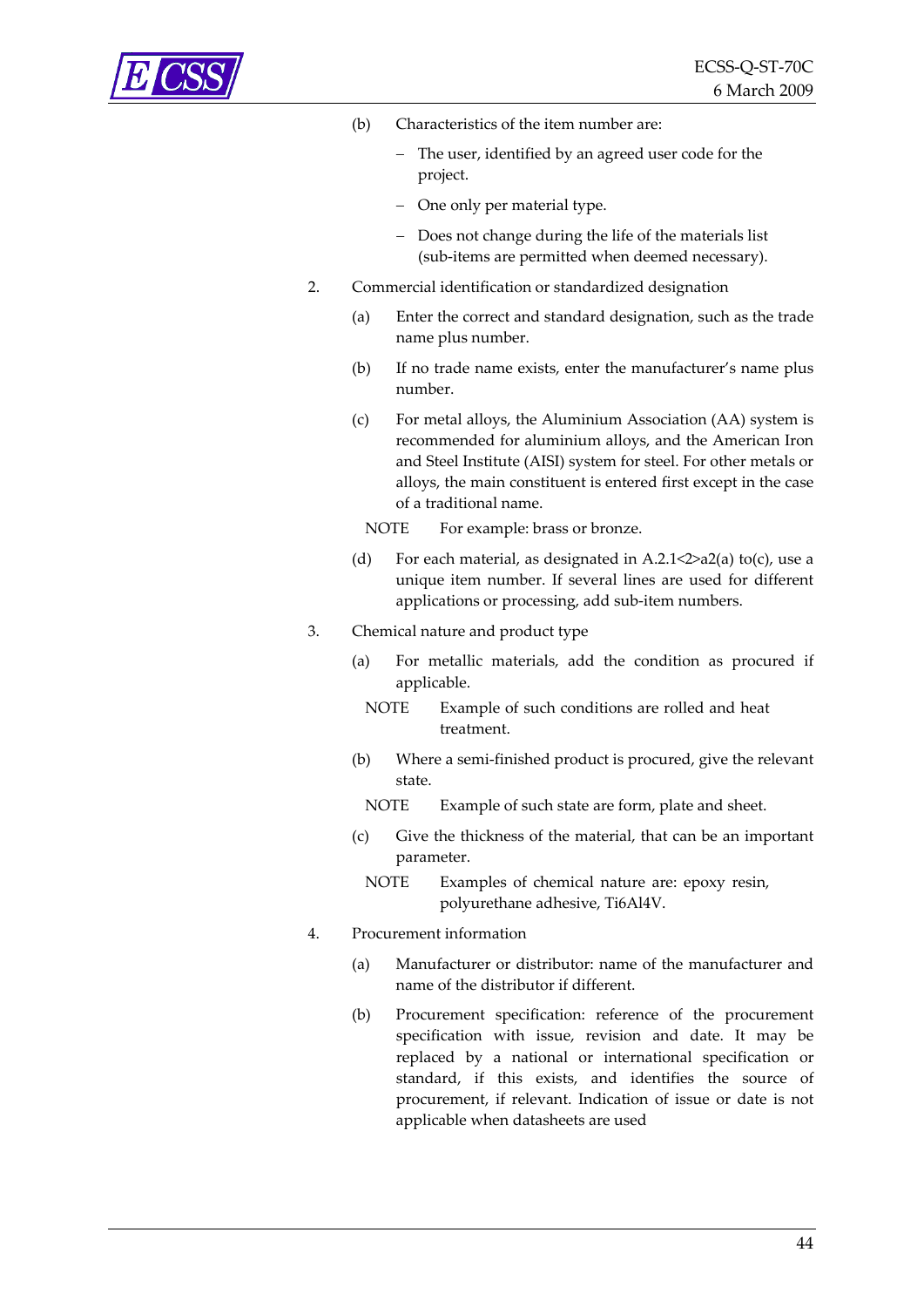<span id="page-44-0"></span>

c

#### 5. Processing parameters

List here a summary of the process parameters applied by the user of the process.

NOTE E.g. mixture proportions, cure temperature, special cleaning agent, surface treatment, thermal treatment and temperature, and reference to specification number.

#### 6. Use and location

- (a) Use codes able to define the location of the material with respect to the:
	- − subsystem;
	- − particular piece of equipment (box or item);
	- − use of the equipment, e.g. a structural element, thermal control, electrical insulation.
	- NOTE If the CI number is not included in the list header, then a suitable abbreviation of the relevant subsystem is included.
- (b) Include any restrictions that apply to the use of a particular material in the corresponding comment column.

#### 7. Environmental code

The environmental code is defined using [Table](#page-44-0) A‐2.

|                   | Radiation/UV/ATOX (R) <sup>a</sup>          | Ambience (A)                                                                                           | Temperature $(T)^{b,c}$ |
|-------------------|---------------------------------------------|--------------------------------------------------------------------------------------------------------|-------------------------|
| G: Geostationary  | S: Outside shadow                           | V: Vacuum                                                                                              | 1:0 K to 100 K          |
| L: Low orbit      | L: Outside light                            | H: Hermetic                                                                                            | 2: 101 K to 200 K       |
| B: Radiation belt |                                             | M: Manned                                                                                              | 3: 201 K to 300 K       |
| I: Interplanetary |                                             | E: Elevated pressure                                                                                   | $\ddotsc$               |
| P: Planetary      |                                             |                                                                                                        |                         |
| a                 | spacecraft, the letter "L" or "S" is added. | For all materials, a letter is selected from the left-hand column. For materials on the surface of the |                         |

**Table A‐2: Environmental code**

Thermal cycling to be indicated by two values, e.g. 3/5.

"RT" (room temperature) can be accepted as a code between 283 K (10 °C) and 313 K (40 °C).

NOTE: The materials that are at a boundary between environments are described by two sets of codes.

#### 8. Size code

The size code is indicated by an alphanumeric combination, such as A5, V2 or M3, as in [Table](#page-45-0) A‐3.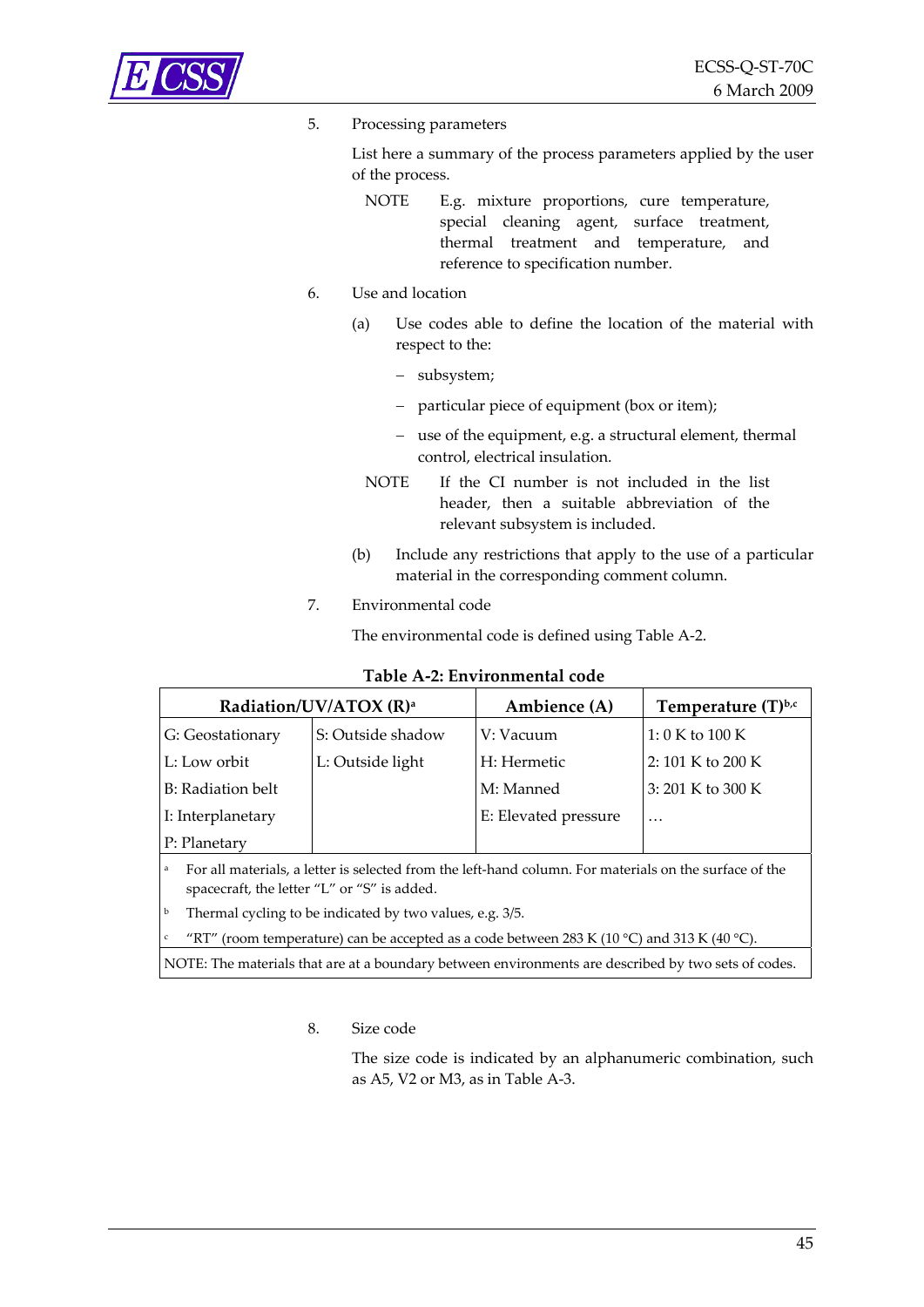<span id="page-45-0"></span>

| TUDIC II DI DILC COUC |                           |                                |  |  |  |  |  |
|-----------------------|---------------------------|--------------------------------|--|--|--|--|--|
| Size code             |                           | Value                          |  |  |  |  |  |
| 0                     |                           | $0 < A$ or V or $M \leq 1$     |  |  |  |  |  |
| 1                     |                           | $1 < A$ or V or M $\leq 10$    |  |  |  |  |  |
| 2                     |                           | $10 < A$ or V or M $\leq 100$  |  |  |  |  |  |
| 3                     |                           | $100 < A$ or V or M $\le 1000$ |  |  |  |  |  |
| 4                     |                           |                                |  |  |  |  |  |
|                       |                           | where: A is the area, in $cm2$ |  |  |  |  |  |
|                       | V is the volume, in $cm3$ |                                |  |  |  |  |  |
|                       |                           | M is the mass, in g            |  |  |  |  |  |

**Table A‐3: Size code**

- 9. Validation references, justification for approval and prime comments and prime approval
	- (a) Make reference to relevant test data that demonstrates the acceptability of the material under the environmental conditions and the application relevant to the particular project concerned. Specifically, in column 9.1, corrosion (CORR), stress corrosion (SCC), flammability (FLAM), offgassing (OFFG) and outgassing (OUTG) data or report‐references are entered.
	- (b) Use standard abbreviations to summarize the acceptance status of a material for a particular property.
	- (c) Use the justification for approval (column 9.2) and prime approval (column 9.3) columns for any additional information to obtain customer approval.
	- (d) Standard abbreviations are used to summarize the acceptability or otherwise of a material for a specific property. These are defined for the project.
	- (e) Select the supplier approval status code from [Table](#page-46-0) A‐4.
- 10. Customer approval status code and comments
	- (a) Select this code from [Table](#page-46-0) A‐4.
	- (b) Include additional comments where appropriate.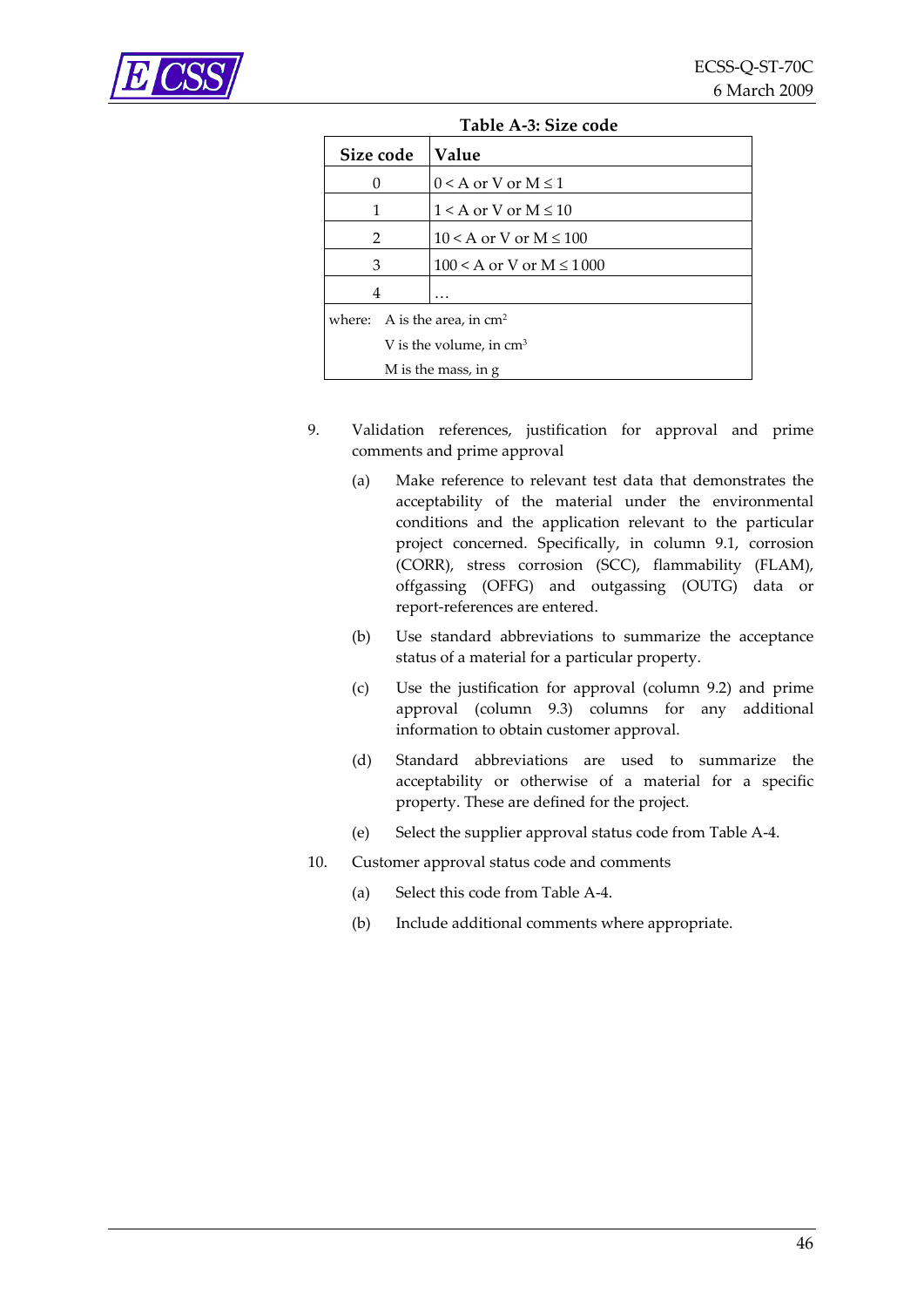<span id="page-46-0"></span>

| Code        | Table A-4: Approval status<br>Description                                                                                                                                                                    |
|-------------|--------------------------------------------------------------------------------------------------------------------------------------------------------------------------------------------------------------|
| A           | Approved.                                                                                                                                                                                                    |
| X           | All materials classified "A" may be used without restriction.<br>Approved with an RFA.<br>These materials are subjected to an evaluation or validation<br>programme. The RFA number is entered as a comment. |
| W           | Approved with a concession.<br>These materials do not meet the requirements but are used for<br>functional reasons. The concession number is entered as a<br>comment.                                        |
| P           | Pending a decision.<br>Materials for which an evaluation report or a concession is<br>waiting for the customer's provisional or definitive approval.                                                         |
| O           | Open.<br>New materials or materials for which investigations and<br>validations are in progress.                                                                                                             |
| R           | Rejected.                                                                                                                                                                                                    |
| D           | Deleted.<br>This classification is used for a material that is no longer used.                                                                                                                               |
| <b>NOTE</b> | If approval cannot be given and one of the other codes are entered, enter<br>the comments in the appropriate column.                                                                                         |

## **A.2.2 Special remarks**

- a. The change record shall list the successive issues and their release dates since the first formal issue of the document.
- b. The change record shall include a brief description of the updates which contributed to each issue or revision.
	- NOTE This DRD recommends the format and define the content within the framework of a project or a programme.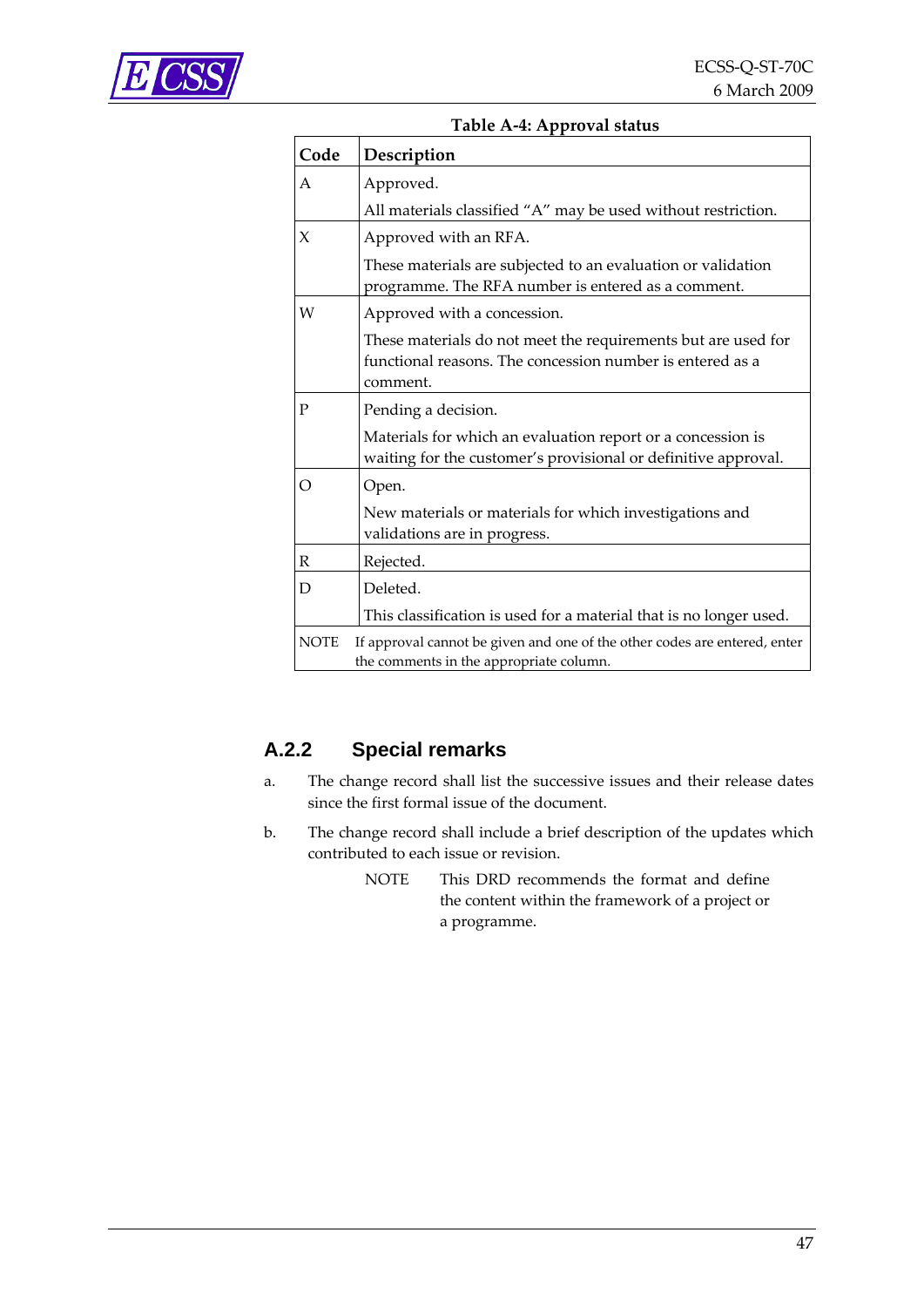

|                           | DECLARED MATERIALS LIST (DML)                                     |                                                              |                                                                               |                                                  |                                                      |                             |                        |                                                                    |                                                                             |                             |                                          |  |
|---------------------------|-------------------------------------------------------------------|--------------------------------------------------------------|-------------------------------------------------------------------------------|--------------------------------------------------|------------------------------------------------------|-----------------------------|------------------------|--------------------------------------------------------------------|-----------------------------------------------------------------------------|-----------------------------|------------------------------------------|--|
|                           | Programme name: ABCDEFG                                           |                                                              |                                                                               | CI no.: 12345676890                              |                                                      | Doc no.: 001                |                        |                                                                    | Date: 01.10.2000                                                            |                             |                                          |  |
|                           |                                                                   |                                                              |                                                                               | Group (Title): abcdefg                           |                                                      | Issue/Revision: 1/4         |                        | Page: 1                                                            |                                                                             |                             |                                          |  |
|                           |                                                                   |                                                              |                                                                               |                                                  |                                                      |                             |                        |                                                                    | 9                                                                           |                             |                                          |  |
| 1                         | $\overline{2}$                                                    | 3                                                            | 4                                                                             | 5                                                | 6                                                    | $\overline{7}$              | 8                      | 9.1                                                                | 9.2                                                                         | 9.3                         | 10                                       |  |
| Item no. and<br>user code | Commercial<br>identification<br>or<br>standardized<br>designation | 1) Chemical<br>nature<br>2) Product type                     | 1) Manufacturer/<br>supplier name<br>2) Procurement<br>spec.<br>Issue/RevDate | Summary of<br>process<br>parameters              | 1) Subsystem<br>2) Equipment<br>3) Use               | 1) R<br>$2)$ A<br>3) T      | $1)$ A<br>2)V<br>3) M  | Acronym/rating/<br>Validation Ref.<br>for applicable<br>properties | 1) Justification for<br>approval<br>2) Prime comments                       | Prime<br>approval<br>status | Customer<br>approval status/<br>comments |  |
| 1.2.1.TXES                | AZ5GU                                                             | 1) Al.Zn5.6 Mg2.5<br>Cdu1.6, Cr0.3<br>eq. AA7075<br>2) Plate | 1) Almet Pechiney<br>2) CRB 527<br>01/02/01.02.1996                           | T7351 and Iridit<br>14 heat<br>treatment         | $1)$ PL<br>2) E4 package<br>3) Structure             | $1)$ LS<br>2)V<br>3)3       | 1)<br>2)<br>$3)$ M $3$ |                                                                    | 1) Used on ETS2<br>2)                                                       | A                           | A                                        |  |
| 10.1.1.ETCA               | DC93500                                                           | 1) Silicon<br>2) Two parts                                   | 1) Dow Corning<br>2) E3846MC10S<br>02/02/1984                                 | Mixture:<br>$10/1$ in g<br>Curing:<br>4h/65 $°C$ | $1)$ PCU<br>2) Experiment<br>tray<br>3) Part potting | $1)$ G<br>2) V<br>$3)$ 3-4  | 1)<br>2)<br>$3)$ M $3$ |                                                                    | 1) ECSS-Q-ST-70-01<br>2)                                                    | A                           | A                                        |  |
| 11.5.1.KOF                | <b>ECCOFOAM</b><br><b>EPH</b>                                     | 1) Polyurethane<br>2) Resin/Catalyst<br>1202H                | 1) Emerson and<br>Cuming<br>2) SP/FOK/05/684<br>03/01/25.06.1992              | Resin/Cat:<br>100/65g<br>4h/40 °C<br>+48h/100 °C | 1) GP<br>2) Platform<br>3) Package<br>potting        | $1)$ LS<br>2) M<br>$3)$ 3-4 | 1)<br>2) V3<br>3)      |                                                                    | 1) DU-96-352<br>2) Used at<br>T > 100 °C<br>(Risk of distortion)<br>beyond) | $\mathbf{A}$                | A                                        |  |

<span id="page-47-0"></span>**Figure A‐1: Example of <sup>a</sup> realized DML**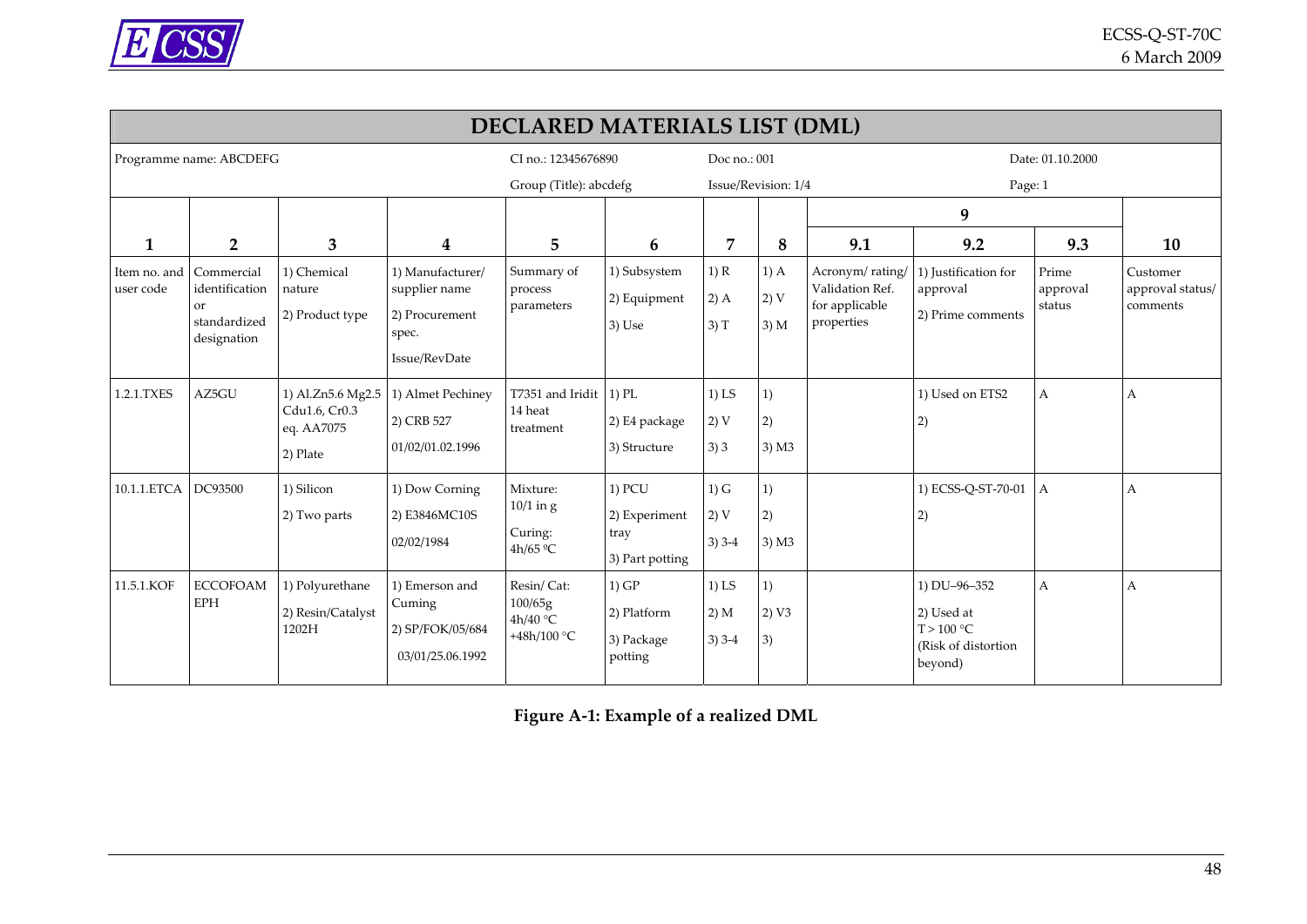# <span id="page-48-1"></span><span id="page-48-0"></span>**Annex B (normative) Declared mechanical parts list (DMPL) - DRD**

# **B.1 DRD identification**

#### **B.1.1 Requirement identification and source document**

This DRD is called from ECSS‐Q‐ST‐70, requirement [4.2.3b.](#page-19-0)

#### **B.1.2 Purpose and objective**

The purpose of the DMPL is to have detailed record of all the mechanical parts used to produce the products of a project or programme.

The data in the DMPL make possible to assess whether the mechanical parts are suitable for a specific application, at the supplier and customer levels (in the approval status column).

The DMPL is prepared for each "Configuration item" at the relevant stages (e.g. Start, PDR, CDR and QRR) as defined in the flow chart given in [Figure](#page-15-0) 4‐1 of ECSS‐Q‐ST‐70.

The following document is linked to the DMPL: request for approval (RFA) mechanical parts.

## **B.2 Expected response**

#### **B.2.1 Scope and content**

#### **<1> Mechanical parts groups**

a. The DMPL shall contain the following statements:

"Mechanical parts are classified into 11 groups depending on their type or their main use" (see [Table](#page-49-0) B‐1).

b. If, for a given project it is considered necessary to create new groups, these shall have numbers over 61.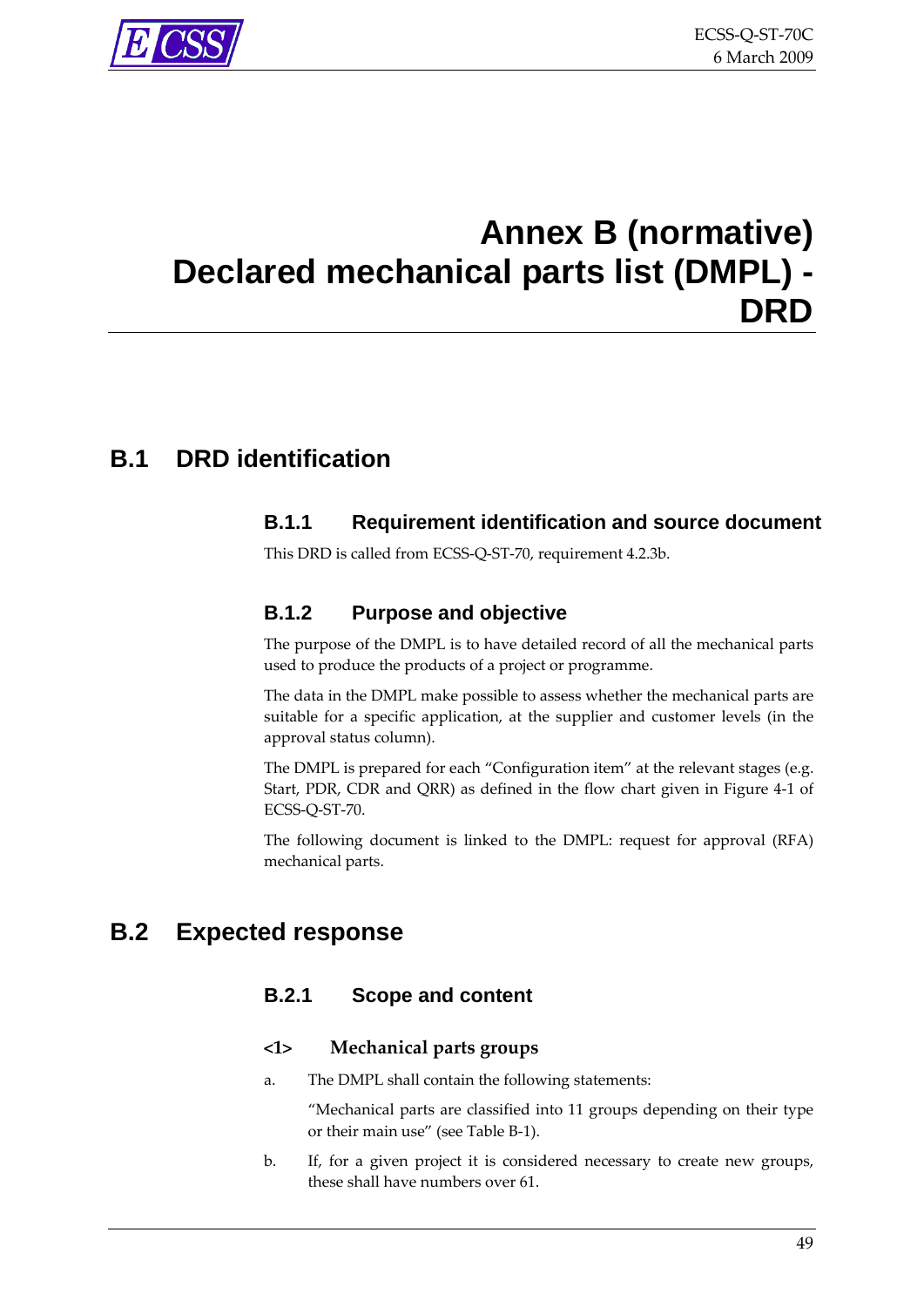<span id="page-49-0"></span>

c. Items that appear in the EEE parts list should not be repeated here.

NOTE For example, heaters, some valves, thermostats, relays, transformer coils and solenoids.

| Group  |                                                                   |
|--------|-------------------------------------------------------------------|
| number | Description                                                       |
| 51     | Spacing parts (e.g. washers and spacers)                          |
| 52     | Connecting parts (e.g. bolts, nuts, rivets, inserts and<br>clips) |
| 53     | Bearing parts (e.g. ball-bearings and needle bearings)            |
| 54     | Separating parts (e.g. pyrotechnics, springs and cutters)         |
| 55     | Control parts (e.g. gears)                                        |
| 56     | Fluid handling parts (e.g. diffusers)                             |
| 57     | Heating parts                                                     |
| 58     | Measuring instruments (e.g. gauges and thermocouples)             |
| 59     | Optical passive equipment                                         |
| 60     | Magnetic parts                                                    |
| 61     | Other parts                                                       |

#### **Table B‐1: Mechanical part group numbers**

#### **<2> Contents of the DMPL**

- a. The DMPL shall include the information in [Figure](#page-53-0) B‐1, where the header information identifies the list as the declared mechanical parts list and includes the issue number and date of issue, as follows:
	- 1. Item number (applicable at equipment supplier level only)
		- (a) This consists of the mechanical part identifier and the user code. It takes the form of:

<group number>.<identifier within the group>.<running number>.<user code>

NOTE For example: 7.2.1.ACSA.

- (b) Characteristics of the item number are:
	- − Identify the subcontractor by an agreed user code for the project.
	- − One only per mechanical part type.
	- − Does not change during the life of the mechanical parts list.
- 2. Commercial identification
	- (a) Enter the correct and standard designation, such as trade name plus number.
	- (b) If no trade name exists then enter the manufacturers' name and number.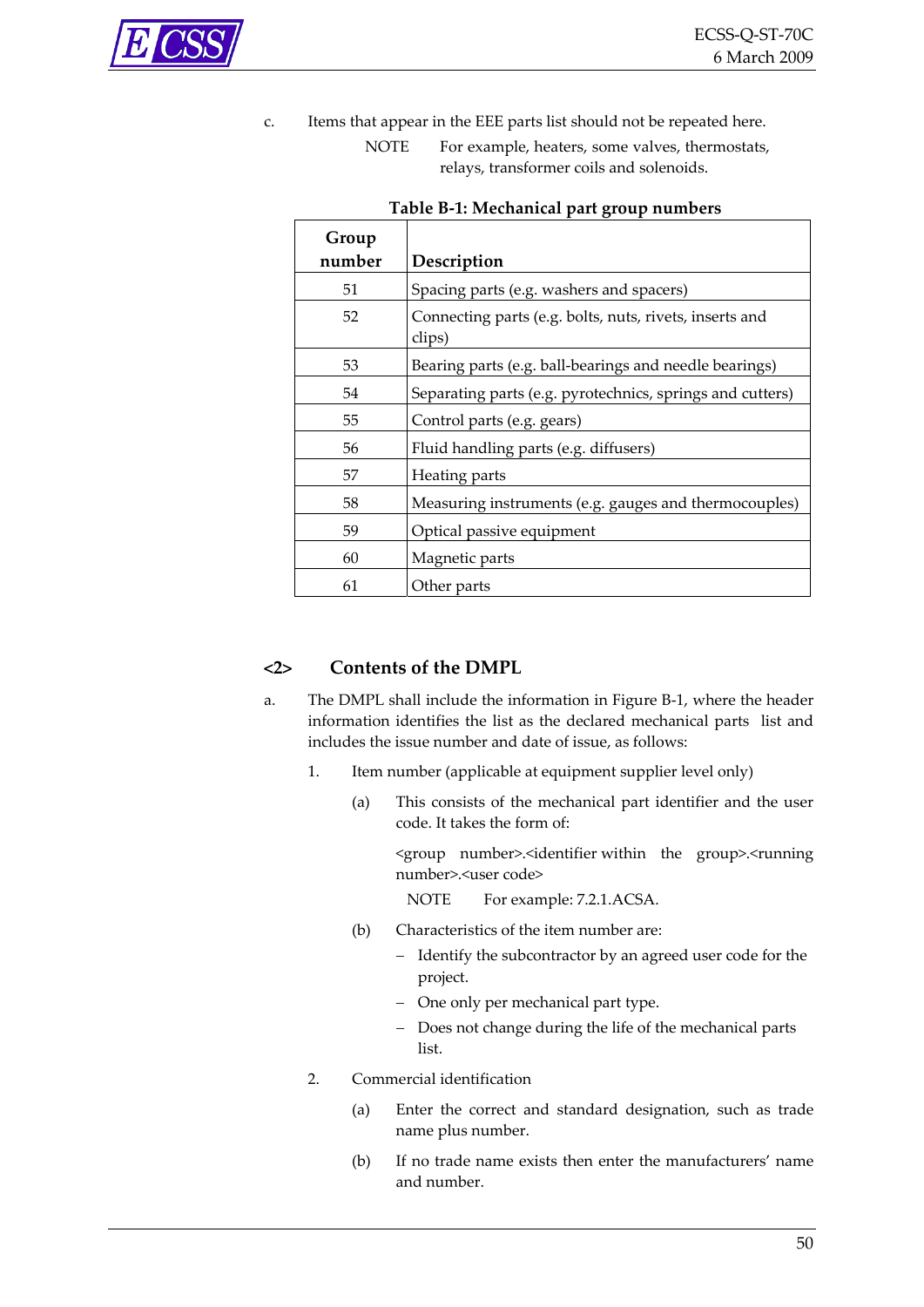<span id="page-50-0"></span>

3. Type of part

Describe the material and surface treatment (if applicable).

- 4. Procurement information
	- (a) Manufacturer or distributor: name of the manufacturer and name of the distributor if different.
	- (b) Procurement specification: reference of the procurement specification with issue, revision and date. It may be replaced by a national or international specification or standard if this exists and identifies the source of procurement if relevant.
- 5. Elementary function, main characteristics
	- (a) Enter the function of the mechanical part.
	- (b) Enter the main characteristics of the mechanical part.
		- NOTE For example, number of revolutions per minute for a ball bearing.
- 6. Use and location

Use codes able to define the location of the mechanical part with respect to the:

- (a) subsystem;
- (b) particular piece of equipment (box or item);
- (c) use of the equipment.
- 7. Environmental code

The environmental code is defined using [Table](#page-50-0) B‐2.

|                   | Radiation/UV/ATOX (R) <sup>a</sup> | Ambience (A)         | Temperature $(T)^{b,c}$ |  |  |
|-------------------|------------------------------------|----------------------|-------------------------|--|--|
| G: Geostationary  | S: Outside shadow                  | V: Vacuum            | 1:0 K to 100 K          |  |  |
| L: Low orbit      | L: Outside light                   | H: Hermetic          | 2: 101 K to 200 K       |  |  |
| B: Radiation belt |                                    | M: Manned            | 3:201 K to 300 K        |  |  |
| I: Interplanetary |                                    | E: Elevated pressure | $\ddotsc$               |  |  |
| P: Planetary      |                                    |                      |                         |  |  |

#### **Table B‐2: Environmental code**

For all mechanical parts, a letter is selected from the left-hand column. For mechanical parts on the surface of the spacecraft, the letter "L" or "S" is added.

Thermal cycling to be indicated by two values, e.g. 3/5.

c "RT" (room temperature) can be accepted as a code between 283 K (10 °C) and 313 K (40 °C).

#### 8. Criticality

Enter "C" for critical or "N" for non-critical. If a mechanical part is considered critical, describe the reason for the criticality and methods of control.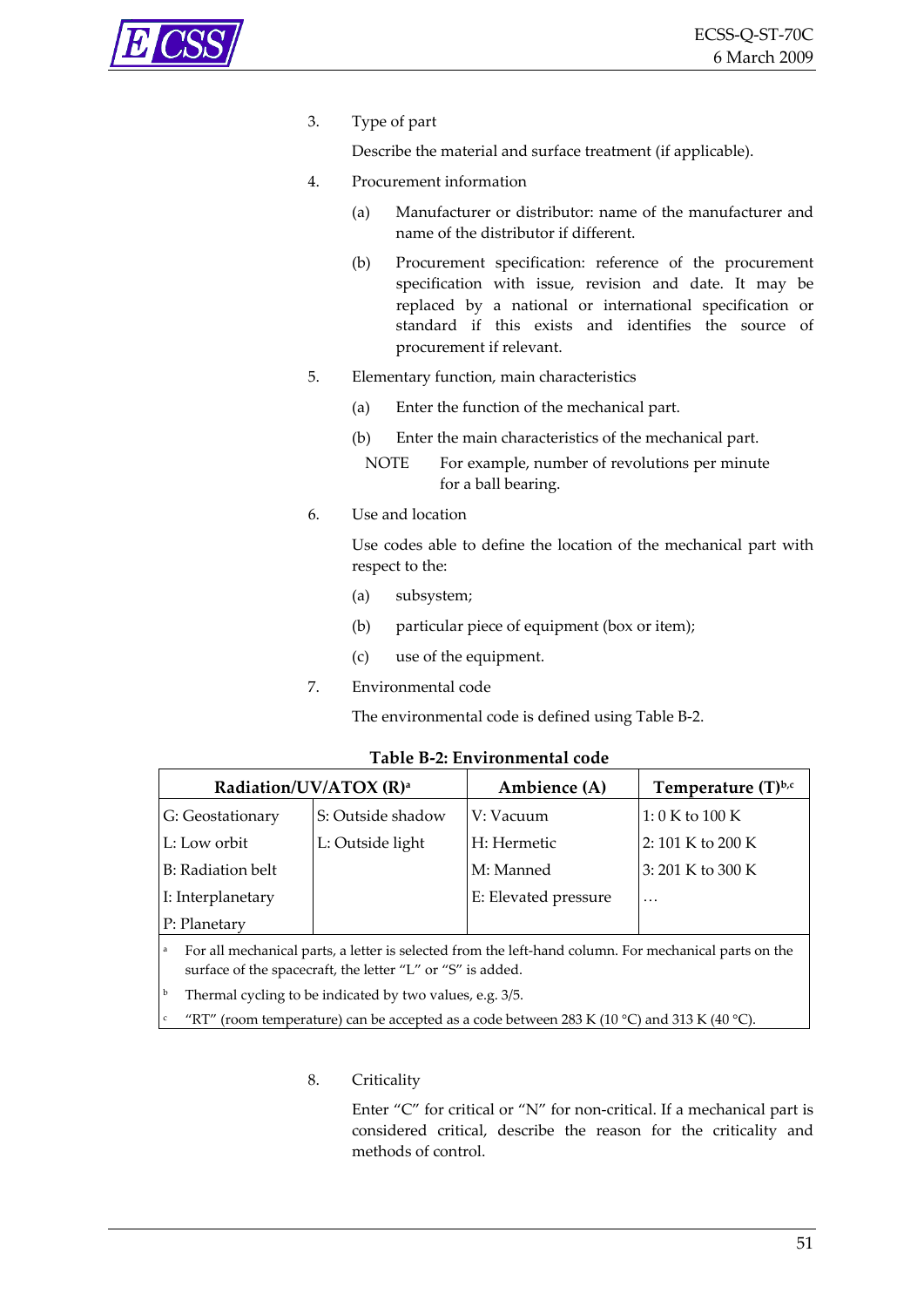

- 9. Supplier reference, prime comments and prime approval status
	- (a) Use the supplier reference, prime comments and approval columns to enter any additional information that can be necessary in order to obtain customer approval.
	- (b) This information comprises reference and issue of the RFA or approval, mechanical parts justification file, evaluation reports and deviation requests.
	- (c) Make reference to the relevant test data that demonstrates acceptability of the mechanical part under the environment conditions and the application relevant to the particular project concerned.
	- (d) Use standard abbreviations, defined by the customer, to summarize the acceptance status of a mechanical part for a particular property.
	- (e) In order to justify the use of a material for flammability resistance, list here the material thickness and height of oxygen share.
	- (f) Select the prime approval status code from [Table](#page-52-0) B‐3.
- 10. The customer approval status code and comments
	- (a) Select this code from [Table](#page-52-0) B‐3.
	- (b) Include additional comments where appropriate.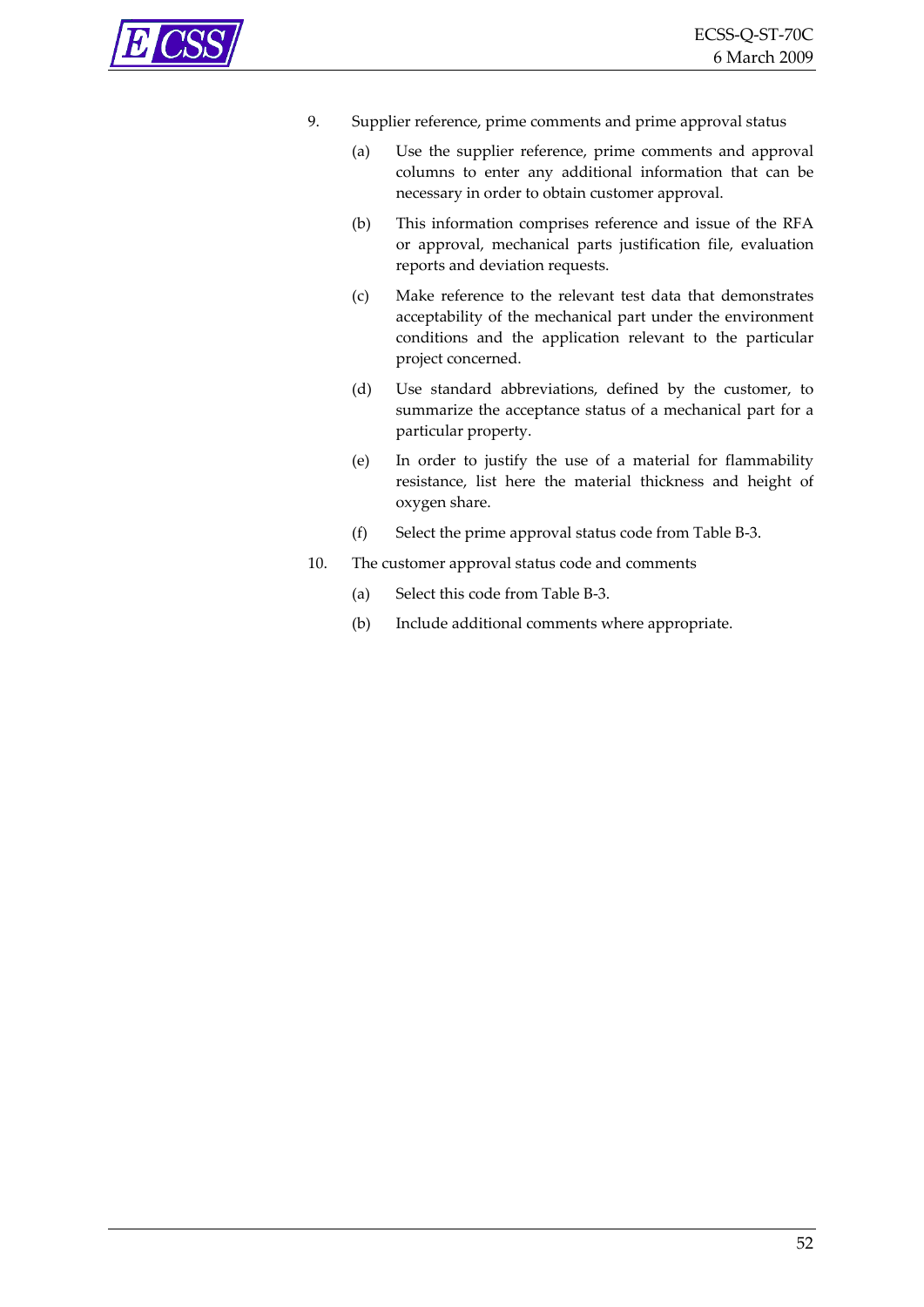<span id="page-52-0"></span>

| Code         | Description                                                                                                                                                                                                    |
|--------------|----------------------------------------------------------------------------------------------------------------------------------------------------------------------------------------------------------------|
| $\mathsf{A}$ | Approved                                                                                                                                                                                                       |
|              | All mechanical parts classified "A" may be used without<br>restriction.                                                                                                                                        |
| $\chi$       | Approved with an RFA                                                                                                                                                                                           |
|              | These mechanical parts are subjected to an evaluation or<br>validation programme. The RFA number is entered as a<br>comment.                                                                                   |
| W            | Approved with a concession                                                                                                                                                                                     |
|              | These mechanical parts do not meet the requirements but are<br>used for functional reasons. The use of such mechanical parts is<br>approved by the customer. The concession number is entered as<br>a comment. |
| $\mathbf{P}$ | Pending a decision                                                                                                                                                                                             |
|              | Mechanical parts for which an evaluation report or a concession<br>is waiting for the customer's provisional or definitive approval.                                                                           |
| $\Omega$     | Open                                                                                                                                                                                                           |
|              | New mechanical parts or mechanical parts for which<br>investigations and validations are in progress.                                                                                                          |
| R            | Rejected.                                                                                                                                                                                                      |
| D            | Deleted                                                                                                                                                                                                        |
|              | This classification is used for a mechanical part that is no longer<br>used.                                                                                                                                   |
| NOTE:        | If approval cannot be given and one of the other codes are entered, enter<br>the comments in the appropriate column.                                                                                           |

#### **Table B‐3: Approval status**

### **B.2.2 Special remarks**

- a. The change record shall list the successive issues and their release dates since the first formal issue of the document.
- b. This record shall include a brief description of the updates which contributed to each issue or revision.
	- NOTE This DRD recommends the format and defines the content within the framework of a project or a programme.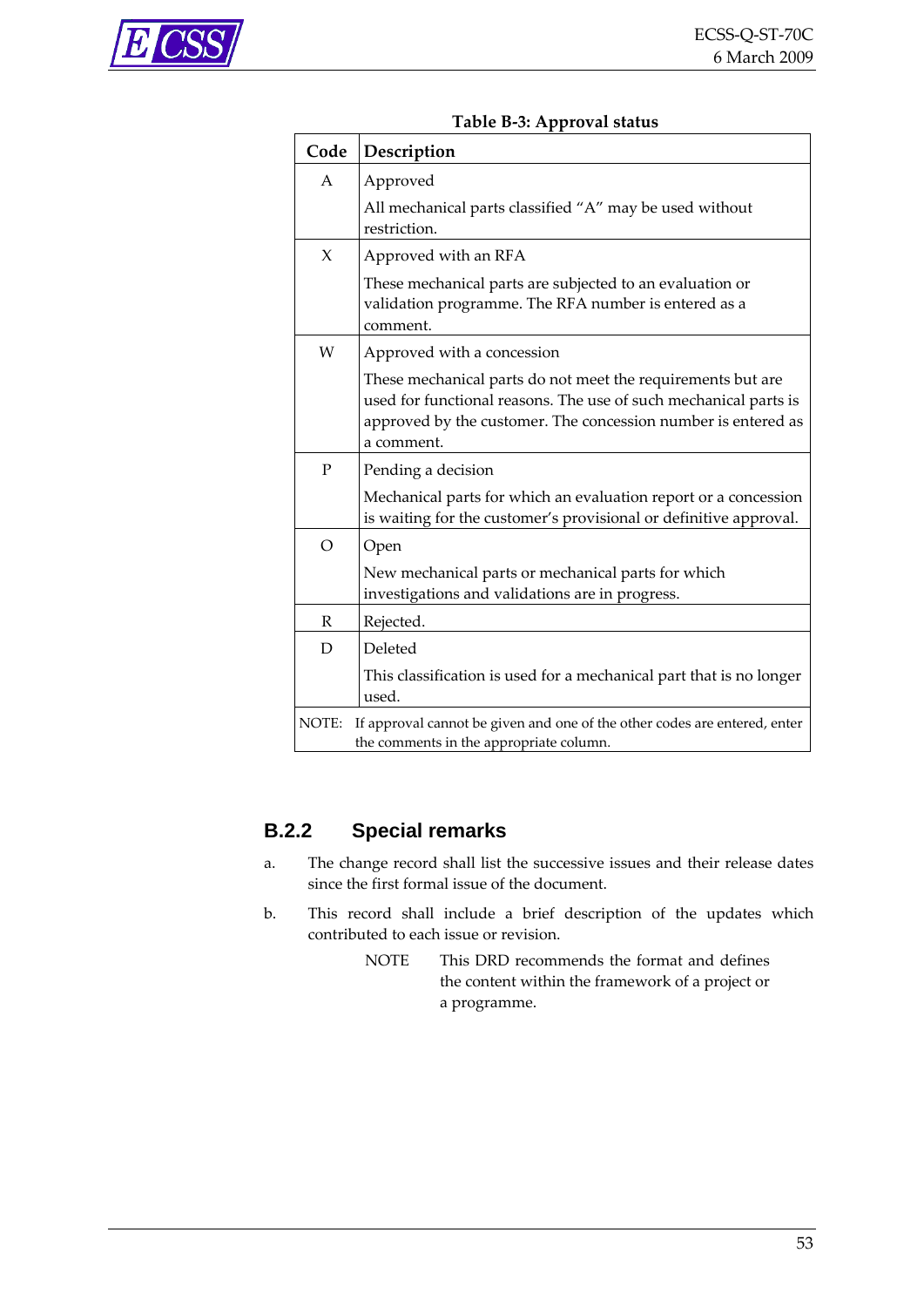

|                           | DECLARED MECHANICAL PARTS LIST (DMPL) |                           |                                                                   |                                                            |                                                                    |                            |                                                         |                                               |                          |                                         |  |
|---------------------------|---------------------------------------|---------------------------|-------------------------------------------------------------------|------------------------------------------------------------|--------------------------------------------------------------------|----------------------------|---------------------------------------------------------|-----------------------------------------------|--------------------------|-----------------------------------------|--|
|                           | Programme name: ABCDEFG               |                           |                                                                   | CI no.: 12345676890                                        |                                                                    | Doc no.: 001               |                                                         | Date: 01.10.2000                              |                          |                                         |  |
|                           |                                       |                           |                                                                   | Group (Title): abcdefg                                     |                                                                    |                            | Issue/Revision: 1/4                                     |                                               | Page: 1                  |                                         |  |
|                           |                                       |                           |                                                                   |                                                            |                                                                    |                            |                                                         | 9                                             |                          |                                         |  |
| 1                         | $\overline{2}$                        | 3                         | 4                                                                 | 5                                                          | 6                                                                  | 7                          | 8                                                       | 9.1                                           | 9.2                      | 10                                      |  |
| Item no. and<br>user code | Commercial<br>identification          | Type of part              | 1) Procurement<br>specification<br>2) Issue/Revision/<br>Date     | 1) Elementary<br>function<br>2) Main<br>characteristics    | 1) Subsystem<br>2) Equipment<br>$3)$ Use                           | 1) R<br>$2)$ A<br>3) T     | 1) Criticality<br>2) Reason and<br>method of<br>control | 1) Supplier<br>Reference<br>2) prime comments | Prime approval<br>status | Customer<br>approval<br>status/comments |  |
| 51.2.1.ACSA               | ESA003521000<br>120                   | Copper/AL<br>bimetal ring | $1)$ AIEV<br>2) From catalogue                                    | 1) Separator<br>ring<br>2) Heat<br>conductor               | $1)$ TC<br>2) Plate interface<br>3) Spacing and<br>heat inspection | $1)$ G<br>2) V<br>$3)$ 3-4 | 1) N<br>2)                                              | 1) Used on all<br>projects<br>2)              | A                        | Α                                       |  |
| 52.2.1.ASAD               | A0090TXXA                             | Ti6Al4V<br>screws > M4    | 1) White areo<br>2) ASNA0090<br><b>DSN2413</b>                    | 1) assembly<br>2)                                          | 1) PTANK<br>2) plate<br>3) fixing                                  | $1)$ G<br>2) V<br>$3)$ 3-4 | 1) N<br>2)                                              | 1) Used on TC2<br>2)                          | A                        | Α                                       |  |
| 60.1.1.ACSA               | 42908TC/F                             | Ferrite cores<br>magnetic | 1) Magnetics, Data<br>sheet<br>2) SP/MAGN/003<br>01.02/03.06.1999 | 1) Coil core of<br>transformer<br>2) Magnetic<br>component | $1)$ TC<br>2) South face<br>3) Heat regulation $ $ 3) 3-4          | $1)$ G<br>2) V             | $1)$ C<br>$2)$ to be<br>qualified                       | 1)<br>2)                                      |                          |                                         |  |

<span id="page-53-0"></span>**Figure <sup>B</sup>‐1: Example of <sup>a</sup> realized DMPL**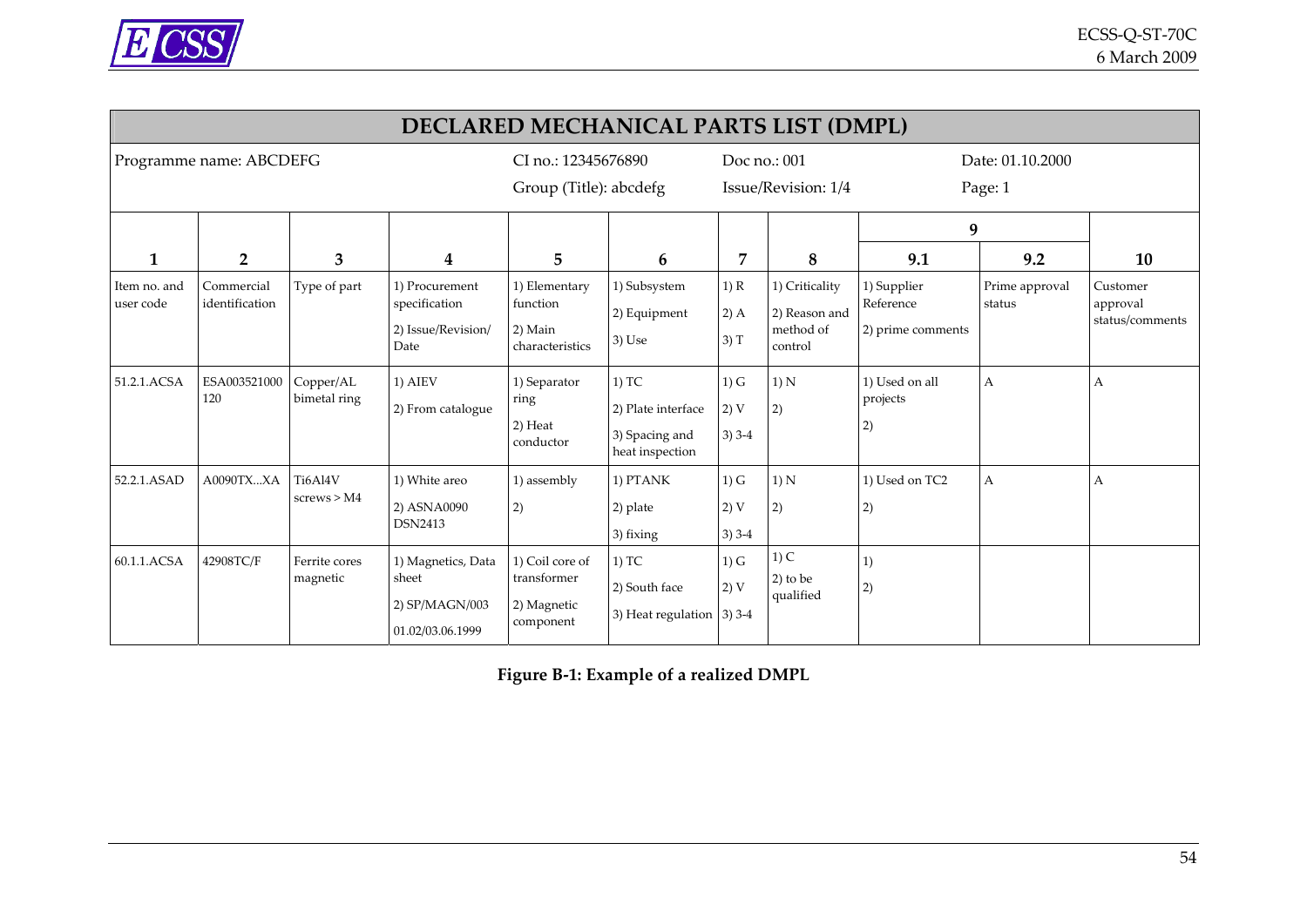<span id="page-54-0"></span>

# <span id="page-54-1"></span>**Annex C (normative) Declared process list (DPL) - DRD**

# **C.1 DRD identification**

#### **C.1.1 Requirement identification and source document**

This DRD is called from ECSS‐Q‐ST‐70, requirement [4.2.3c](#page-19-0).

#### **C.1.2 Purpose and objective**

The purpose of the DPL is to have a detailed record of all the processes used to produce the products of a project or programme.

The data in the DPL make possible to assess whether the processes are suitable for a specific application, at the supplier and customer levels (in the approval status column).

The DPL is prepared for each "Configuration item" at the relevant stages (e.g. Start, PDR, CDR and QRR) as defined in the flow chart given in [Figure](#page-15-0) 4‐1 of ECSS‐Q‐ST‐70.

The following documents are linked to the DPL:

- declared material list (DPL),
- request for approval (RFA) processes.

# **C.2 Expected response**

#### **C.2.1 Scope and content**

#### **<1> Process groups**

a. The DPL shall contain the following statements:

Processes are classified into 17 groups depending on their type or their main use, see [Table](#page-55-0) C‐1.

b. If, for a given project it is considered necessary to create new groups, these shall have numbers over 17.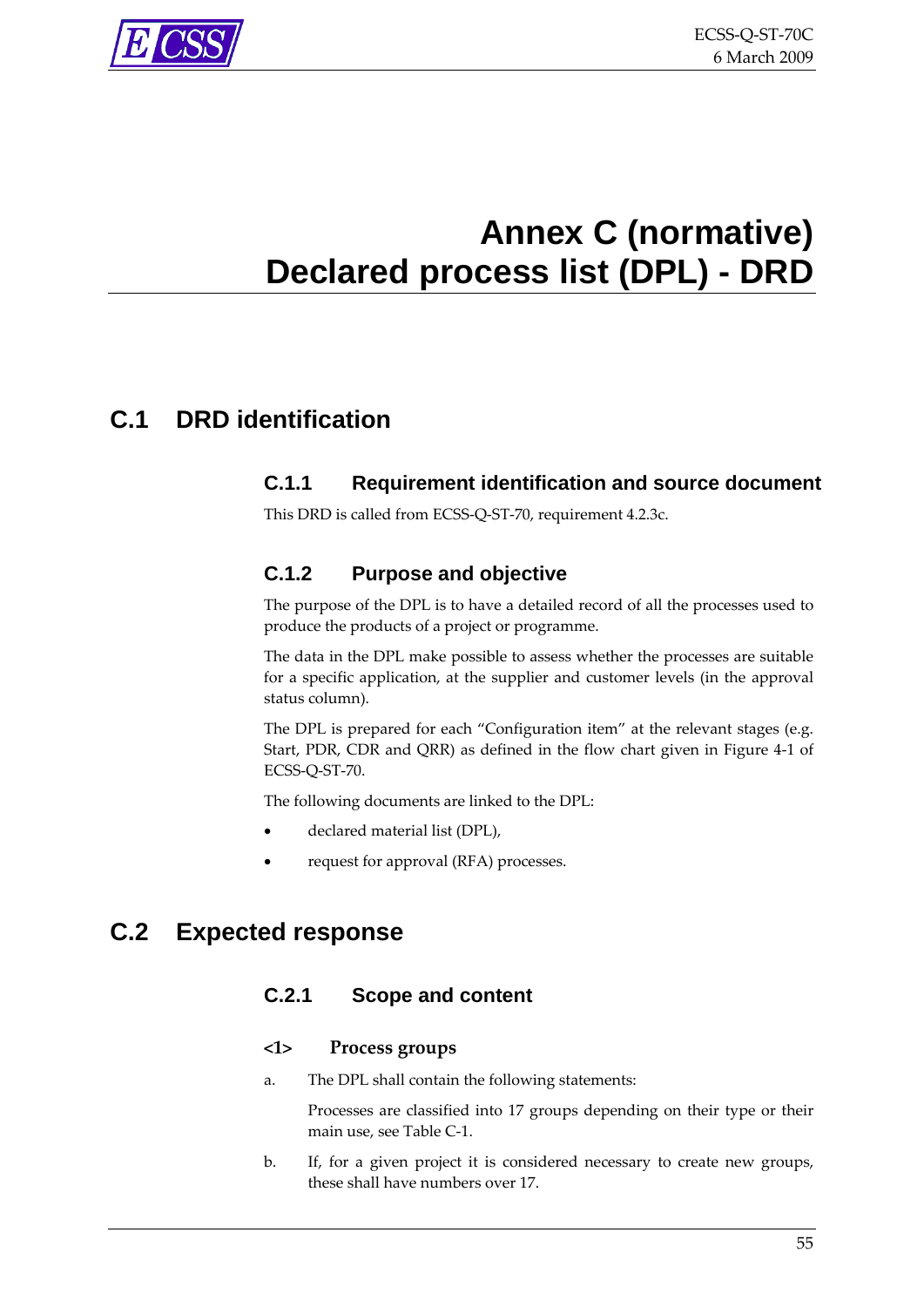<span id="page-55-0"></span>

|                | radic C-1.1 rocess group numbers                                           |
|----------------|----------------------------------------------------------------------------|
| Group          |                                                                            |
| number         | Description                                                                |
| 1              | Adhesive bonding                                                           |
| $\overline{2}$ | Composite manufacture                                                      |
| 3              | Encapsulation/moulding                                                     |
| 4              | Painting/coating                                                           |
| 5              | Cleaning                                                                   |
| 6              | Welding/brazing                                                            |
| 7              | Crimping/stripping/wire wrapping                                           |
| 8              | Soldering                                                                  |
| 9              | Surface treatments                                                         |
| 10             | Plating                                                                    |
| 11             | Machining                                                                  |
| 12             | Forming                                                                    |
| 13             | Heat treatment                                                             |
| 14             | Special fabrication: processes developed specifically for the<br>programme |
| 15             | Marking                                                                    |
| 16             | Miscellaneous processes                                                    |
| 17             | Inspection procedures                                                      |

#### **Table C‐1: Process group numbers**

#### **<2> Contents of the DPL**

- a. The DPL shall include the information in [Figure](#page-58-0) C-1, where the header information identifies the list as the declared processes list and includes the issue number and date of issue, as follows
	- 1. Item number (applicable to equipment supplier level only)
		- (a) This consists of the process identifier and the user code. It takes the form of

<group number>.<identifier within the group>.<running number>.<user code>

- NOTE For example: 1.2.1.SSEX
- (b) Characteristics of the item number are:
	- − Identify the subcontractor by an agreed user code for the project.
	- − One only per process type.
	- − Does not change during the life of the process list.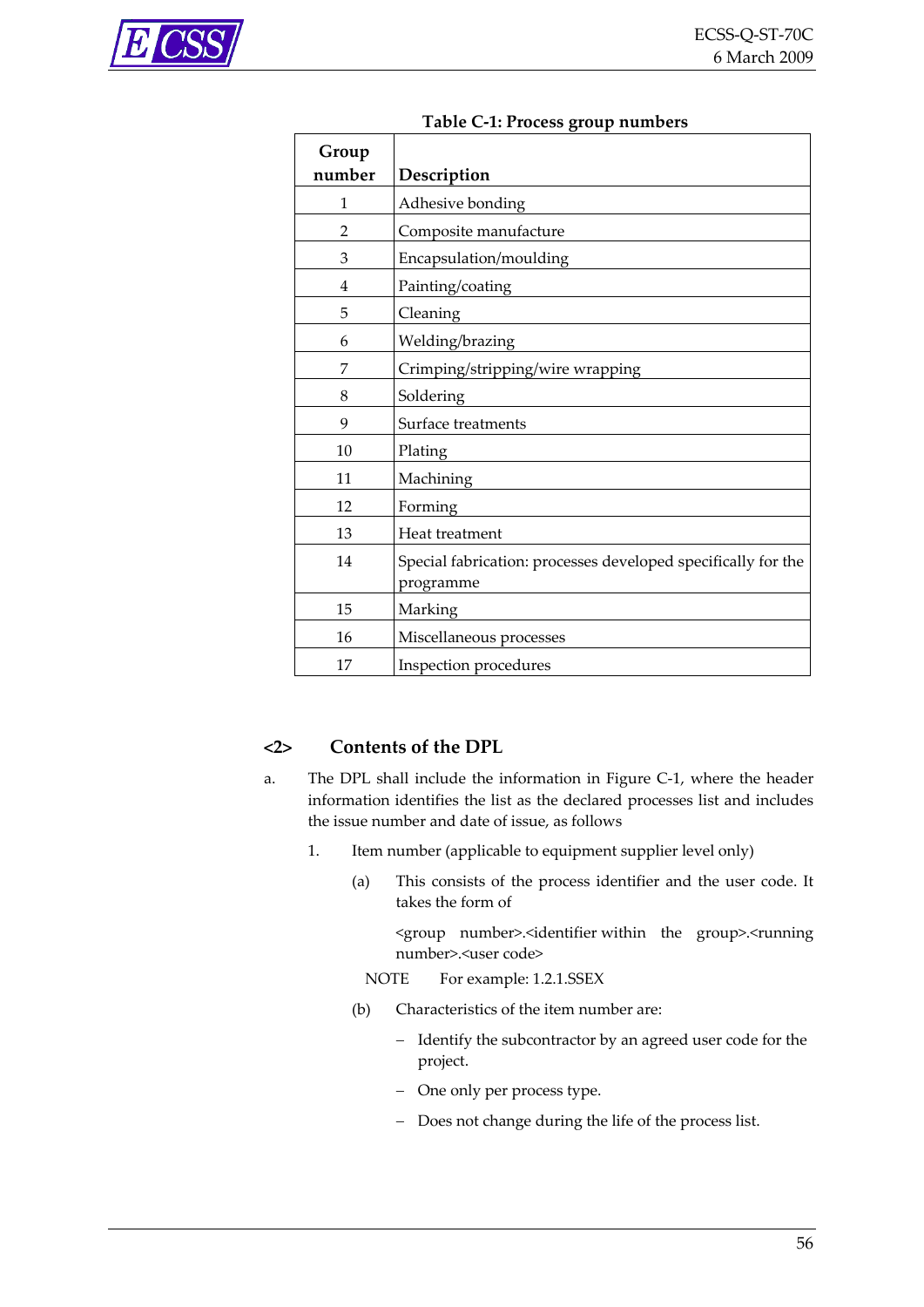#### 2. Process identification

Indicate the correct and standard identification of the process, e.g. the process name or title: bonding, coating or soldering.

- 3. Specification
	- (a) Identify the name or abbreviation of the process executor.
	- (b) Make a reference to the associated procedure, together with the issue, revision and date.
		- NOTE For example, national, international, EN, ISO, ECSS or company in‐house.
- 4. Process description

Enter here a short description of the process.

5. Use and location

Use codes able to define the location of the process with respect to the:

- (a) subsystem,
- (b) particular piece of equipment (box or item),
- (c) use of the equipment.

NOTE For example, a structural element, thermal control, electrical insulation).

- 6. This column number is not used.
- 7. Associated item numbers

Enter the associated material list (DML) or mechanical parts list (DMPL) with the process.

- 8. Criticality
	- (a) Enter "C" for critical or "N" for non-critical.
	- (b) If a process is considered to be critical, Enter the references to the relevant RFA.
- 9. Supplier reference, prime comments and approval
	- (a) Use the supplier reference and approval columns to enter any additional information that can be necessary to obtain customer approval.
	- (b) Select the supplier approval status code from [Table](#page-57-0) C‐2.
- 10. The customer approval status code and comments
	- (a) Select this code from [Table](#page-57-0) C‐2.
	- (b) Include additional comments where appropriate.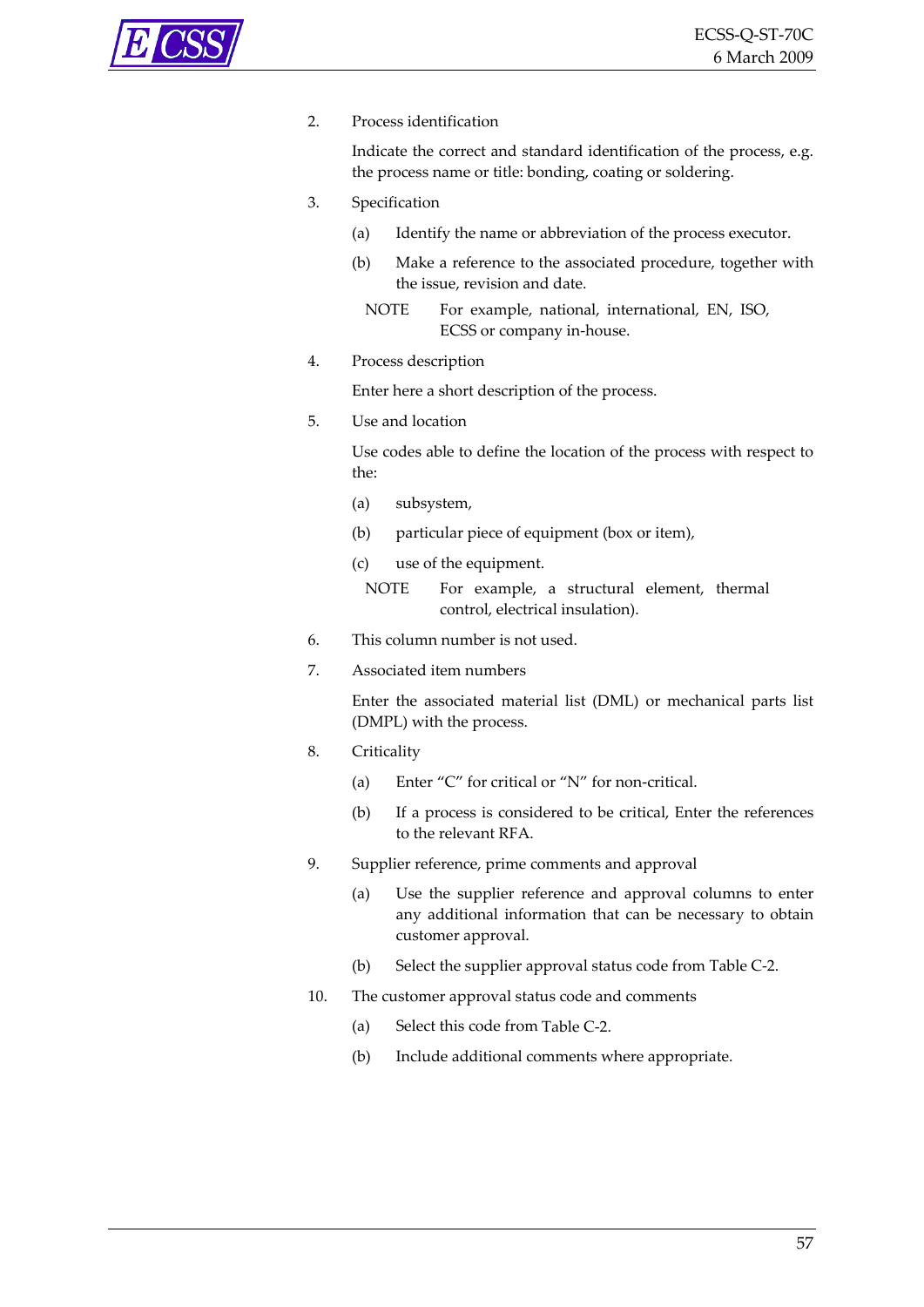<span id="page-57-0"></span>

| Code     | Description                                                                                                                                                                                                                                                         |
|----------|---------------------------------------------------------------------------------------------------------------------------------------------------------------------------------------------------------------------------------------------------------------------|
| A        | Approved                                                                                                                                                                                                                                                            |
|          | All processes classified "A" may be used without restriction.                                                                                                                                                                                                       |
| X        | Approved with an RFA                                                                                                                                                                                                                                                |
|          | These processes is subjected to an evaluation or validation<br>programme. The RFA number is entered as a comment.                                                                                                                                                   |
| W        | Approved with a concession                                                                                                                                                                                                                                          |
|          | These processes do not meet the requirements but are used for<br>functional reasons. It is important to reduce the use of such<br>processes to a minimum. All deviation requests are approved<br>by the customer. The concession number is entered as a<br>comment. |
| P        | Pending a decision                                                                                                                                                                                                                                                  |
|          | Processes for which an evaluation report or a concession is<br>waiting for the customer's provisional or definitive approval.                                                                                                                                       |
| $\Omega$ | Open                                                                                                                                                                                                                                                                |
|          | New processes or processes for which investigations and<br>validations are in progress.                                                                                                                                                                             |
| R        | Rejected.                                                                                                                                                                                                                                                           |
| D        | Deleted                                                                                                                                                                                                                                                             |
|          | This classification is used for a process that is no longer used.                                                                                                                                                                                                   |
|          | If approval cannot be given and one of the other codes are entered, enter                                                                                                                                                                                           |

#### **Table C‐2: Approval status**

If approval cannot be given and one of the other codes are entered, enter the comments in the appropriate column.

#### **C.2.2 Special remarks**

- b. The change record shall list the successive issues and their release dates since the first formal issue of the document.
- c. This record shall include a brief description of the updates which contributed to each issue or revision.
	- NOTE This DRD recommends the format and define the content within the framework of a project or a programme.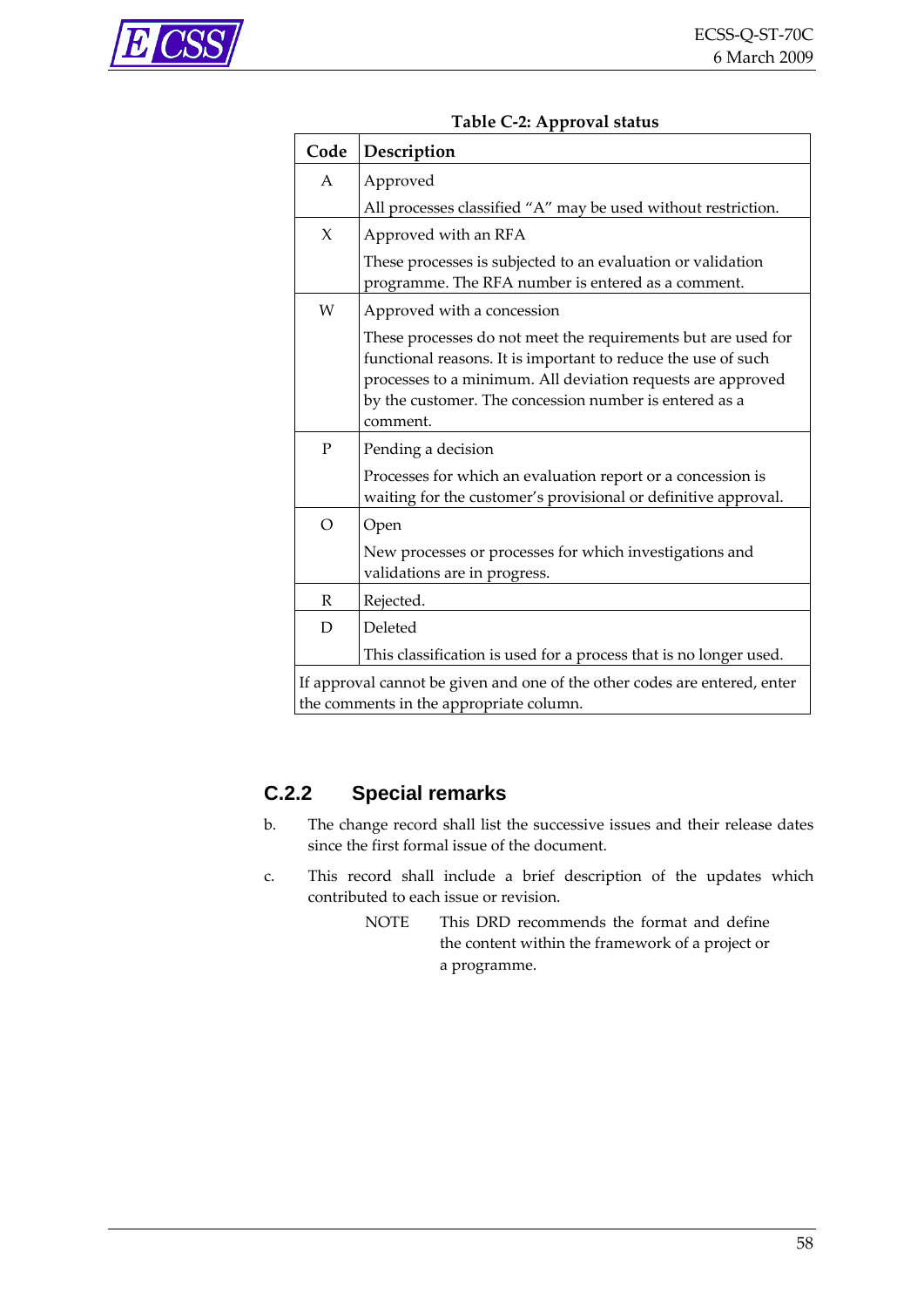

| <b>DECLARED PROCESS LIST (DPL)</b> |                                             |                                                                       |                                                                   |                                                                      |                                          |                                                |                                               |                          |                                      |  |  |
|------------------------------------|---------------------------------------------|-----------------------------------------------------------------------|-------------------------------------------------------------------|----------------------------------------------------------------------|------------------------------------------|------------------------------------------------|-----------------------------------------------|--------------------------|--------------------------------------|--|--|
|                                    | Programme name: ABCDEFG                     |                                                                       | CI no.: 1234567890                                                |                                                                      | Doc no.: 001                             |                                                | Date: 14.05.2000                              |                          |                                      |  |  |
|                                    |                                             |                                                                       | Group (Title): abcdefg                                            |                                                                      | Issue/Revision: 1/5                      |                                                | Page: 1                                       |                          |                                      |  |  |
|                                    |                                             |                                                                       |                                                                   |                                                                      |                                          |                                                |                                               | 9                        |                                      |  |  |
| 1                                  | $\overline{2}$                              | 3                                                                     | $\bf{4}$                                                          | 5                                                                    | 7                                        | 8                                              | 9.1                                           | 9.2                      | 10                                   |  |  |
| Item no. and<br>user code          | Process<br>identification                   | 1) User name<br>2) Associated<br>procedure<br>issue/revision/<br>date | Process description                                               | 1) Subsystem<br>code<br>2) Equipment<br>code<br>3) Use               | Associated<br>DML or DMPL<br>item number | 1) Criticality<br>2) Reason for<br>criticality | 1) Supplier<br>Reference<br>2) Prime comments | Prime approval<br>status | Customer approval<br>status/comments |  |  |
| 1.2.1.SSEX                         | Bonding                                     | 1) EREMS<br>2) E/SQ/PI/012<br>02/01/02.08.1984                        | Applying a spot of<br>glue with a<br>stainless steel<br>dispenser | $ 1)$ BE3<br>2) C5 board<br>3) To fix parts                          | 6.1.2.ETC                                | 1) N<br>2)                                     | 1) Used on<br><b>ANTARES</b><br>2)            | A                        | А                                    |  |  |
| 4.3.1.KOF                          | Coating                                     | 1) CERCO<br>2) E/SQ/PI/023<br>02/01/08.12.1985                        | Coating by<br>paintbrush or by<br>immersion in the<br>resin       | 1) BE3<br>2) C1 C2 boards<br>3) Protection of<br>CI and EEE<br>parts | 2.1.1.KOF                                | 1) N<br>2)                                     | 1) Used on<br>PASTEC,<br><b>ANTARES</b><br>2) | Α                        | A                                    |  |  |
| 8.3.1.KOF                          | Vapour phase<br>soldering of<br><b>SMDs</b> | 1) EREMS<br>2) E/SQ/PI/026<br>01/02/09.09.1997                        | ECSS-Q-ST-70-38                                                   | 1) BE3<br>$2)$ C <sub>3</sub><br>3)                                  | 15.1.1.AST                               | $1)$ C<br>2)                                   | 1) QM/04L123/<br><b>BD/MH</b> Table 1<br>2)   | A                        | Α                                    |  |  |

<span id="page-58-0"></span>**Figure C‐1: Example of realized DPL**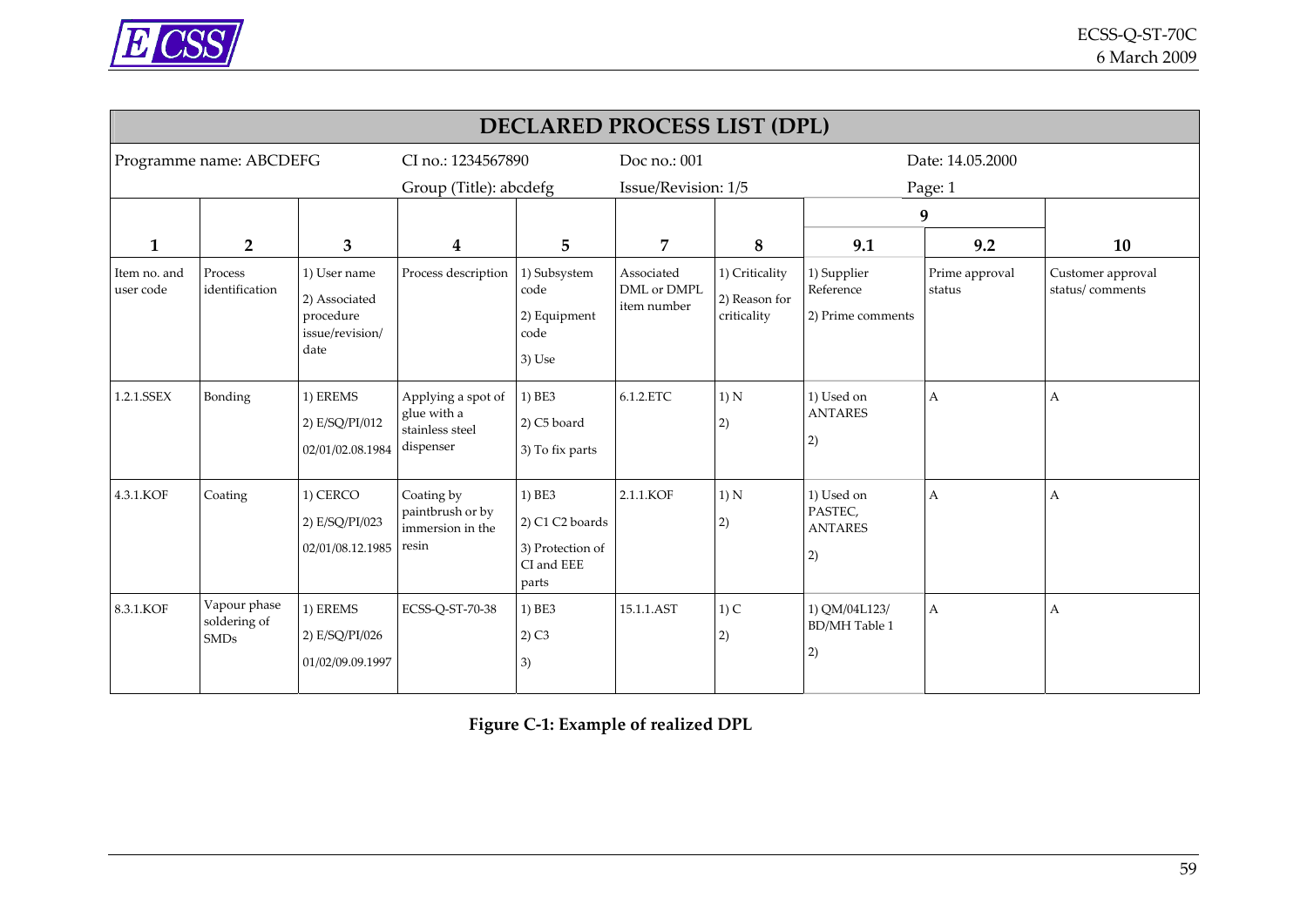<span id="page-59-0"></span>

# <span id="page-59-1"></span>**Annex D (normative) Request for approval (RFA) - DRD**

## **D.1 DRD identification**

#### **D.1.1 Requirement identification and source document**

This DRD is called up from ECSS‐Q‐ST‐70, requirement [5.4.2d.](#page-27-0)

#### **D.1.2 Purpose and objective**

The objective of an RFA is to enable the supplier to request from the customer permission to use a critical mechanical part, material or process.

The information provided by the supplier makes possible for the customer to assess whether the critical mechanical part, material or process is suitable for a specific application.

The RFA is prepared for each critical mechanical part, material or process at the relevant stages as defined in the in flow chart given in [Figure](#page-15-0) 4‐1 of ECSS‐Q‐ST‐70.

The following documents are linked to the RFA:

- declared mechanical parts list;
- declared materials list;
- declared process list.

## **D.2 Expected response**

#### **D.2.1 Scope and content**

- a. The RFA should contain the information in [Figure](#page-61-0) D‐1 (pages 1 and 2), as follows:
	- 1. The header information, identifying the document as a request for approval together with the project logo and project name, RFA reference, issue revision and date.
	- 2. Originator

Originator's name and reference.

3. Location

Subsystem and equipment codes.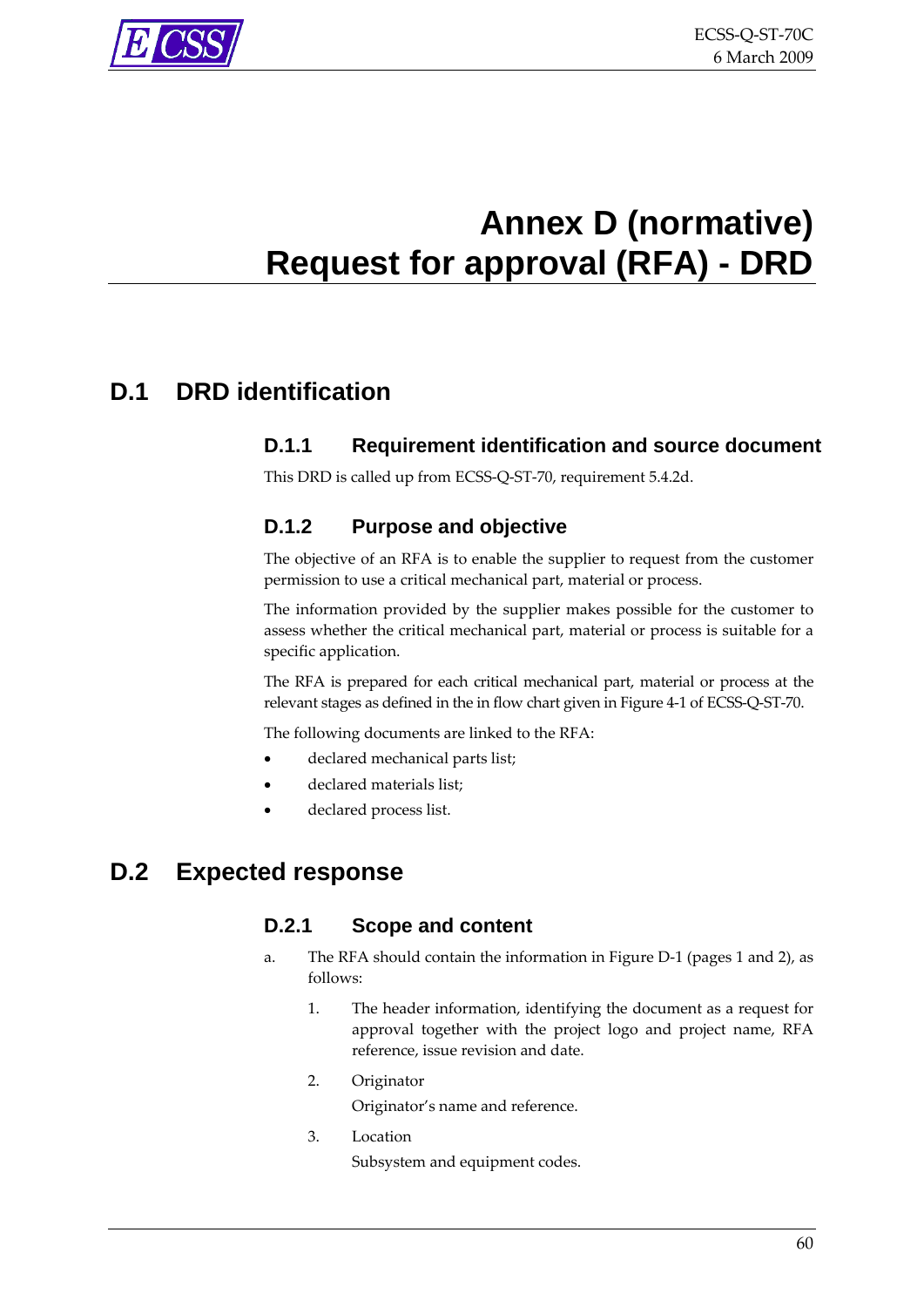

4. Item description

Brief description of the item.

5. PMP information

The DML, DMPL or DPL item number and list reference.

- 6. **Item status**, including the following information:
	- (a) manufacturers' name and qualification reference;
	- (b) suppliers' name and qualification status;
	- (c) product or material specification;
	- (d) procurement specification;
	- (e) process or handling specification;
	- (f) other related process or handling specifications;
	- (g) verification or qualification specification;
	- (h) report on verification or qualification.
- 7. Reason for RFA

Enter the reason for the RFA.

8. Application and location details

Enter here the details of the application and exact location of the item.

Give the reference in the CIL.

9. Evaluation and validation programme

Reference and details of main tests.

- 10. **Subcontractor supplier approval** for the first issue of the RFA.
- 11. **Customer initial decision,** to be entered on first issue of the RFA providing:
	- (a) the decision concerning the proposed material,
	- (b) the requirement to perform tests (deviation request as necessary), and
	- (c) the decision concerning the proposed test programme.
- 12. Customer's and final customer's (if applicable) signature
- 13. **Justification results** obtained with reference to the supplier's validation report and conclusion.
- 14. Subcontractor supplier approval on RFA final issue.
- 15. **Final approval status** of the RFA by the customer.

#### **D.2.2 Special remarks**

a. The RFA shall be completed by the supplier (parts 1 to 10, 13 and 14) and the customer (parts 11 12 and 15).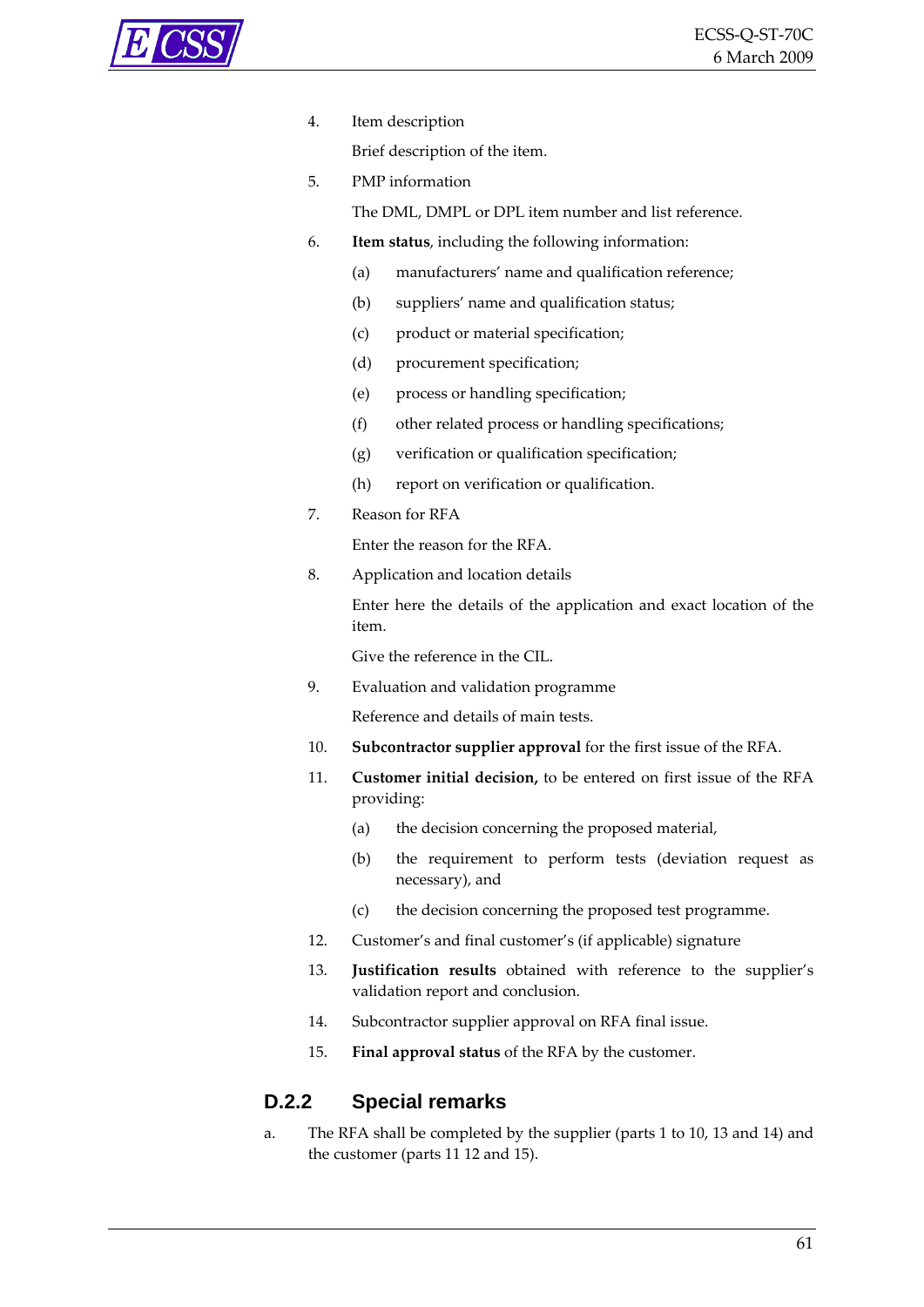<span id="page-61-0"></span>

| 1              | Company:                                           | Project:                   |                        |                                   | Reference: RFA-                       |  |  |  |  | Page<br>1 of 2 |  |  |  |  |
|----------------|----------------------------------------------------|----------------------------|------------------------|-----------------------------------|---------------------------------------|--|--|--|--|----------------|--|--|--|--|
|                |                                                    |                            |                        |                                   |                                       |  |  |  |  |                |  |  |  |  |
|                |                                                    |                            |                        |                                   | <b>Issue</b>                          |  |  |  |  |                |  |  |  |  |
|                |                                                    |                            |                        |                                   | <b>Revision</b>                       |  |  |  |  |                |  |  |  |  |
|                |                                                    |                            |                        |                                   | Date                                  |  |  |  |  |                |  |  |  |  |
|                |                                                    |                            |                        | <b>Request for approval (RFA)</b> |                                       |  |  |  |  |                |  |  |  |  |
| $\overline{2}$ | Originator:                                        | Subsystem:<br>3            |                        |                                   |                                       |  |  |  |  |                |  |  |  |  |
|                | Originator reference:                              |                            |                        | Equipment:                        |                                       |  |  |  |  |                |  |  |  |  |
| 4              | Item description:                                  |                            | 5                      |                                   | PMP list item number:                 |  |  |  |  |                |  |  |  |  |
|                |                                                    |                            |                        |                                   | PMP list reference:                   |  |  |  |  |                |  |  |  |  |
| 6              | Item status                                        |                            |                        |                                   |                                       |  |  |  |  |                |  |  |  |  |
|                | Manufacturer:                                      |                            |                        |                                   | Manufacturer qualification reference: |  |  |  |  |                |  |  |  |  |
|                | Supplier:                                          |                            |                        | Qualification status:             |                                       |  |  |  |  |                |  |  |  |  |
|                | Product/material specification:                    | Procurement specification: |                        |                                   |                                       |  |  |  |  |                |  |  |  |  |
|                | Process/handling specification:                    |                            | Related specification: |                                   |                                       |  |  |  |  |                |  |  |  |  |
|                | Verification/qualification specification:          |                            | Report:                |                                   |                                       |  |  |  |  |                |  |  |  |  |
| 7              | <b>Reason for RFA</b>                              |                            |                        |                                   |                                       |  |  |  |  |                |  |  |  |  |
|                |                                                    |                            |                        |                                   |                                       |  |  |  |  |                |  |  |  |  |
|                |                                                    |                            |                        |                                   |                                       |  |  |  |  |                |  |  |  |  |
|                |                                                    |                            |                        |                                   |                                       |  |  |  |  |                |  |  |  |  |
|                |                                                    |                            |                        |                                   |                                       |  |  |  |  |                |  |  |  |  |
|                |                                                    |                            |                        |                                   |                                       |  |  |  |  |                |  |  |  |  |
| 8              | Application/location details:                      |                            | CIL Reference:         |                                   |                                       |  |  |  |  |                |  |  |  |  |
| 9              | Evaluation/validation programme (title, reference) |                            |                        |                                   |                                       |  |  |  |  |                |  |  |  |  |
|                |                                                    |                            | <b>Tests</b>           |                                   |                                       |  |  |  |  |                |  |  |  |  |
|                |                                                    |                            |                        |                                   |                                       |  |  |  |  |                |  |  |  |  |
|                |                                                    |                            |                        |                                   |                                       |  |  |  |  |                |  |  |  |  |
|                |                                                    |                            |                        |                                   |                                       |  |  |  |  |                |  |  |  |  |
|                |                                                    |                            |                        |                                   |                                       |  |  |  |  |                |  |  |  |  |
|                |                                                    |                            |                        |                                   |                                       |  |  |  |  |                |  |  |  |  |
|                |                                                    |                            |                        |                                   |                                       |  |  |  |  |                |  |  |  |  |
|                | Plan, procedures, schedule to be attached          |                            |                        |                                   |                                       |  |  |  |  |                |  |  |  |  |

**Figure D‐1: Example of RFA (Page 1 of 2)**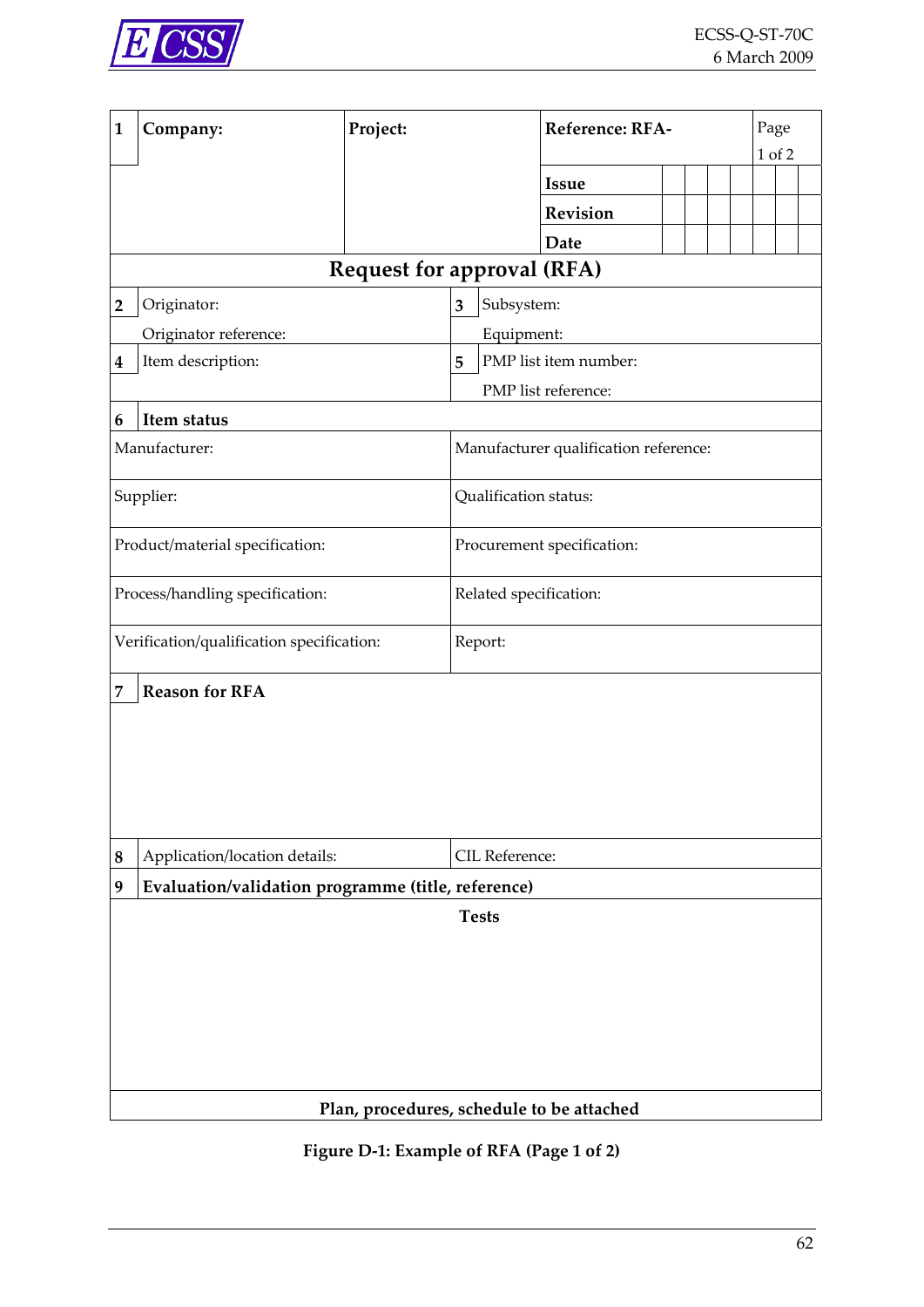<span id="page-62-0"></span>

| $\mathbf{1}$ | Company:                                 | Project:                               |                                  | Reference: RFA- |                     |  |  |  |
|--------------|------------------------------------------|----------------------------------------|----------------------------------|-----------------|---------------------|--|--|--|
|              |                                          |                                        | <b>Issue</b>                     |                 |                     |  |  |  |
|              |                                          |                                        | Revision                         |                 |                     |  |  |  |
|              |                                          |                                        | Date                             |                 |                     |  |  |  |
|              |                                          | <b>Request for approval (RFA)</b>      |                                  |                 |                     |  |  |  |
| 10           |                                          | Materials and processes                |                                  |                 |                     |  |  |  |
|              |                                          | responsible                            | PA responsible                   |                 | Project responsible |  |  |  |
|              | Supplier approval on<br>RFA first issue  |                                        |                                  |                 |                     |  |  |  |
| 11           | Decision on RFA first issue:             |                                        | Comments:                        |                 |                     |  |  |  |
|              | - Request refused:                       |                                        |                                  |                 |                     |  |  |  |
|              | - Submit deviation:                      |                                        |                                  |                 |                     |  |  |  |
|              | - Proceed with validation programme:     |                                        |                                  |                 |                     |  |  |  |
| 12           | Decision                                 | Materials and processes<br>responsible | PA responsible                   |                 | Project responsible |  |  |  |
|              | Customer                                 |                                        |                                  |                 |                     |  |  |  |
|              | agree/disagree                           |                                        |                                  |                 |                     |  |  |  |
|              | Final customer (if                       |                                        |                                  |                 |                     |  |  |  |
|              | applicable)                              |                                        |                                  |                 |                     |  |  |  |
|              | agree/disagree                           |                                        |                                  |                 |                     |  |  |  |
| 13           | Justification results                    |                                        |                                  |                 |                     |  |  |  |
|              | Validation report (title and reference)  |                                        |                                  |                 |                     |  |  |  |
|              | Conclusion:                              |                                        |                                  |                 |                     |  |  |  |
|              |                                          |                                        |                                  |                 |                     |  |  |  |
|              |                                          |                                        |                                  |                 |                     |  |  |  |
|              |                                          |                                        |                                  |                 |                     |  |  |  |
|              |                                          |                                        |                                  |                 |                     |  |  |  |
|              |                                          |                                        |                                  |                 |                     |  |  |  |
|              |                                          |                                        | Validation report to be attached |                 |                     |  |  |  |
|              |                                          |                                        |                                  |                 |                     |  |  |  |
| 14           | Supplier approval on                     | Materials and processes<br>responsible | PA responsible                   |                 | Project responsible |  |  |  |
|              | RFA final issue                          |                                        |                                  |                 |                     |  |  |  |
|              |                                          |                                        |                                  |                 |                     |  |  |  |
| 15           | Decision on RFA final<br>issue           | Materials and processes<br>responsible | PA responsible                   |                 | Project responsible |  |  |  |
|              | Customer                                 |                                        |                                  |                 |                     |  |  |  |
|              | agree/disagree                           |                                        |                                  |                 |                     |  |  |  |
|              | Higher level customers<br>(as necessary) |                                        |                                  |                 |                     |  |  |  |

**Figure D‐1: Example of RFA (Page 2 of 2)**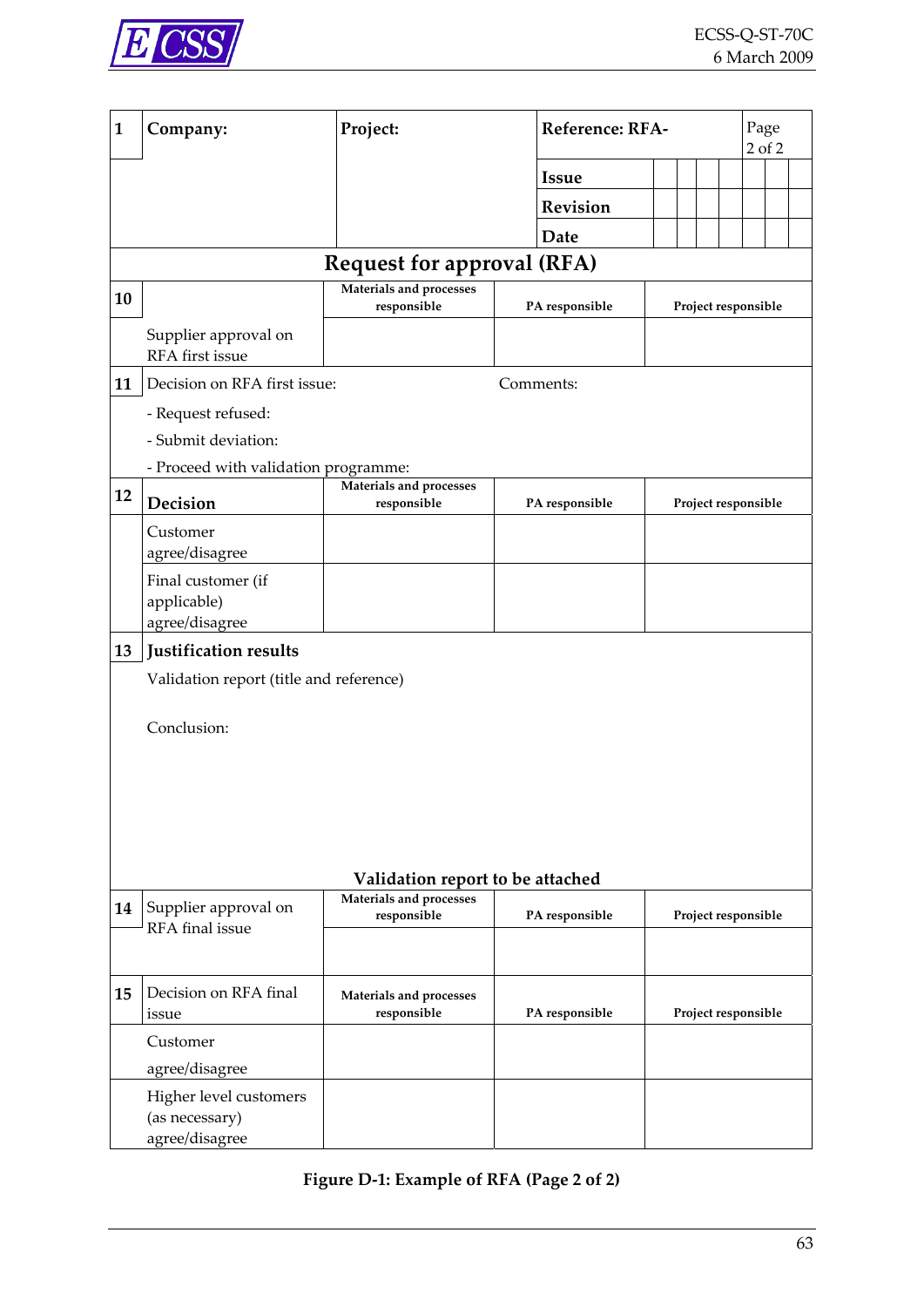# <span id="page-63-0"></span>**Annex E (informative) Relationship between materials, mechanical parts, processes activities and programme phases**

# **E.1 Feasibility phase (phase A)**

In phase A, the materials, mechanical parts and processes product assurance tasks are carried out in order to:

- a. identify main programme constraints on materials, mechanical parts and processes,
- b. define the policy, and
- c. plan the product assurance tasks for the project definition phase.

# **E.2 Preliminary definition phase (phase B)**

In phase B, the materials, mechanical parts and processes product assurance tasks are carried out in order to:

- a. define or identify requirements,
- b. identify main new items needed and plan corresponding necessary actions for phase C,
- c. plan the product assurance tasks for the detailed design, development, manufacturing, integration and test phase and prepare the materials, mechanical parts and processes plan as part of the PA plan, and
- d. support preliminary design review.

## **E.3 Detailed definition and production phase (phase C or D)**

In phase C or D, the materials, mechanical parts and processes product assurance tasks are carried out in order to:

- e. identify materials, mechanical parts and processes;
- f. issue preliminary lists;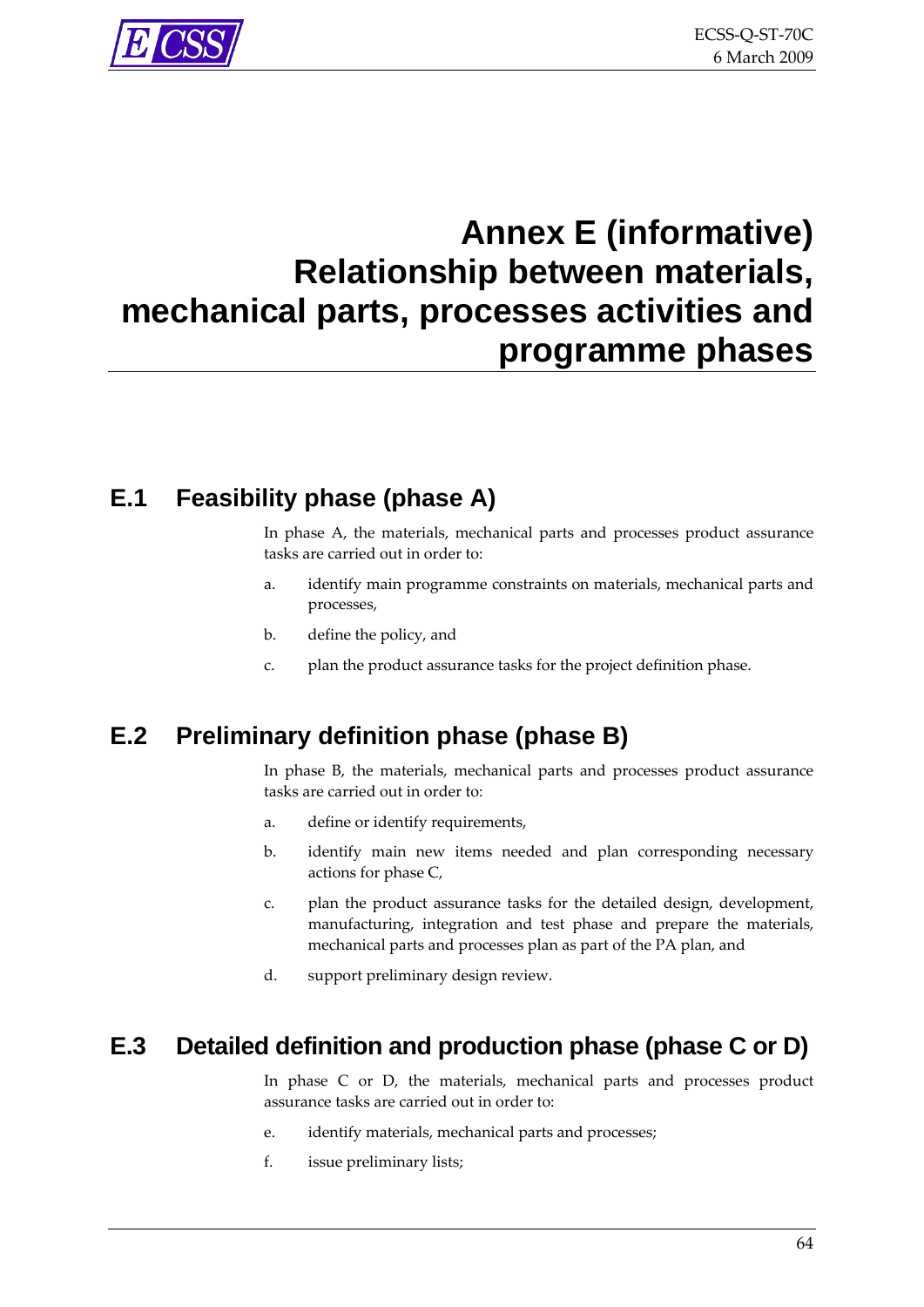<span id="page-64-0"></span>

- g. identify critical items;
- h. establish or review RFA;
- i. support mandatory inspection points identification;
- j. establish evaluation programme, perform test or review test results;
- k. establish validation, qualification, or verification programmes (e.g. perform tests or review test results);
- l. support nonconformance processing (NRB, failure review board);
- m. establish the as-designed lists;
- n. support the critical design review;
- o. support the qualification review;
- p. establish the final as‐designed (updated) lists;
- q. support release of manufacture of flight hardware;
- r. support final acceptance review.

# **E.4 Utilization phase (phase E)**

In phase E, the materials, mechanical parts and processes product assurance tasks are carried out in order to:

- a. support the series manufacturing of recurring products,
- b. support the investigation of operational phase anomalies, and
- c. update the as‐flown materials lists to incorporate the new materials that have been added or changed as a result of NCR activities. In particular, the PMP lists should include the actual materials flown on manned and reusable spacecraft and their payloads.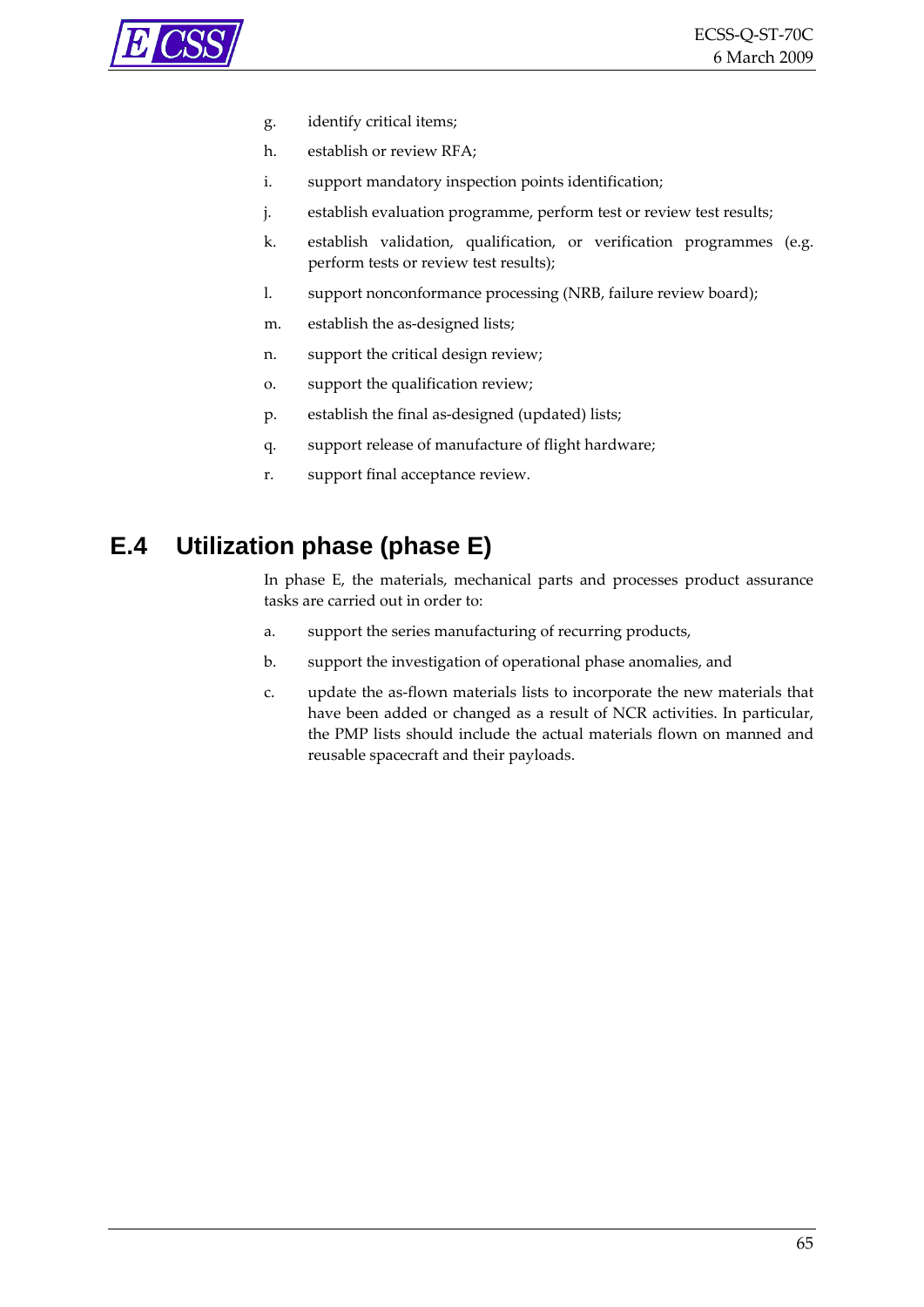<span id="page-65-0"></span>

# **Annex F (informative) MMPP documents delivery with respect to milestones**

Scope of the [Table](#page-66-0) F-1 is to present relation of documents associated to Parts, material and processes activities to support project review objectives as specified in ECSS-M-ST-10.

> NOTE This table constitutes a first indication for the data package content at various reviews. The full content of such data package is established as part of the business agreement, which also defines the delivery of the document between reviews.

The table lists the documents necessary for the project reviews (identified by  $"+''.$ ).

The various crosses in a row indicate the increased levels of maturity progressively expected versus reviews. The last cross in a row indicates that at that review the document is expected to be completed and finalized.

> NOTE All documents, even when not marked as deliverables in [Table](#page-66-0) F‐1 are expected to be available and maintained under configuration management as per ECSS‐M‐ST‐40 (e.g. to allow for backtracking in case of changes).

[Table](#page-66-0) F-1 presents the reviews at which the different issues of the ECSS-Q-ST-70 and ECSS‐Q‐ST‐70‐01 documents are expected.

> NOTE Other MMPP deliverable document requirements definitions (DRDs) are contained in the ECSS‐Q‐ST‐70‐XX documents.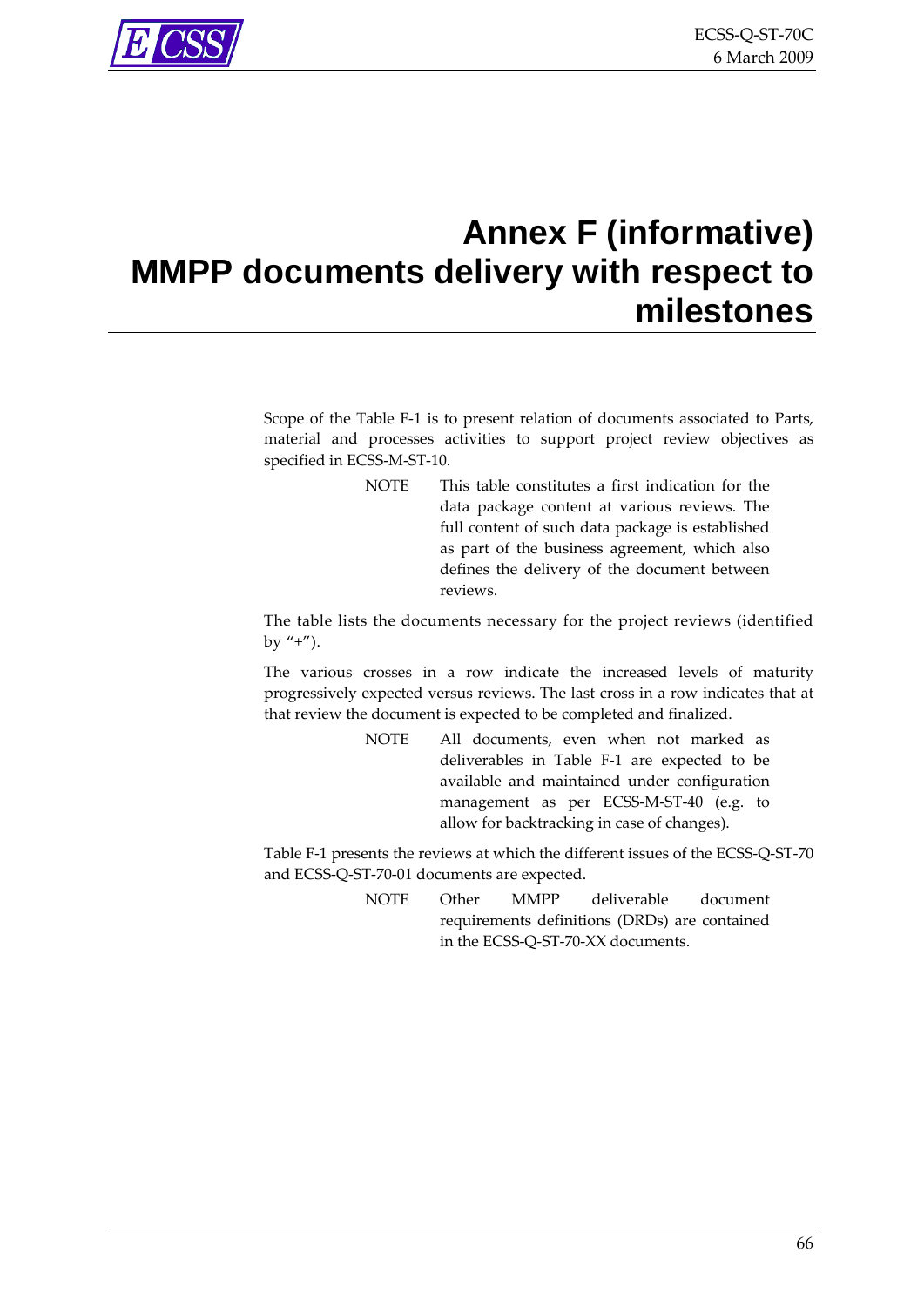

| Table F-1: MMPP documents delivery w.r.t. milestones |  |  |  |
|------------------------------------------------------|--|--|--|
|------------------------------------------------------|--|--|--|

<span id="page-66-0"></span>

|                                                          | Phase      |     |            |            |              |           |       |            |            |            |            |            |                          |
|----------------------------------------------------------|------------|-----|------------|------------|--------------|-----------|-------|------------|------------|------------|------------|------------|--------------------------|
| <b>Document Title</b>                                    | $\Omega$   | A   | B          |            | $\mathsf{C}$ | D         |       | ${\bf E}$  |            |            |            | DRD Ref.   |                          |
|                                                          | <b>MDR</b> | PRR | <b>SRR</b> | <b>PDR</b> | <b>CDR</b>   | QR        | AR    | <b>ORR</b> | <b>FRR</b> | <b>LRR</b> | <b>CRR</b> | <b>ELR</b> |                          |
| Declared materials list<br>(DML)                         |            |     |            | $\pm$      | $+$          | $\ddot{}$ | $\pm$ |            |            |            |            |            | ECSS-Q-ST-70, Annex A    |
| Declared mechanical parts<br>list (DMPL)                 |            |     |            | $+$        | $\div$       | $\ddot{}$ | $\pm$ |            |            |            |            |            | ECSS-Q-ST-70, Annex B    |
| Declared process list (DPL)                              |            |     |            | $+$        | $+$          | $\ddot{}$ | $\pm$ |            |            |            |            |            | ECSS-Q-ST-70, Annex C    |
| Request for approval (RFA)                               |            |     |            | $+$        | $\pm$        | $\pm$     | $\pm$ |            |            |            |            |            | ECSS-Q-ST-70, Annex D    |
| <b>Cleanliness Requirement</b><br>Specifications (CRS)   |            |     | $\ddot{}$  | $\pm$      | $\ddot{}$    | $\ddot{}$ | $\pm$ |            |            |            |            |            | ECSS-Q-ST-70-01, Annex A |
| Cleanliness and<br>contamination control plan<br>(C&CCP) |            |     |            | $\pm$      | ٠            | $\pm$     | $\pm$ |            |            |            |            |            | ECSS-Q-ST-70-01, Annex B |